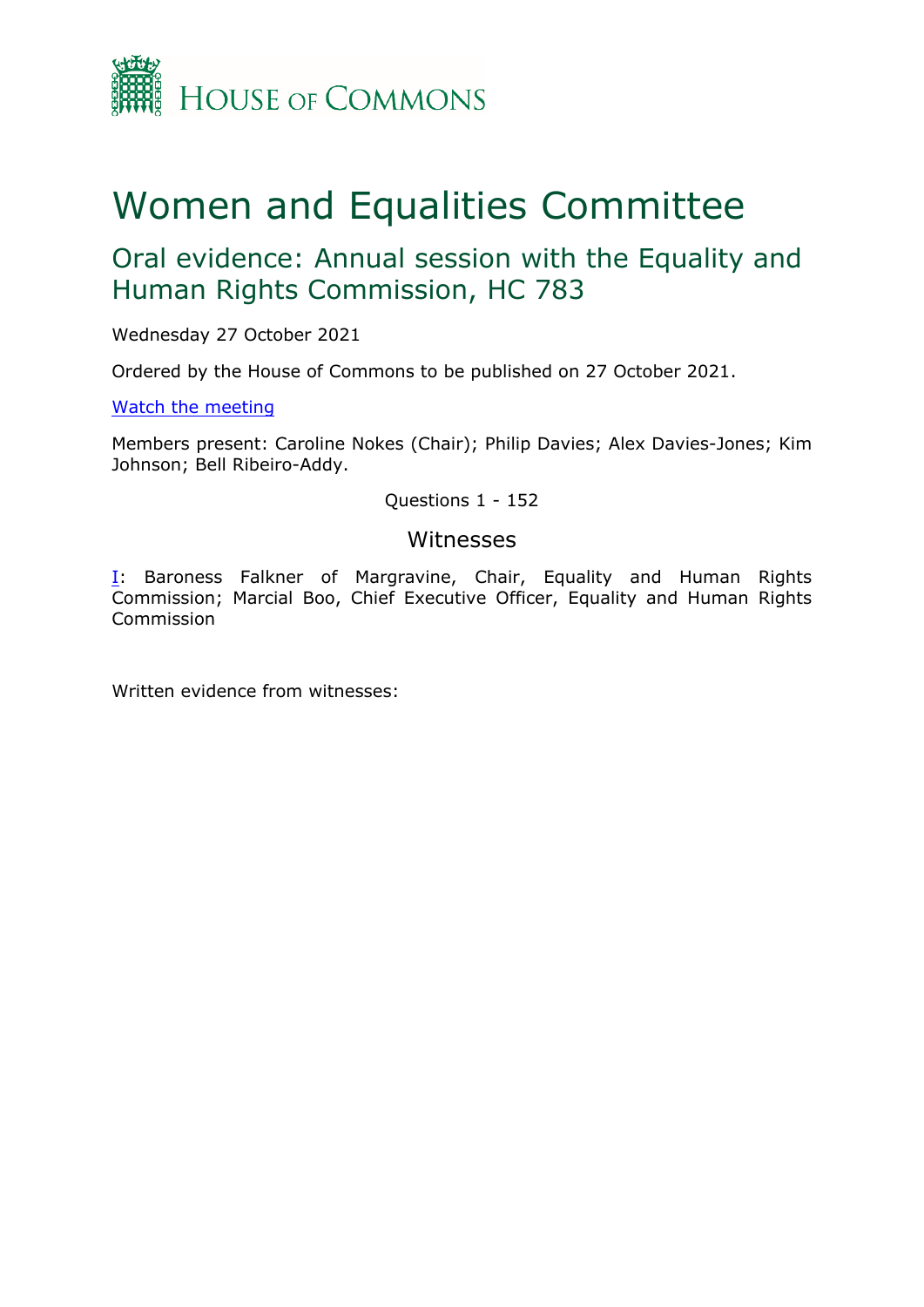

### Examination of Witnesses

<span id="page-1-0"></span>Witnesses: Baroness Falkner of Margravine and Marcial Boo.

Q1 **Chair:** Good afternoon and welcome to this afternoon's session of the Women and Equalities Select Committee and our annual evidence session with the Equality and Human Rights Commission. Can I welcome our witnesses, Marcial Boo and Baroness Kishwer Falkner? Thank you very much for coming along this afternoon.

Can I start off with you, please, Mr Boo? Just run us through your strategic vision for the commission and how it has been informed by the strategic plan.

*Marcial Boo:* It is a great pleasure to be here. Thank you very much for inviting us. As you will know, I have been in post for a little over a month. I was absolutely delighted to see that the commission, under our chair, have been consulting on a new strategic plan. I very much look forward to implementing it. I am very happy to go into detail. I do not know quite what specific areas you would like to focus on initially, but I am very happy to talk about all of those.

Q2 **Chair:** I would be interested, from a practical perspective, in how you see the strategic plan working to make the commission a robust and effective enforcer.

*Baroness Falkner:* I have been involved in the strategic planning process, as you know, Madam Chair, since early this year. I think you want us to explain how we serve the people of our country better, and that is exactly the focus of our plan.

We want to deliver an enhanced model of regulation that makes full and effective use of our powers, from evidencing equality and human rights challenges, so that is the litigation and compliance part of it, through advising and influencing standards and public policy—part of that is fostering good relations, but also having our convening powers—and driving increased levels of compliance, including a greater focus on strategic litigation. I am very happy to explain what we mean by that. In devising the plan, the board was very mindful that the nine protected characteristics apply to everyone in the land. We all to some extent share a protected characteristic, as described in the Equality Act.

The second thing in the board's priority came out in the tailored review in 2018: that we were seen by our stakeholders as being somewhat slow, perhaps even, if I could use the word, slightly ploddy, and somewhat risk averse. We want to improve on delivery. Delivery is the focus of everything we do, including the internal transformation, which Marcial will talk about as we go on.

Q3 **Chair:** When you say "enhanced", and you referred to the commission as being perceived as slow, do you see speed of response as a key priority?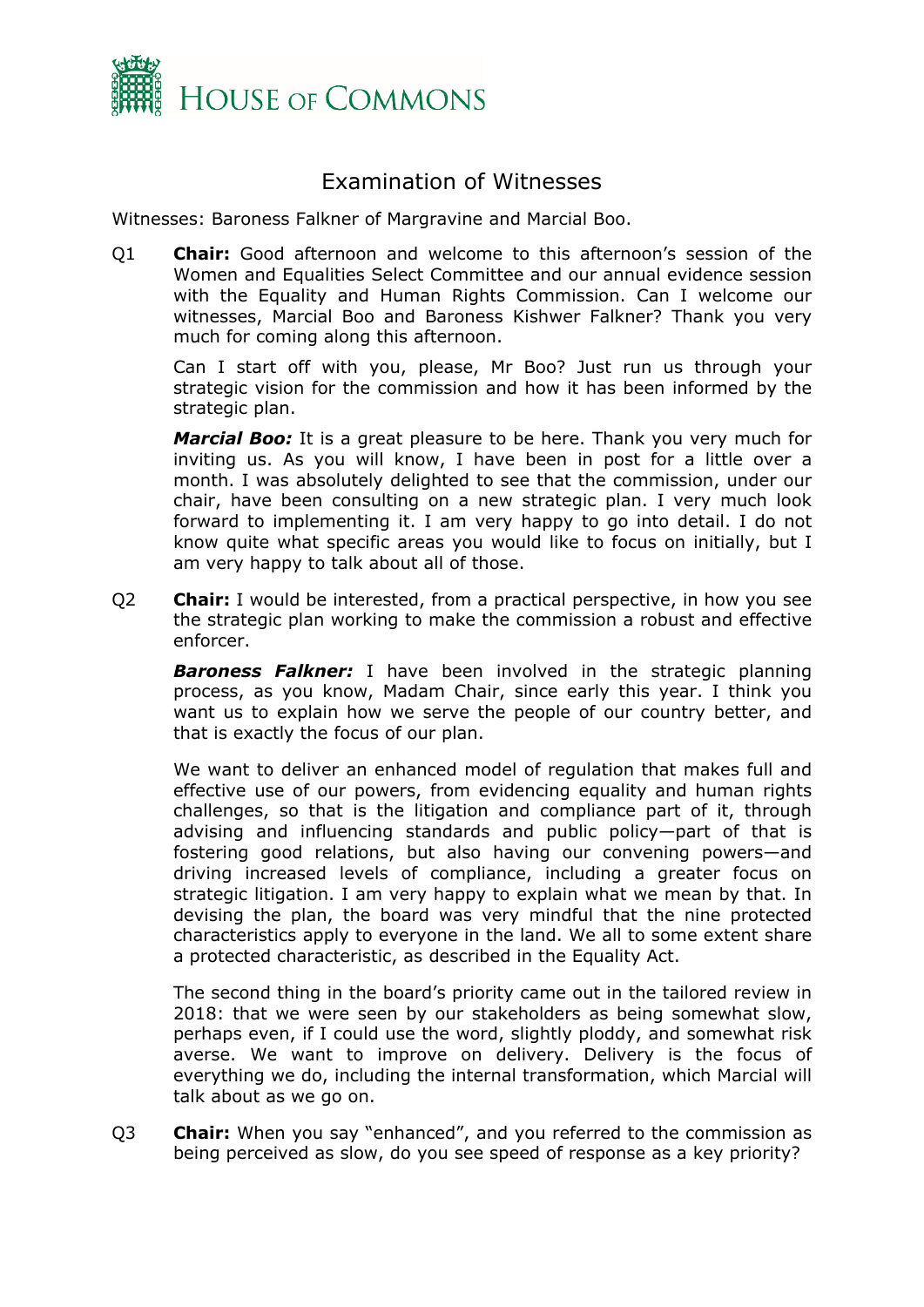

*Baroness Falkner:* It is credible, evidence-based speed of response. Where our evidence shows there is a problem, then, yes, we want to be more responsive. That does not mean we lower our evidence threshold or base. We want to be slightly more nimble in being able to take up, first of all, the wide range of disparities and discrimination that exists across the country. I can speak a little more about our consultation on the strategic plan if you would like me to tell you what we are finding in the early stages of that. We do not in any way act in haste, but we have a measured, considered response that is more timely, so that when we have evidence of a problem we move in in a more timely fashion, rather than having excessive rounds of deliberation before we get to what we are doing.

Q4 **Chair:** You used the word "nimble" there, and then you went on to talk about a wider spectrum, I think, of issues. Does "nimble" mean more, faster or better?

*Baroness Falkner:* "Agility", I think, is the other word I would use—to be more agile. It means better. We always strive to be better, as we should, in the service of the people of this country.

Q5 **Chair:** And on a wider range of issues and faster?

*Baroness Falkner:* Yes. Our strategic plan focuses on six key areas, as you know. It is a thematic plan. We are not going to go across everything that we find, because it has to sit with our core aim in our annual plan. On the other hand, we are not saying that, if something pressing comes up that is not in our strategic plan, we are not going to do it because we feel our strategic plan is a straitjacket. It is not. There will still be deliberation, based on the three criteria of evidence, credibility, need, severity of the situation and so on.

**Chair:** That is four.

*Baroness Falkner:* That is four. There are probably two more, I think, and I will find them, if you give me a minute, among my notes. Sorry, I have found them now. Would you like them?

Q6 **Chair:** No, it is fine. Impartiality, of course, must be a key principle of the commission. Why was the recent impartiality training needed for your staff?

*Baroness Falkner:* We are a public body. We are funded by the taxpayer. We have an obligation as an independent regulator and a duty to fulfil our statutory functions in an impartial way. I do not think there is anyone in the country who would be satisfied, whether or not they agreed with whatever we were doing, if we were not impartial. People expect, when fairness is at the core of what we do, that we are impartial in our assessment and our judgment of fairness. Our credibility rests on a strict adherence to the principles of objectivity and impartiality.

**Chair:** Of course it does.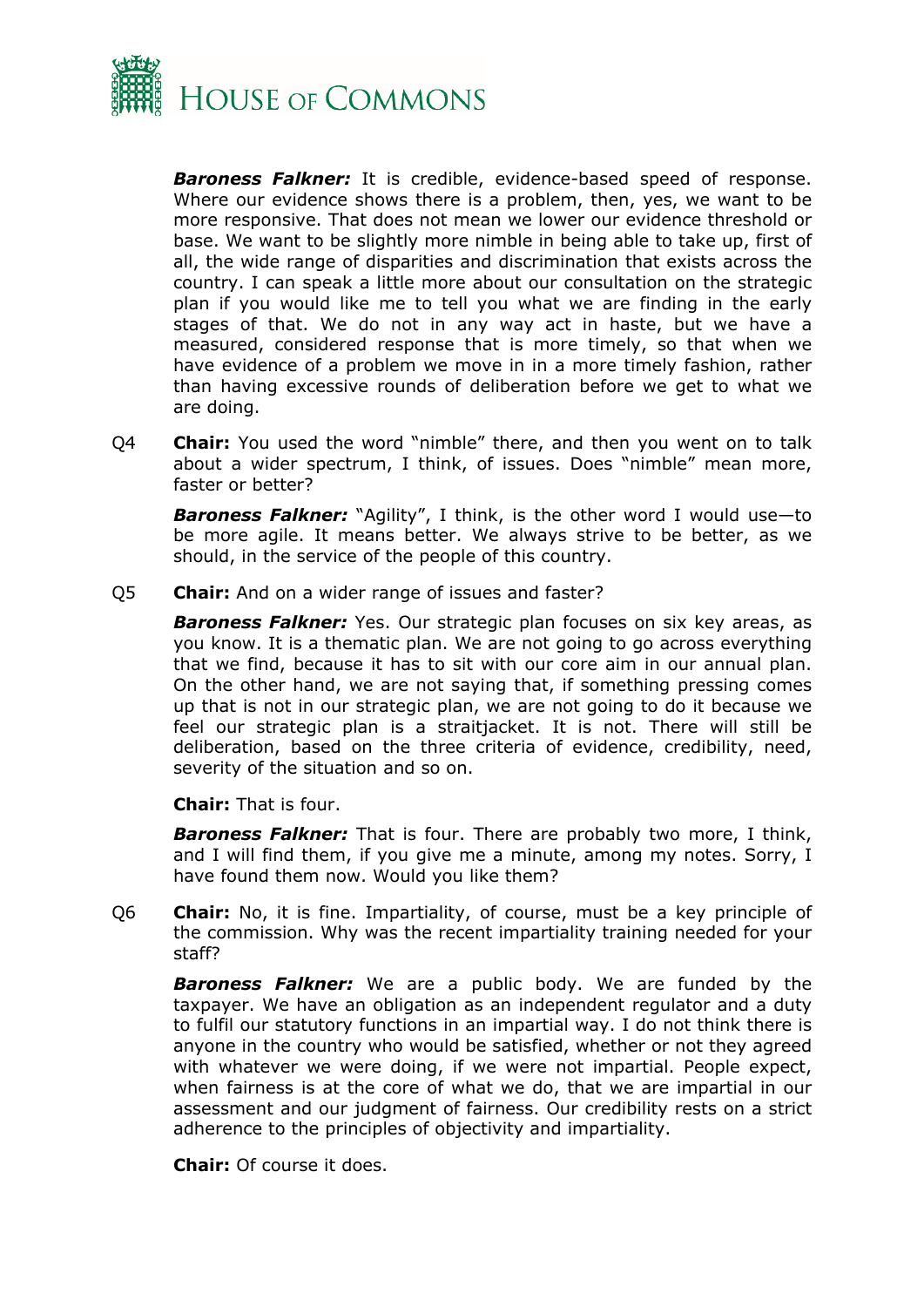

*Baroness Falkner:* It is something I am very pleased to have initiated since I came in.

Q7 **Chair:** Was that in response to an identified problem, or was it just that in principle you felt you should do the training?

*Baroness Falkner:* I could not put my finger to a single identified problem. It was a wide-ranging response across the board, looking at several areas of work that we do and are engaged in, where we felt that possibly sometimes the balance had not been quite in the right place. The board welcomed the idea of impartiality training, by the way, for the board as well as staff. It is a good thing to be reminded occasionally of where objectivity and evidence lies.

Q8 **Chair:** Absolutely. You just said that the board felt the balance was not in the right place. Where was the balance?

*Baroness Falkner:* There were not any individual instances that I can tell you. There were some times when the board felt that there was not a balance in the right place. I can give you one example, and I am not going to go beyond that, if you will accept right now that I will not go beyond that. We were referenced negatively in some kinds of media and positively in other kinds of media. That is a pretty good benchmark.

It is the old BBC story: if we get enough criticisms from this side as well as this side, that means we are in the right place. We were getting more criticisms from a certain side than another, so we thought we were not in the right place. We want to apply that exact metric: that if we get criticisms we should find ourselves in the centre of that criticism, not on either end of the line, so to speak.

Q9 **Chair:** So your concern about impartiality was driven by the media?

**Baroness Falkner:** It was driven by complaints we received as well. It is one of the ways you have to be responsive. I am not going to suggest that one does not note what complainants are saying or, indeed, what we are reading about ourselves. That is where the public learn what we are doing.

Q10 **Philip Davies:** How much did that training cost?

*Baroness Falkner:* I cannot tell you right this minute, but I will ask someone to find out what the training cost. If I remember correctly it was not tens of thousands, but significantly less. I will have the answer for you in a minute.

Q11 **Philip Davies:** Can we see the training that your staff did?

*Marcial Boo:* I do not see any reason why not. I have done the training myself, since I joined the commission. It was conducted by our own director of HR, so I cannot believe that it was particularly expensive. I do not have the answer to that question. There were some slides. It elicited a conversation about objectivity, neutrality, the Nolan principles, all the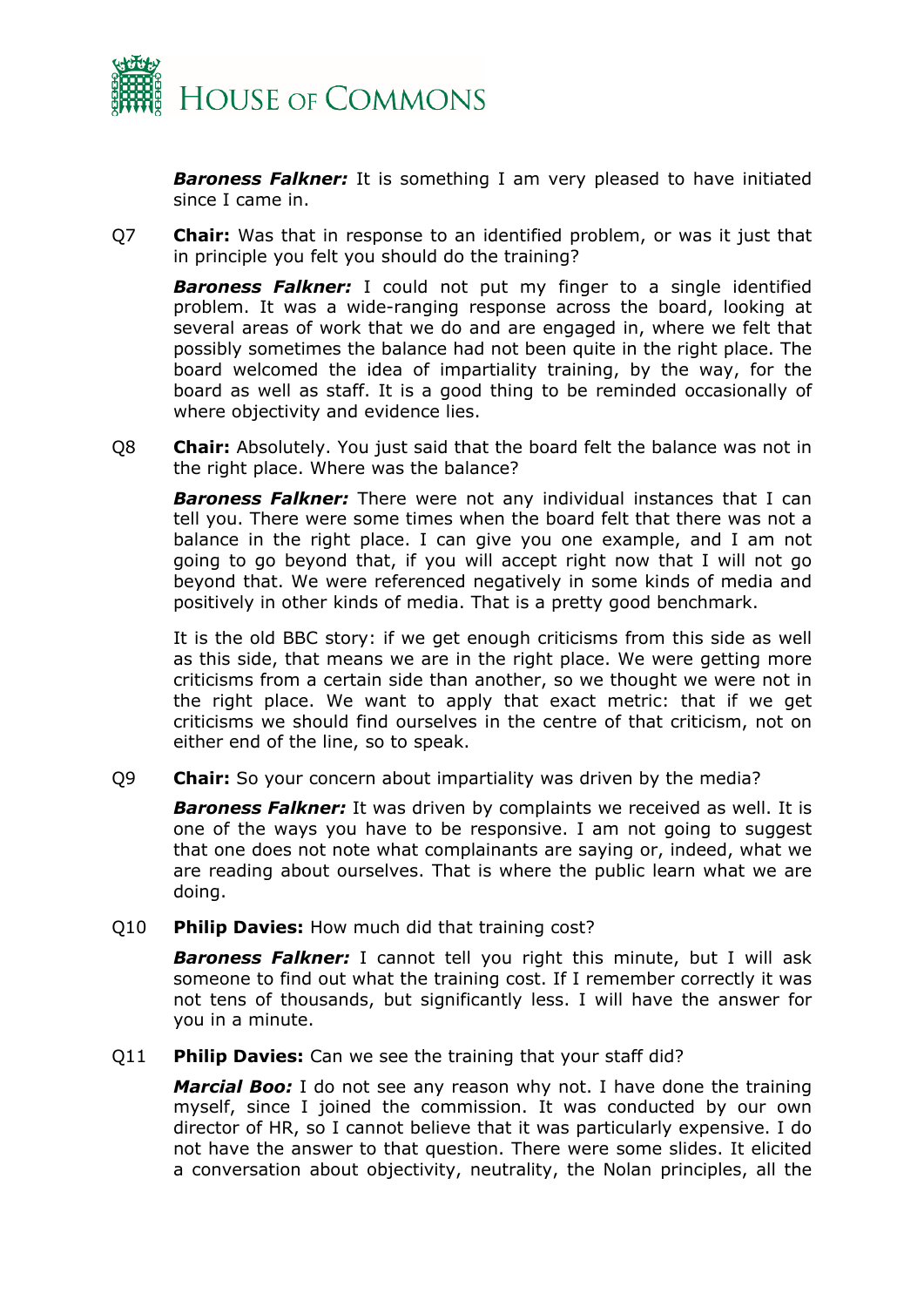

kinds of things that you would absolutely expect a regulator to be talking about—both the staff within the organisation and on the board.

**Philip Davies:** You will let us have a look at your training, brilliant. Thank you.

Q12 **Chair:** Your metric of whether that training was successful or not will be whether you are being criticised equally by both sides of the media?

**Baroness Falkner:** No, whether what we produce appears to an informed person to be balanced, accurate and evidence based.

Q13 **Chair:** The decision to do the training was driven because you felt you were being criticised by one side of the media.

*Baroness Falkner:* No—well, criticised for what? You did not probe me on that. It depends on what you are criticised for. We were being criticised frequently for our evidence base. When I say "frequently", this was not a frequent occurrence, but what I mean by "frequently" is that the majority of the criticism was related to our evidence base. As a law maker, you know that evidence can be quite selective.

Q14 **Chair:** If I remember correctly, when you came before us before your appointment, one of your objectives was to make the commission more visible, and yet that visibility in the media has driven you to question whether you needed impartiality training.

*Baroness Falkner:* No, I think you are reading too much into—

**Chair:** The answer you gave.

*Baroness Falkner:* —the answer I gave, but also the fact of the impartiality training. My concern was to be more visible in the media, with the simple objective that people should know who we are. People should come to us when they need to come to us. They should know there is a regulator that defends their equality and human rights. That was the objective, in terms of being more visible.

The impartiality training was something I thought we needed to undertake almost immediately when I came in. We looked at other organisations. It is some time ago; it preceded our visibility, if I can say that.

Q15 **Chair:** How have you measured your visibility?

*Baroness Falkner:* I have enormous numbers of statistics on that. If you give me a second while I find my numbers, in the last six months, from the beginning of this financial year, we have had 711 mentions since 1 April 2021. By my math that makes 120 mentions per day. Our newsletter is received by—

Q16 **Chair:** Sorry, you had 711 mentions in the last six months, and you make that 120 mentions a day.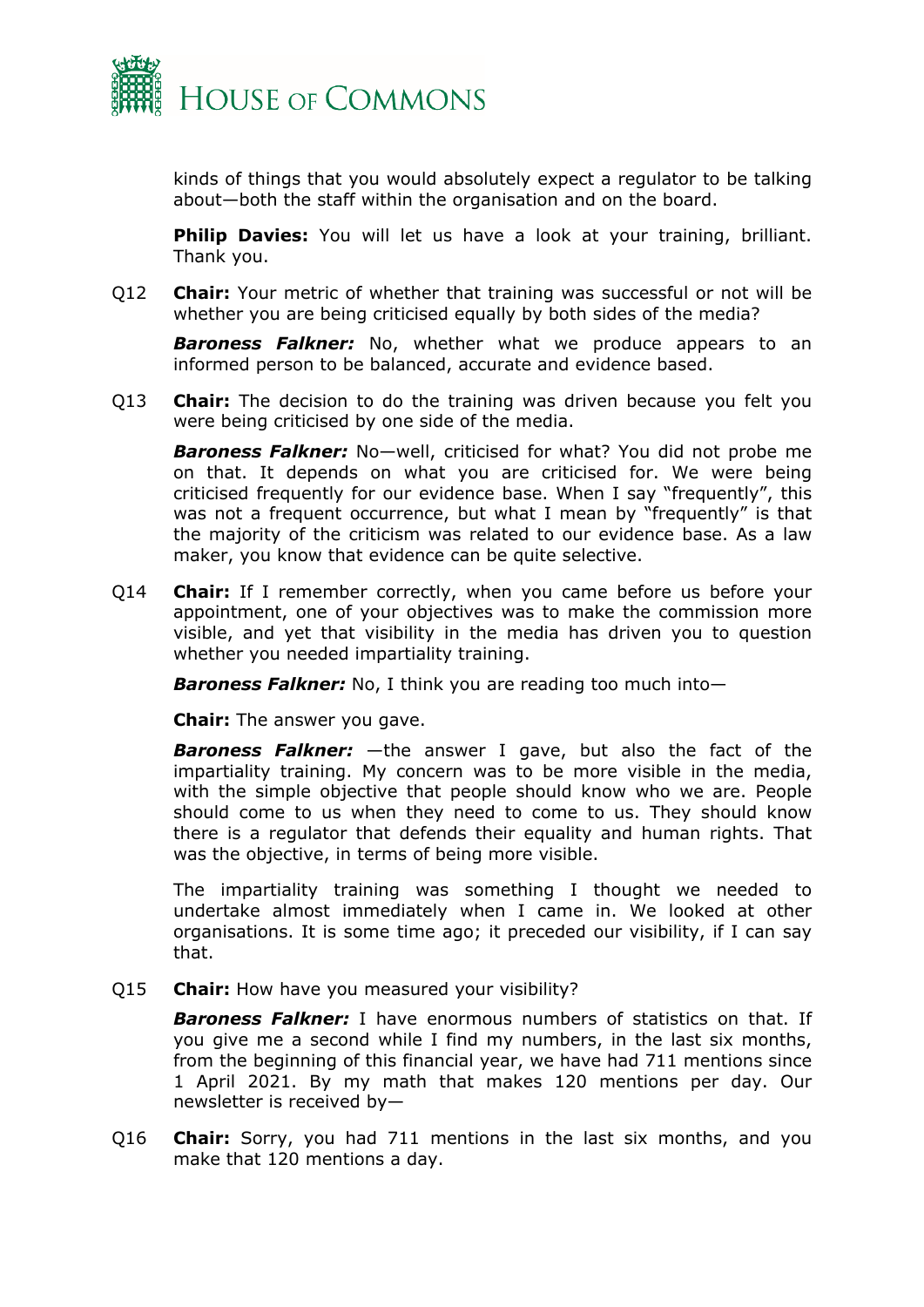

*Baroness Falkner:* Sorry, per month.

**Chair:** Thank you.

*Baroness Falkner:* Our newsletter is received by over 9,000 individuals, and anyone can sign up to our news website. We have 2 million individuals who have visited our website. We have 43,000 followers on Twitter. We receive 400 inquiries a month from individuals seeking information, advice or support. To me, that final criteria is the most important one.

Q17 **Chair:** How do those metrics measure up against the same period last year?

**Baroness Falkner:** I gave the metrics when I appeared before you at my confirmation hearing in November last year. Given that we are six months in, I do not think we have comparators yet, but at the end of the year we will be very happy to write to you and send you the comparators. I suspect it is higher, but I cannot say that definitively. Before the end of this session we will be able to tell you whether it is higher or not. Intuitively, I suspect it is rather higher.

Q18 **Chair:** Your objective was to be more visible and more credible, and you do not know whether you are more visible. How many more Twitter followers do you have?

*Baroness Falkner:* I pointed to the final metric: we receive 400 inquiries a month from individuals seeking information, advice or support. That is the key metric of our effectiveness, whether people know we are there, whether they contact us, in order to achieve information, advice or support. That is how we will measure, at the end of the day.

Q19 **Chair:** How does that compare with last year?

*Baroness Falkner:* We will try to find out for you. I am not sure that we had those metrics last year. This is all part of our transformation programme, to measure how we become better at delivery. I suspect a year into our transformation programme we will have better metrics for you than last year.

Q20 **Chair:** Was the commission not collecting metrics on how many inquiries it received, previously?

*Baroness Falkner:* Are they inquiries that are rightly directed to us? Inquiries can be inquiries about anything.

Q21 **Chair:** Well, you have used this figure of 400 per month. I am trying to establish whether that is higher or lower than 12 months ago. You yourself have said that is your key metric, and you do not know.

*Baroness Falkner:* I am unable to tell you today, here, but I will probably be able to tell you in about 30 minutes. Since we have, I think, about an hour left, I will be able to tell you before the close of the session.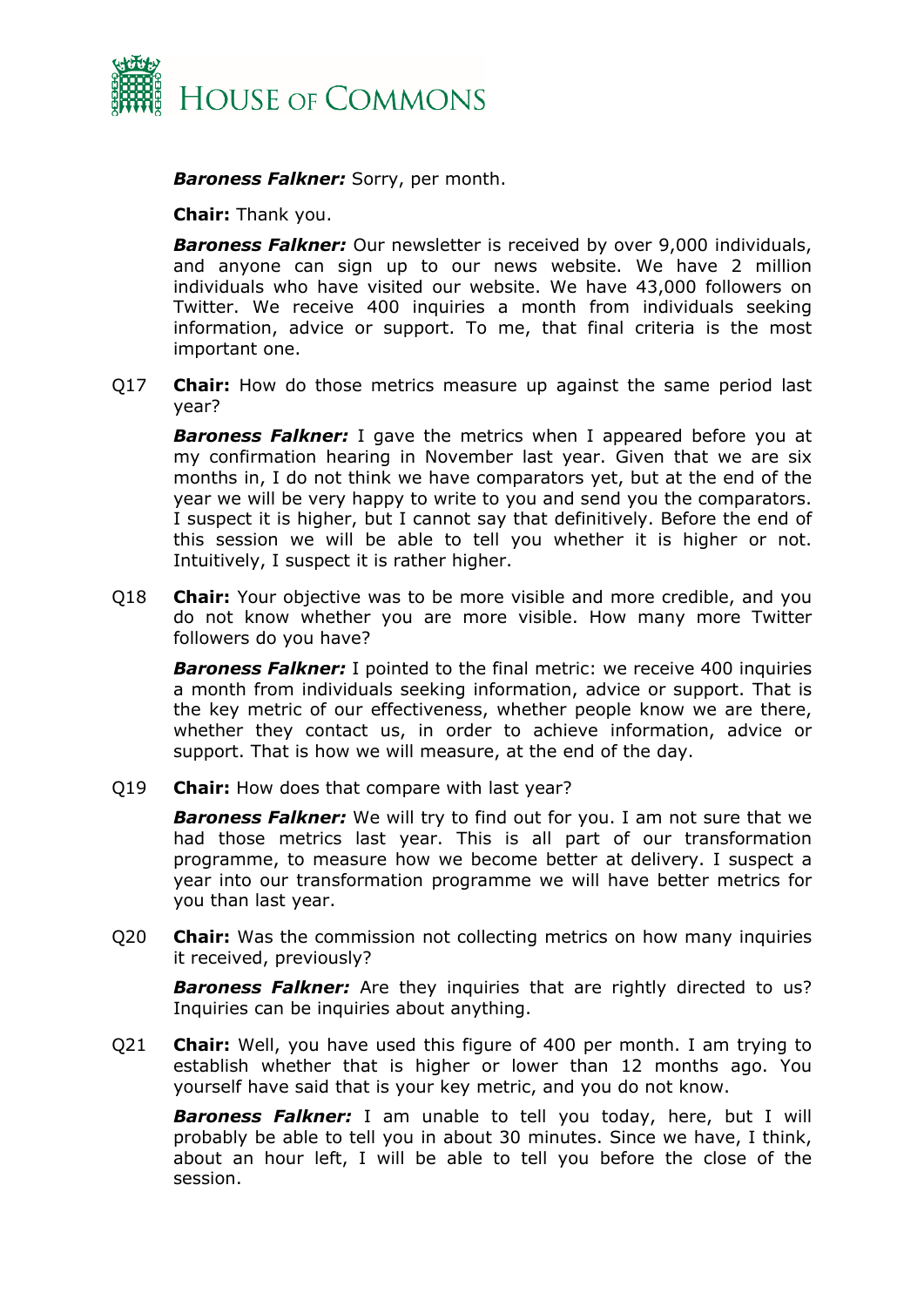

Q22 **Chair:** I am not a huge fan of electronic communications in Committee, but there we go. The Social Mobility Commission comes under your remit. I think that is an exciting new appointment. Have you yet given any thought to how you are going to work, formally or informally, with the Social Mobility Commission?

*Baroness Falkner:* I do not believe it comes under our remit. I am slightly taken aback at that. I would love it to.

**Chair:** It comes under the remit of the Equality Hub.

*Baroness Falkner:* Yes, but that is not us. I do not run the Equality Hub, I am afraid. I run the Equality and Human Rights Commission.

Q23 **Chair:** How are you going to work with the Social Mobility Commission?

*Baroness Falkner:* We look forward to working with the new chair, and we work at senior level already, regularly. We interact with the Equality Hub, the Government Equalities Office and the Social Mobility Commission on a regular basis. I have not yet had a meeting with the new chair of the Social Mobility Commission, but I believe it is under way. It is in the diary.

Q24 **Chair:** Do you envisage a way of working together formally?

**Baroness Falkner:** We saw the recommendation of your Committee, I think in your levelling up paper, that the Equality and Human Rights Commission leads the work on communicating the need for a more effective civil society engagement. We will have to discuss with them how we operationalise that and the extent to which we can, within our remit and our resources. We are two separate organisations.

Q25 **Chair:** Of course you are two separate organisations. I just wondered whether you had given any thought as to how a future formal relationship may lead to an MOU or some way of communal working that could be to everyone's benefit. Did you want to come in, Mr Boo? We have not heard much from you yet.

*Marcial Boo:* I certainly want to be working with all kinds of stakeholders, including the Social Mobility Commission, where there are interests that are aligned. I am absolutely sure that in this case there is an alignment of interests, and as the new chair gets her feet under the table she will identify the priorities for the commission. We will explore with them where there is an overlap in our interests or where we can work jointly together, whether it is on specific protected characteristics, in specific geographical areas or in specific policy areas. Then we will come up with a programme where we can work effectively together to take forward our shared objectives. I will be doing that with a range of other bodies, as you can imagine.

Q26 **Chair:** I would be really interested to hear what other bodies. I would like to know a bit about your vision.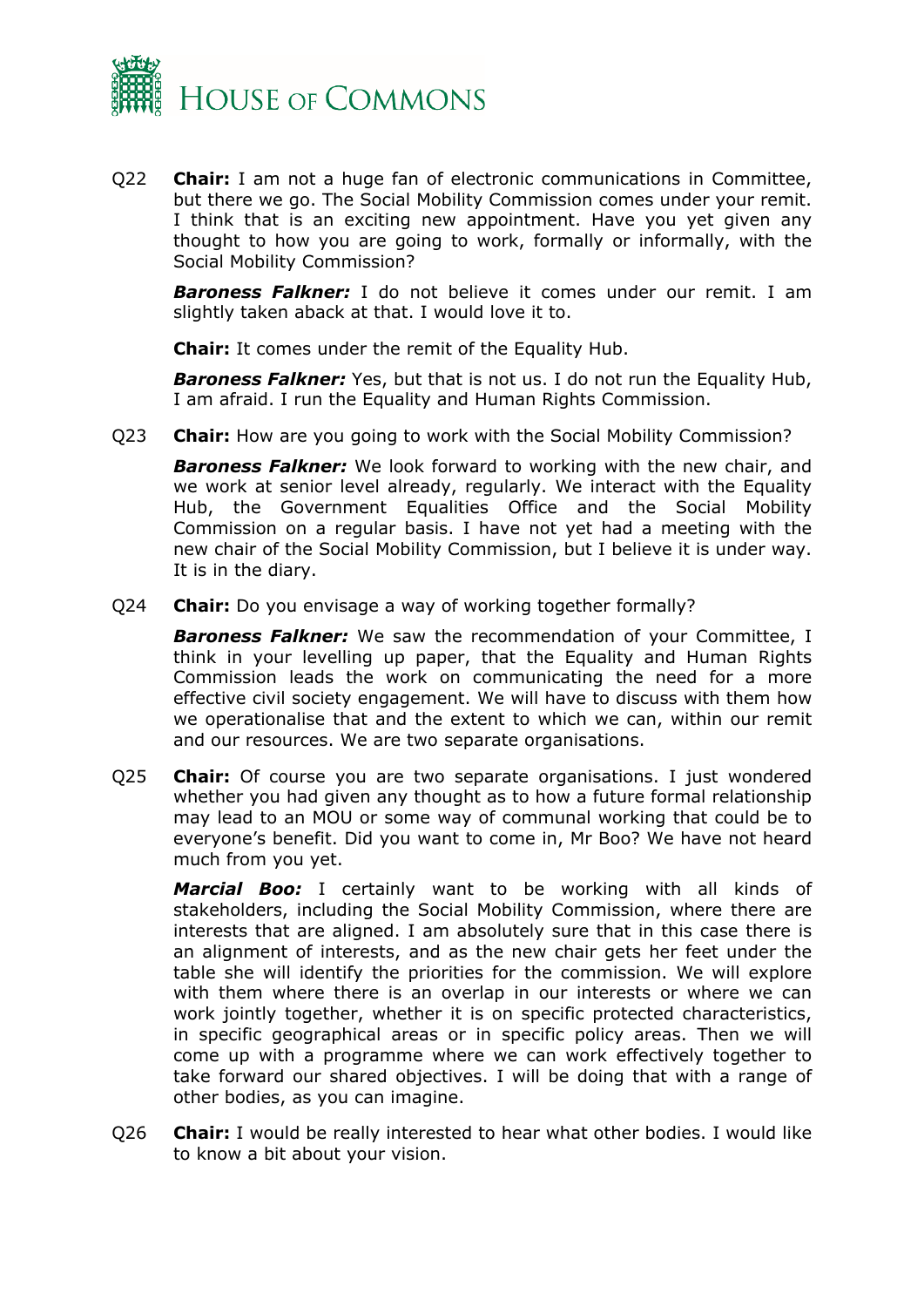

*Marcial Boo:* My vision is to deliver the strategic plan that we have consulted on. That is very clear about the priorities that we should take forward, in terms of focusing on, for example, health and social care, children and young people, fairness at work, et cetera. I will want to make sure that we are taking forward our legal statutory responsibilities as the regulator of the Equality Act, ensuring that employers and service providers up and down the country are adhering to the law, and using the whole range of powers that Parliament has given us to make sure that that happens. We have been given that power by Parliament to make sure that we are not only enforcing the Equality Act, but fostering good relations between different groups.

Q27 **Kim Johnson:** Good afternoon Baroness Falkner and Mr Boo. What has the commission learned from this pandemic about the Government's approach to addressing inequality?

**Baroness Falkner:** You are referring specifically, I take it, to Covid and our response during Covid.

#### **Kim Johnson:** Yes.

*Marcial Boo:* I understand that we have issued a lot of guidance to public bodies and private sector organisations, so they make sure that they are treating their staff fairly in their response to the pandemic, both through the period of furlough and now as people are returning to work. That will impact on different parts of the community in different ways, obviously. Each employer, each service provider, will need to assess for itself how what it is doing complies with equality and human rights legislation. We are there to provide that guidance to them.

Q28 **Kim Johnson:** What would be your opinion on the Government's approach to the race and gender pay gap and the reporting of it?

*Baroness Falkner:* The Government's approach to it—I am not clear.

**Kim Johnson:** At the beginning of the pandemic, the gender pay gap was stalled. The race pay gap has been very inconsistent. This is part of the equalities agenda, so I just wanted to be clear about your opinion on that and what needs to happen to move forward so that we have some accurate data.

*Baroness Falkner:* We recognised in the middle of the pandemic, particularly in the early months, that it was going to be extremely difficult for businesses to report. Therefore we suspended reporting. When we came back to look at it, because we are talking about businesses over 250 people, once people were operating with near normality, we decided to extend the period before we took enforcement action by six months. That closed on 4 October, earlier this month, and we have started to undertake enforcement action. We have sent letters to the businesses that have not reported as yet. They are still continuing to report, and we are in stages of different enforcement and compliance with different bodies.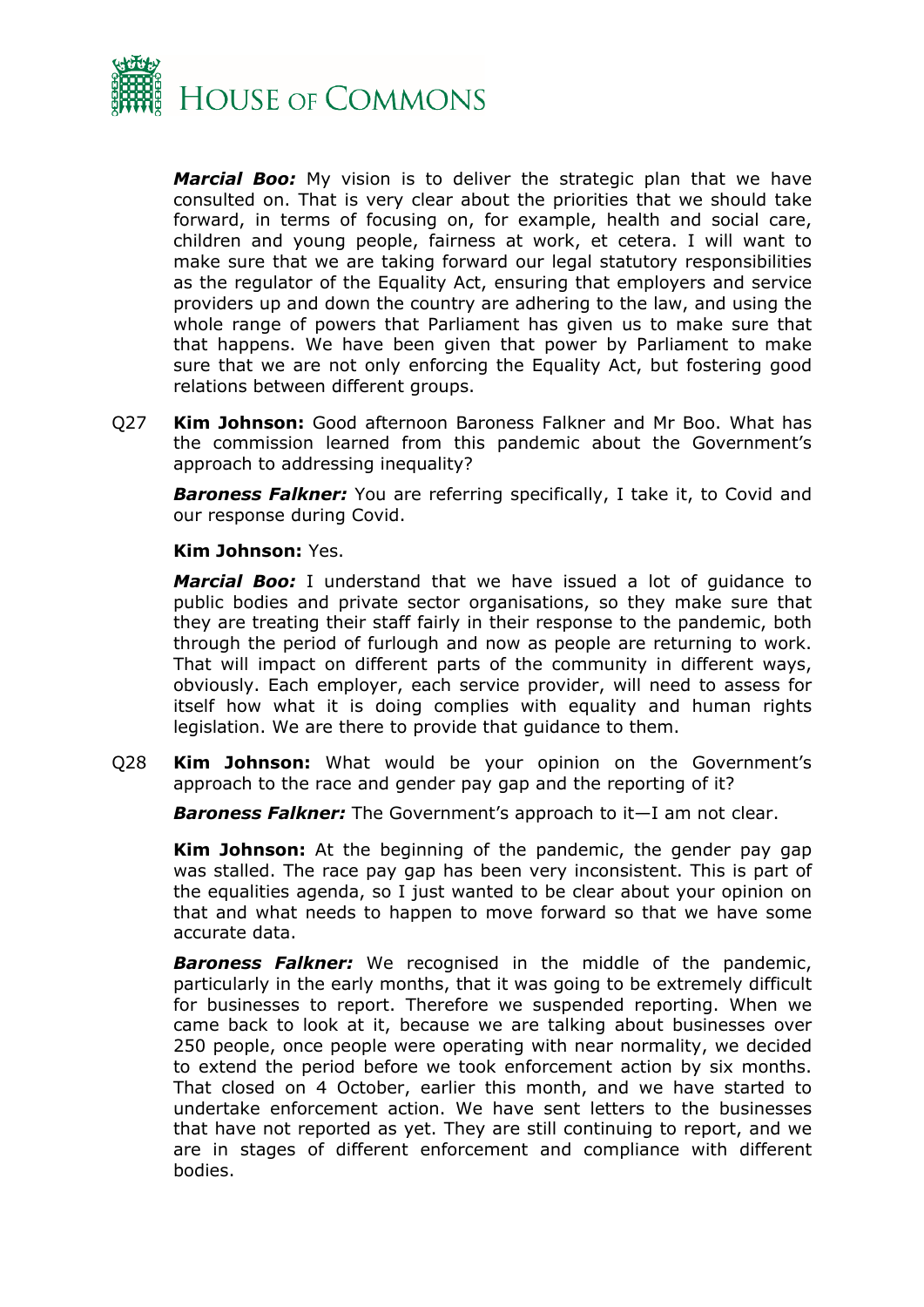

*Marcial Boo:* We wrote to 1,300 organisations to ask them to comply with the gender pay gap reporting. So far, 300 of them have replied to our letter and have reported, and the remainder have until 2 November to do that; otherwise, as our chair says, we will be moving on to the next phase of enforcement activity.

Q29 **Chair:** We just heard from Baroness Falkner that you are taking enforcement action, but that constitutes only a letter so far.

*Marcial Boo:* According to the procedure that everybody is aware of, they are given a 28-day grace period. We are in that period now. We have started the enforcement activity. A quarter of the employers have written back to us now.

Q30 **Chair:** Is that letter considered to be enforcement activity?

*Marcial Boo:* It is the beginning of the enforcement activity. It is putting people on notice that they need to comply with the law.

Q31 **Kim Johnson:** I just wanted to know where we are up to, in terms of the race pay gap. What is happening in terms of reporting?

*Baroness Falkner:* Forgive me, are you talking about the ethnic minority pay gap?

#### **Kim Johnson:** Yes.

*Baroness Falkner:* We had a debate on it on Tuesday night in the Lords. Your colleague, Lord Boateng, raised it. As you know, we, the EHRC, and the TUC and the CBI, wrote to the Chancellor of the Duchy of Lancaster some months ago about making a mandatory ethnicity pay gap requirement part of the law. We are awaiting the Government's response.

In the debate on Tuesday night, the Government highlighted the complexities of it. We accept some of the complexities. It has to be very nuanced because you will have, for example, geographical parts of the country where even for larger employers of 250 people it will be meaningless, because they will have very small numbers of ethnic minority staff. There are considerations when you have very small numbers. There are considerations of data privacy and anonymity. It is quite a nuanced debate.

It is interesting that it is the Department for Business looking at it. They are currently examining it. We have indicated to them that we are very happy to work with them to help to design it. What is unclear to us at the moment is whether we or BEIS would be the enforcement body.

It is fair to say that the response we got from Government was not that it is off the cards. The response we got from Government is that it is not in the "too difficult" box, but it is difficult and they are looking at it, and we hope there will be a response soon. As you knew, they did their consultation on that two years ago, roughly. We are all waiting, but I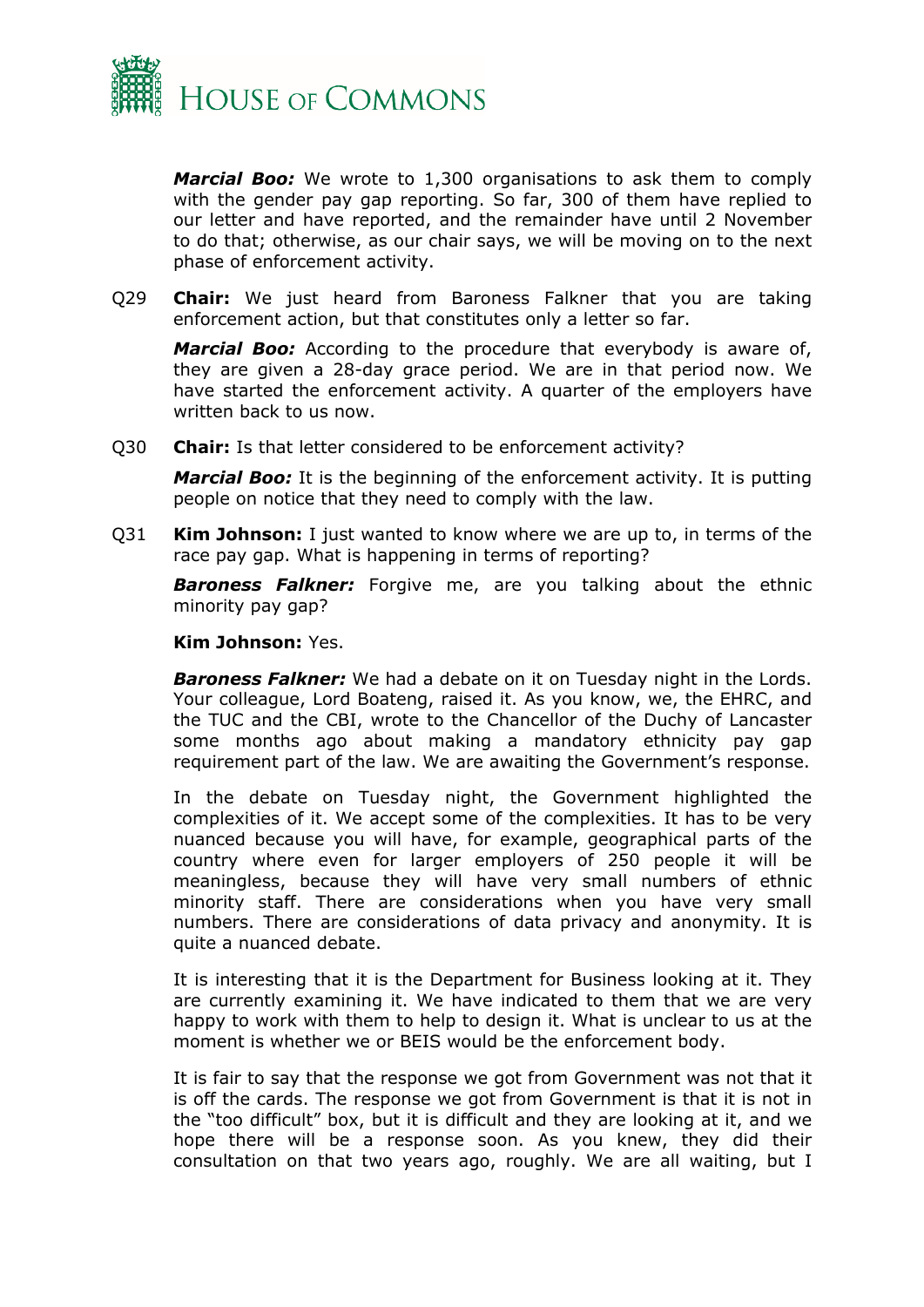

hope they will be able to find a way through. We are here to help them if they need us to do that.

Q32 **Chair:** To clarify, you said that you had written to the Chancellor of the Duchy of Lancaster some months ago. Do you know how many months?

*Baroness Falkner:* I can find that out and write to you, but it would not be very relevant because he directed us to the Secretary of State. The letter is in the public domain. Your Clerks should be able to find it. He directed us to the Secretary of State for Equalities, Liz Truss, and I think that is where it made its way to BEIS.

Q33 **Chair:** You just gave us the impression that you are waiting for a response, but you now expect the response from BEIS.

*Baroness Falkner:* The consultation—

**Chair:** I am not interested in the consultation. I am interested in how long it takes for a Government Department to respond to you.

*Baroness Falkner:* We did not write to BEIS, but I have discussed it with the Secretary of State for BEIS. I am aware, therefore, that they are looking at it.

Q34 **Chair:** There is a floating letter originally directed to the Chancellor of the Duchy of Lancaster that has not been replied to, or are you now saying it has been replied to, sort of?

*Baroness Falkner:* Well, I find your line of inquiry very interesting, because you seem to be more interested in the letter than the policy itself.

**Chair:** No, I am interested in the response.

*Baroness Falkner:* Our interest as a regulator is with the policy, not with who answered the letter.

Q35 **Chair:** I am interested in the quality of the response as to what Government Departments intend to do on this, Baroness.

*Baroness Falkner:* Precisely, and that is exactly our interest. Therefore, we are not interested in who replies to a letter. We are interested in the conversations we are having at the most senior levels, including, as I have just said, with the Secretary of State for BEIS, Mr Kwarteng.

Q36 **Chair:** I am really interested if Government Departments are not responding to you. That is what I want to get to the bottom of.

*Baroness Falkner:* They responded on Tuesday night—*Hansard*.

Q37 **Chair:** But not to your correspondence. What I want to establish is the mechanism by which the Equality and Human Rights Commission raises an issue with a Government Department and gets a policy response, not a debate in the Lords. That is quite separate to your work at the EHRC.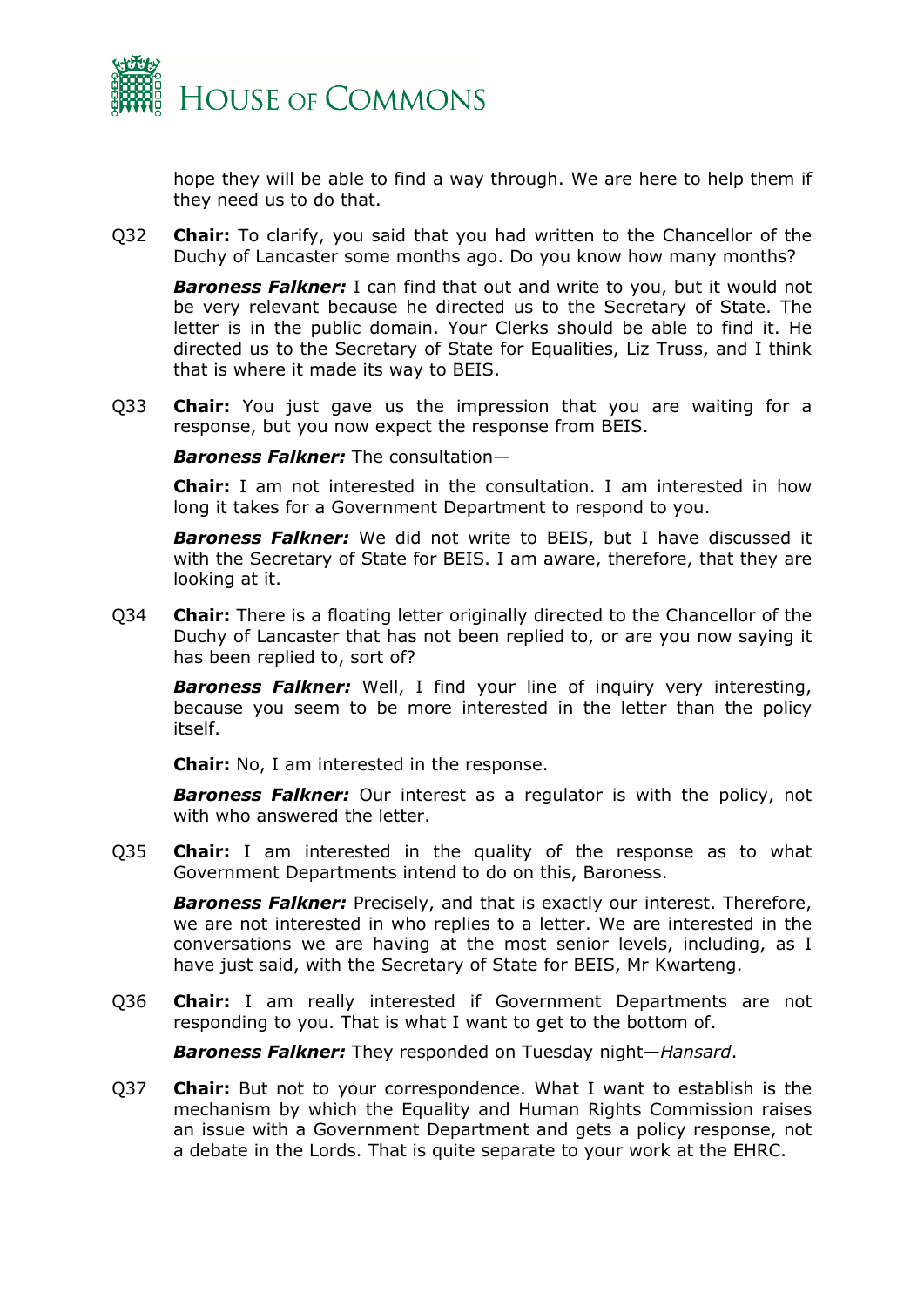

*Baroness Falkner:* I thought you were interested in the policy outcome, rather than the letter. We have had a response to the letter. We can send that on to you.

Q38 **Chair:** That is not what you said. With respect, that is not the impression I got from your first answer. You said you had written to the Chancellor of the Duchy of Lancaster some months ago and you were awaiting a response.

*Baroness Falkner:* No, we have had a response. Forgive me if I misled you there. That is not what I thought I said. I thought I said we were directed onwards, and that is where I was trying to tell you the policy discussion lies at the moment.

**Chair:** Thank you.

Q39 **Kim Johnson:** We know the pandemic has had a significant impact on people with protected characteristics. I want to know whether and how well the commission responded to those people with existing inequalities. I am particularly looking at the impact on east and south-east Asians, the rise in hate crime, the impact on people with disabilities. Maybe you could provide some feedback. That would be lovely.

*Baroness Falkner:* Would you like me to give you some background information?

**Kim Johnson:** That would be perfect.

*Baroness Falkner:* We know that the differential rates of people affected who are from an ethnic minority background varied from the first wave to the second wave. I personally took a great interest in this, because I am supposedly in one of the high-risk areas, coming from a Pakistani background.

According to the Office for National Statistics, adjusting for location, measures of disadvantage, occupation, living arrangements and pre-existing health conditions, nevertheless the mortality risk in most ethnic minority groups had the most negative effects among black and south Asian groups. Black and south Asian groups remained at higher risk than white British people in the second wave, even after the adjustments.

Q40 **Kim Johnson:** How well do you think the commission responded to the impacts on those groups?

*Baroness Falkner:* We have published several reports. As you know, we engaged with three sub-Committee inquiries that this Committee carried out. We have separately published briefings for the Scottish Parliament and the Welsh Parliament, detailing the impact of the pandemic in devolved nations. We have done briefings on individual care in England and Wales, where we describe the key issues and set out the equality and human rights framework that should be applied.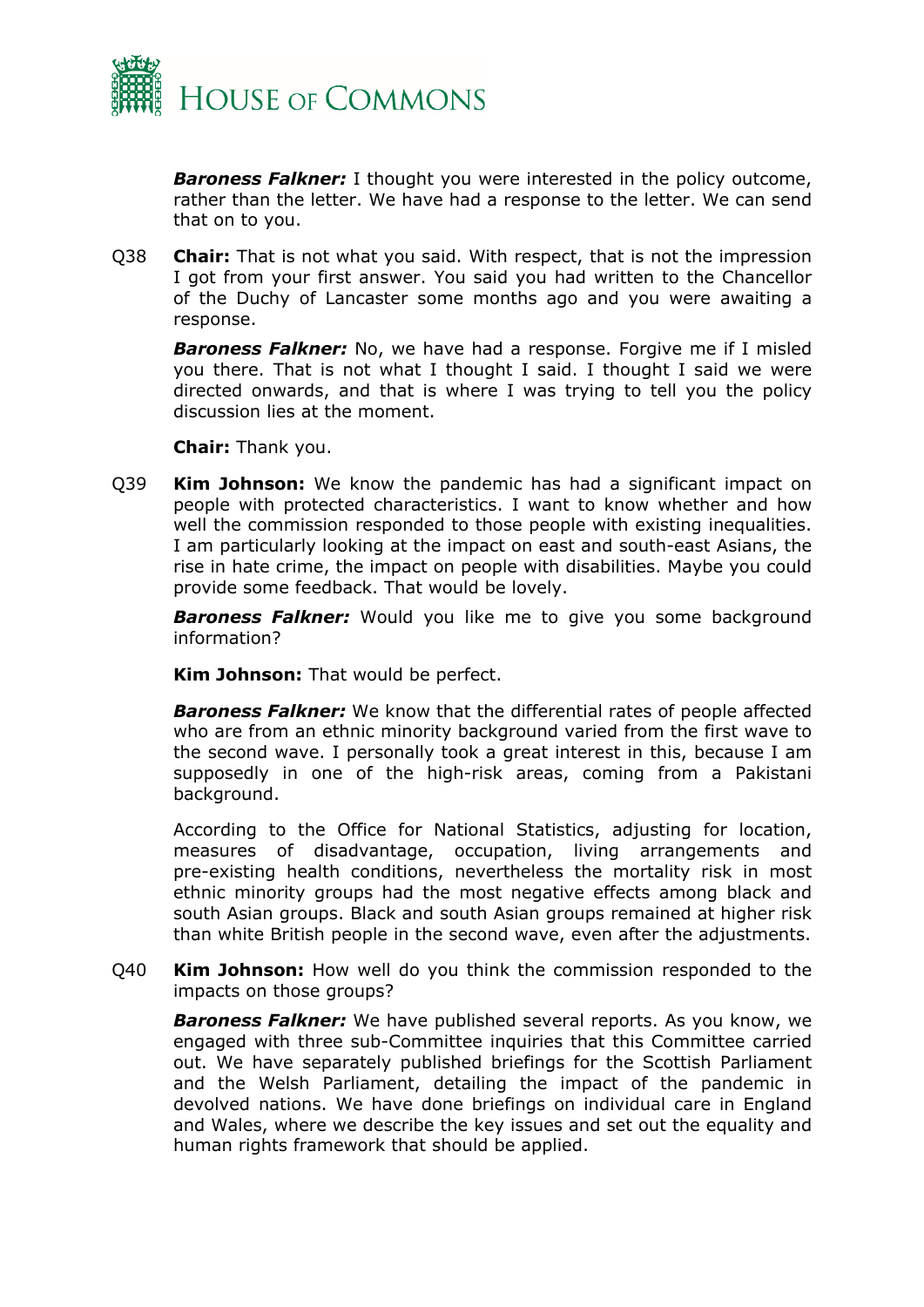

We have done research: our report, *Is Britain Fairer?*, which is a series that we are required to do periodically. We have done legal challenges. We highlighted the lack of British Sign Language interpretation in No. 10 daily Covid-19 briefings, and supported a legal challenge from a registered blind person. Another research report tackled how coronavirus has affected equality and human rights. This was published in October 2020, and that is where we pointed out, to go to your original question, how some groups have had negative impacts and the impact has been more severe than others.

Internally, we adapted our approach to change our annual business plan, in order to focus more of our internal resources on Covid. We are retaining categories in our new strategic plan, continuing to look at health and social care, because we think the effects and the impact of the pandemic will continue for some time to come.

Q41 **Kim Johnson:** Just on your new strategic plan, do you think it will help you to respond to this kind of crisis in the future? We know the pandemic has impacted on the poor more significantly, and we know that socioeconomic status is not a protected characteristic. Has there been any thought about looking at those things? It is something that Liz Truss has been talking about, looking at those areas of disadvantage.

*Baroness Falkner:* You raise a really important point. What is interesting is that in Scotland and Wales the respective Governments are incorporating the socioeconomic duty into their data gathering, alongside their public sector equality duty. We are going to be looking quite closely at how their implementation is working out and how the data gathering exercise, implementation exercise, is going. We will see what lessons we can learn from that, particularly in terms of working on that with the Social Mobility Commission.

Q42 **Philip Davies:** It is my understanding that the EHRC identified increasing the diversity of your workforce as one of two key objectives in your 2019- 22 strategic plan. What changes are you seeking in the diversity of your workforce?

*Marcial Boo:* My understanding is that whether we are measuring the diversity of the workforce by sex, race or disability, we have a greater proportion of people employed by the EHRC in those groups than in the general population. By that measure, we are more diverse, as an organisation, than the general population. Clearly, I do not know what was in the minds of my predecessors, but it is factually true that the EHRC is a diverse organisation now.

Q43 **Philip Davies:** So you are not seeking to increase the diversity of the workforce in your organisation. That is not now, under your regime, a part of your strategic plan.

*Baroness Falkner:* I think this was more part of the annual plan on the operational performance of the commission, rather than the strategic, outward-looking plan. We keep a good eye. The board receives quarterly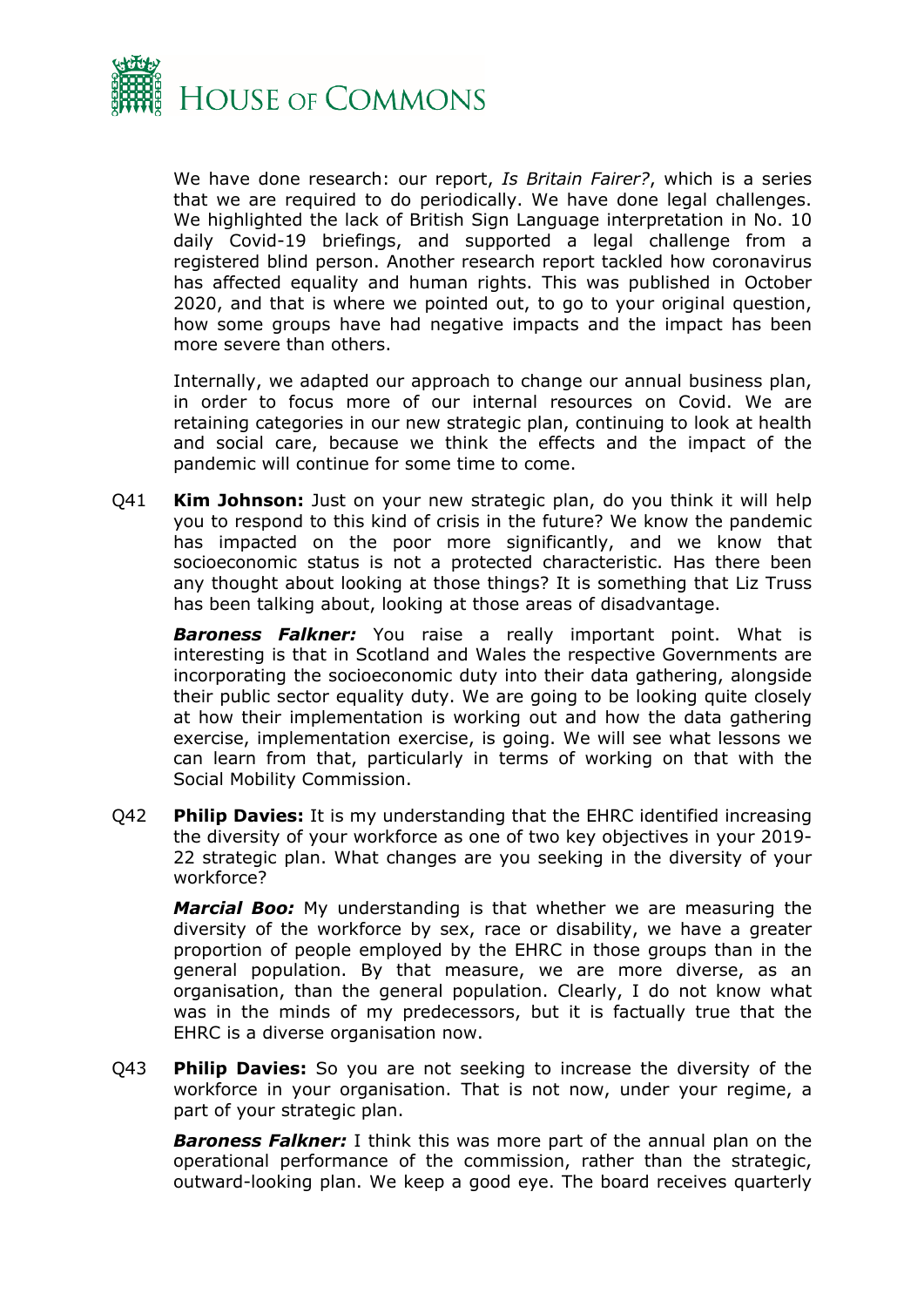

performance reports and assesses the data in those reports. As Marcial has said, we are ahead of the UK population on almost all the counts. It is kept under review. We are, of course, pleased to have very positive statistics to report in that area, and we continue to want to be an inclusive workplace. It is quite right that we are.

Q44 **Philip Davies:** When you say you are ahead, I am struggling with what that actually means. Of course, if you are ahead in some areas it means that other people are therefore behind, does it not, by definition? For example, just to give an illustration, 61% of your workforce are women and 39% are men. I take it from your comments, Baroness Falkner, that means you claim to be ahead on the diversity of your workforce. Of course, if you are a man, you might argue that you are behind on the diversity of your workforce.

Are you trying to say that you are not really interested in the proportion of men you employ, and that you are only interested in the proportion of women you employ, et cetera? Or do you genuinely want a diversity of workforce, irrespective of those things?

*Baroness Falkner:* You quite rightly pick up on one that is disproportionate. I was looking more at religion and belief, race and other statistics, but you are quite right to raise that.

There are two things at play here. One is that we, as you know, were brought together, as the Equality and Human Rights Commission, from several legacy commissions. We still have, in terms of the diversity of our workforce, in that particular statistic, people employed with us who were employed, for example, in the Equal Opportunities Commission, which would have had more women than men, because it specifically addressed the issue of sex disparities in the workforce. As older staff work their way through, there will inevitably be a rebalancing of the numbers on that particular statistic.

*Marcial Boo:* I assure you that I want the best people we can get working in the commission, and we will be as inclusive as possible to make sure we have good people in every single role, regardless of their background or any of their protected characteristics. As it happens and as you say, 61% to 62% of our staff are female. We have 14% who are ethnic minority, 18% who are disabled and 12% who have said that they are LGBT. All those proportions are above national figures. I am very pleased by that, because it means that people of all kinds of backgrounds feel able to apply for and get jobs at the Equality and Human Rights Commission. I hope and intend that that will carry on.

*Baroness Falkner:* As you will see from the composition of this Committee, women are overrepresented here as well. It is an interesting observation, which one cannot quite explain on any evidential base, that women seem to be very interested and/or expert in this particular area of work, as you can see reflected in this Committee.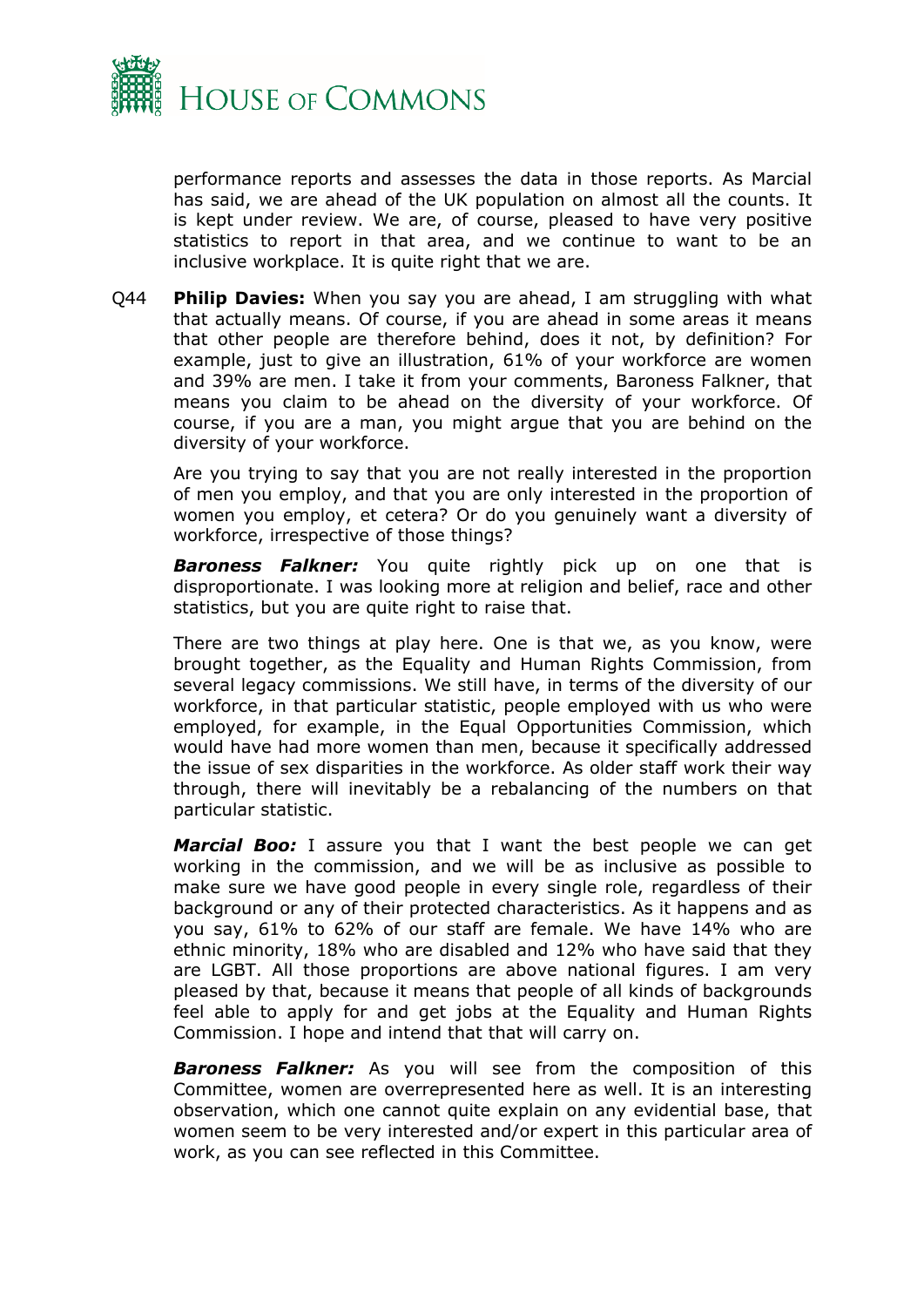

Q45 **Philip Davies:** Where an employer can justify that in their workplace, that would be a fine explanation for you, would it?

*Baroness Falkner:* No, it will not, because that will amount to sex discrimination.

Q46 **Philip Davies:** But it is fine for your organisation to say that.

*Baroness Falkner:* No, it is not fine for our organisation.

Q47 **Philip Davies:** Do you have a positive action plan in place to try to have greater gender diversity in your workforce? If not, why not? Presumably you would expect any other employer in the country to be doing more to make sure they have a better gender balance. If you expect that of other people, why would you not have one yourself?

*Baroness Falkner:* You can see it is being addressed.

**Philip Davies:** It is not being addressed. It has gone up.

*Baroness Falkner:* Our female chief executive has been replaced by a male chief executive.

Q48 **Philip Davies:** Over the last three years the proportion of your female workforce has gone up, not down, according to your own figures. It has not been addressed. If you want to go round lecturing employers all around the country that they need to have better gender diversity in their staff, why do you not have a positive action plan in your organisation to practise what you preach to everybody else?

*Marcial Boo:* I would say that diversity comes in many dimensions. Gender is one of those, as are ethnicity, disability, diversity of thought, diversity of background. I want the very best people in the job: people in the finance team who are finance experts; people in HR functions who are experts in HR. I will make sure that nobody in my organisation looks at their characteristics in order to employ them, but rather looks at the quality of their skills and their experience in order to do the best possible job. Of course we want to have a diverse workplace, and we have one.

Q49 **Philip Davies:** Right, so you are not interested in having better gender diversity. I think that is what I got from that. We will try another one. Why do you have so few young people working in your organisation?

*Marcial Boo:* I do not have the statistics to hand on that dimension, I am afraid.

#### **Philip Davies:** I do.

*Marcial Boo:* I have to say to you that, in the month I have been in post, I have met people of all ages in the organisation. I do not believe it is particularly skewed in one direction or another, although I am very happy to provide the details.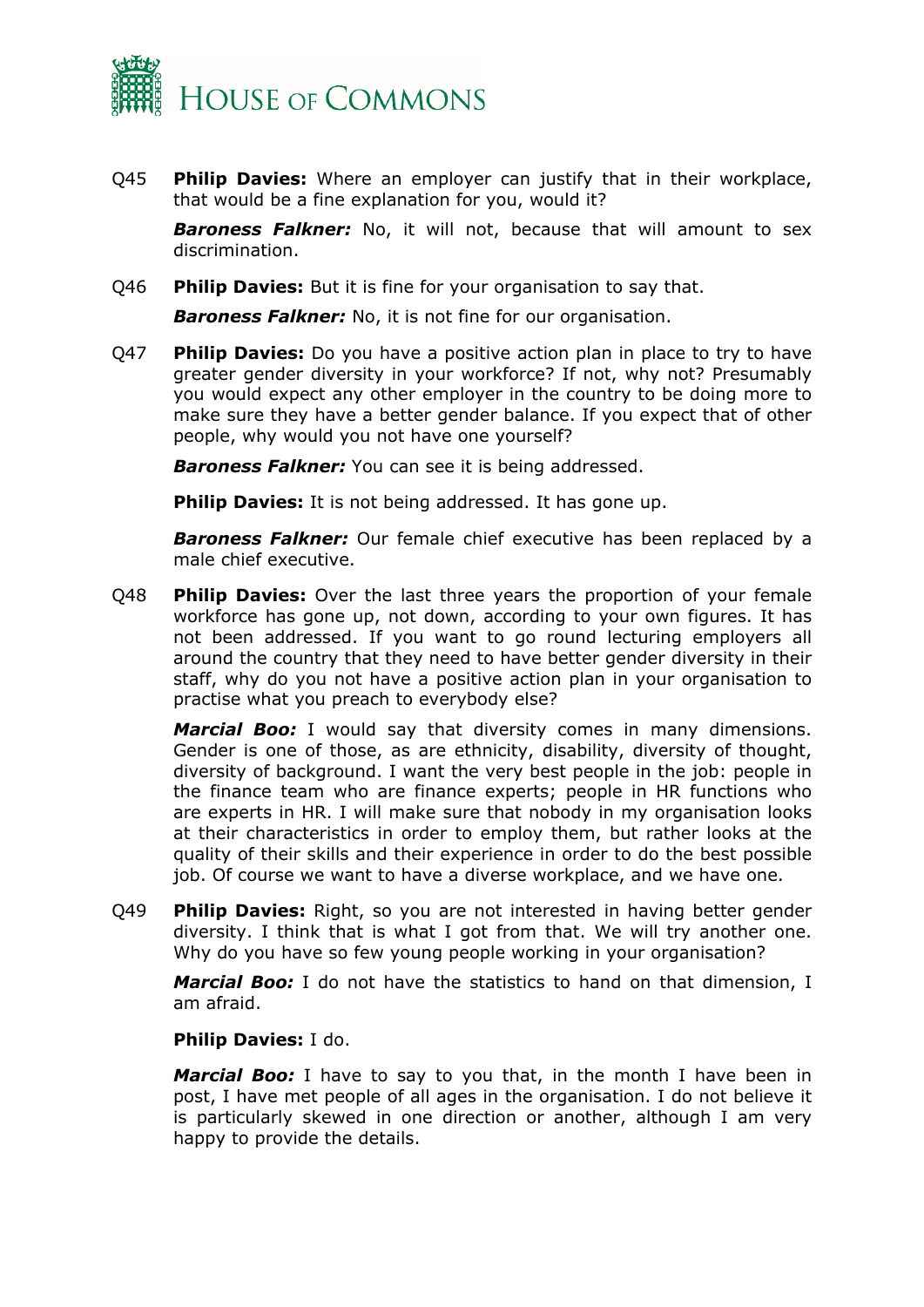

*Baroness Falkner:* One of the things I have been trying to explain, in terms of the characteristics of our workforce, is that when you inherit staff from disparate bodies that were involved in doing disparate equalities work, defending the rights of disparate groups, and you aggregate them into a single body, short of firing everyone who came from those people and starting afresh, you nevertheless continue.

The recruitment profile that you could fairly look at, if you were looking at the Equality and Human Rights Commission's workforce today, would be a recruitment profile when it was established, which was 2010, and onwards.

Like everybody else, employment law applies to us. We refresh our workforce intermittently, when vacancies arise. In fact, our workforce on the whole has been shrinking, rather than going up, since 2010. It is inevitable that, if the law of the land applies to you and you had legacy commissions' workforces, it will take some time before the workforce of the Equality and Human Rights Commission has the exact representation that you wish to see. That is the logical and rational explanation.

Q50 **Philip Davies:** On that logic, you would expect quite a few people in your organisation to be over 65 who still had not retired. According to your figures, you barely have anybody over 65 in your organisation at all—certainly none that is worth reporting. This is according to your workforce profiles, not mine; it is yours. You have nobody under the age of 25, virtually, or none worth registering on the scoresheet. It seems extraordinary to me that you have nobody over 65 and nobody under 25. That seems to be a problem for an organisation like the Equality and Human Rights Commission. I would have thought so; would you not?

*Baroness Falkner:* I am not clear how many people over 65 are represented in the general home civil service per se but, because our terms and conditions are similar, I expect the same figures would apply. I think on the whole, when you have relatively generous terms and conditions, that people tend to retire. It is what I think one sees across the civil service.

*Marcial Boo:* I was going to make a very similar point. Of course, we need to understand age diversity as part of our job. It is very, very important. That is exactly why in our new strategy we are focusing on children and young people, for example. Exactly as Baroness Falkner has just said, a lot of people, when they join the workforce, are approaching 25 already, and a lot of people over the age of 65 are retiring or have retired. I do not think it is particularly anomalous that we should find our own organisation reflecting the demography of the workforce. The most important thing is that, as an organisation, we understand and incorporate the needs of age, people of different ages, as well as the other protected characteristics, in the way we work.

Q51 **Philip Davies:** Kim mentioned pay gaps earlier, and the importance that you place on them. What are the pay gaps in your organisation?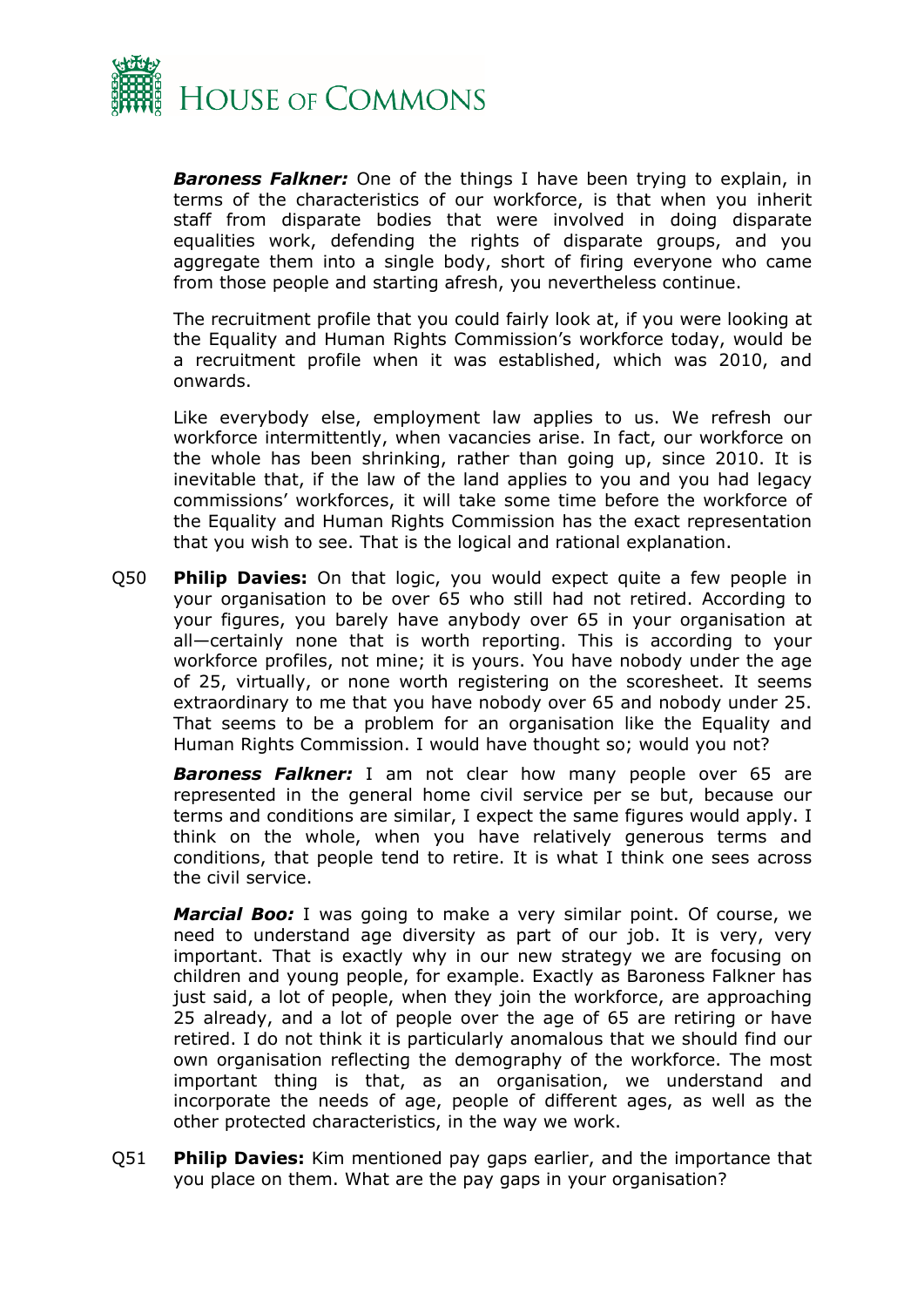

*Marcial Boo:* The gender pay gap is minus 0.4%, so women in the organisation are, on average, paid slightly more than men by the methodology of the gender pay gap. It is within half a percentage point, so it is not substantial.

*Baroness Falkner:* The national figure, as you know, is rather higher.

Q52 **Philip Davies:** Yes, that is on gender pay gaps. Of course you are using the median figure, even though the Office for National Statistics says that the mean figure is a better guide. I notice you use the figure that you want to use. Pay gaps do not just involve gender. What about the ethnicity pay gap in your organisation?

*Marcial Boo:* I do not have the figures for the ethnicity pay gap, I am afraid.

Q53 **Philip Davies:** It is rather bizarre, is it not? We were just hearing a second ago from Baroness Falkner that you were discussing how to strengthen the law in this regard. You would think that if this was such an important issue, to go around strengthening the law on the ethnicity pay gap for every other organisation around the country, you would have a bit of a grasp of what was going on in your own organisation, would you not? At least you would think, at first base, you would know what was going on in your own organisation. You are saying that it is so important, you have no idea what it is in your own organisation.

*Baroness Falkner:* I suspect it exists, and certainly, in terms of the operational performance metrics that we now use, we are looking at that in compiling the data.

Q54 **Philip Davies:** You are obviously not looking at it. You do not know what it is.

*Baroness Falkner:* We do not have the data as yet.

Q55 **Philip Davies:** I have the data. It is here. I have it in front of me. Your organisation produces the data. I have your data for your average ethnicity pay gap. Do not say you do not have it. I have it.

*Baroness Falkner:* What I am referring to is our current state. You want the current figures. At the moment we are down somewhat, in terms of our workforce. We are down in terms of numbers. We are at 178 at the moment. Our normal full-time workforce is 210 roughly, so we are in a state of flux. We, like others, have been affected by the pandemic, and our data is also being compiled as we speak. When we have the figures, we will send them to you.

**Philip Davies:** I have the figures.

*Marcial Boo:* Mr Davies, I want to assure you that, like you, I want the Equality and Human Rights Commission to be an exemplar employer. That is the goal. We need to make sure we have the data to report to this Committee, quite rightly, but beyond the figures, which we are very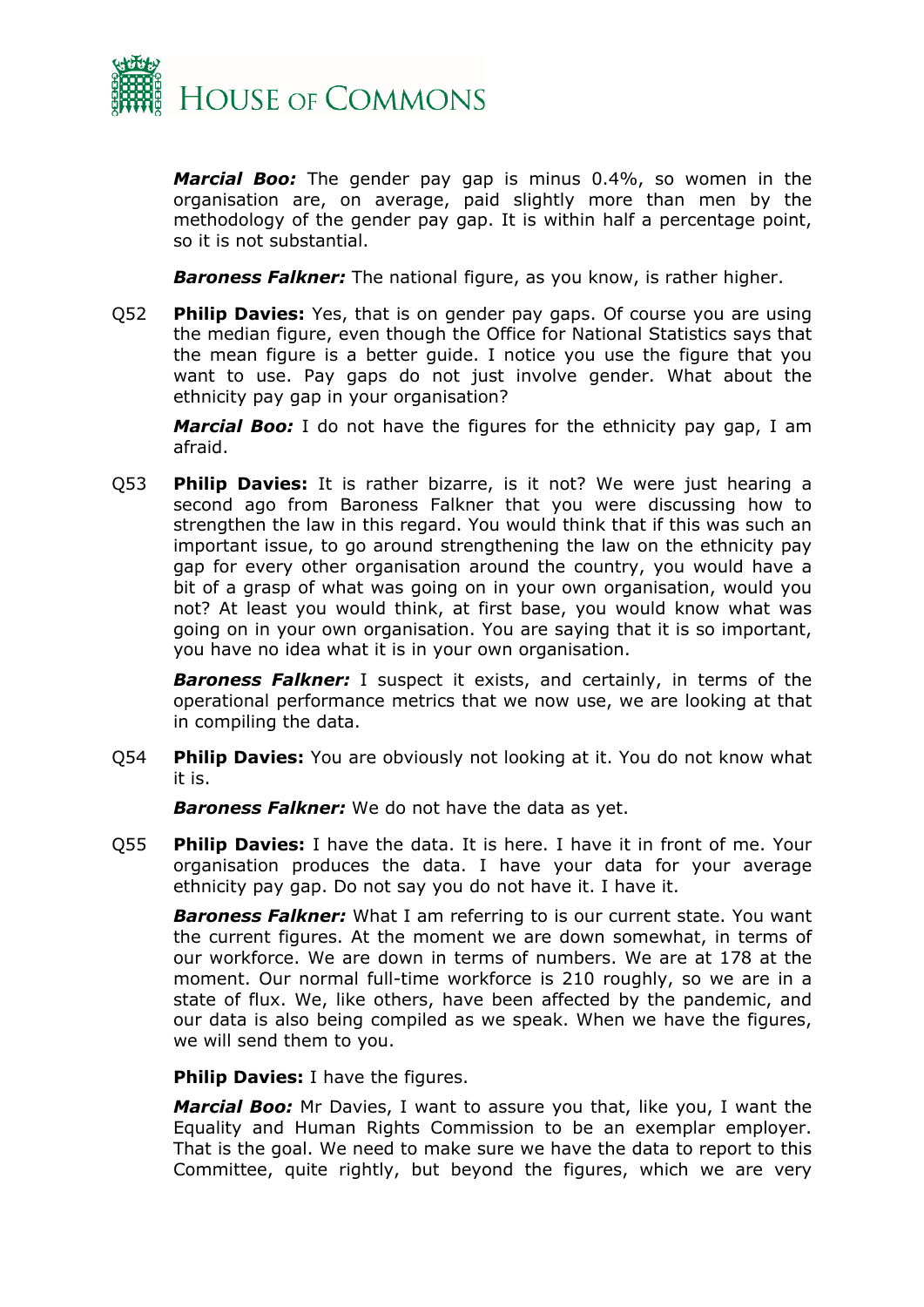

happy to report, I believe we share the goal that this organisation is representative of the people in the communities we are working with and that we can walk the talk, in terms of our employment practices. We have the same goal that I understand you to be talking about, which is about this organisation meeting the standards that we set others.

Q56 **Philip Davies:** I have no problem with your figures. Your figures are very good. Actually, you are one of the best organisations at producing the figures. What I find extraordinary is that you do not know what they are, in your own organisation, on a subject so important that you want to increase the law.

Let me help you out, seeing that you are struggling. For the ethnicity pay gap in your organisation, the mean figure is 6.3%, according to the figures you published. I then want to ask you about bonuses, because you pay bonuses, and actually the ethnicity pay gap in bonus pay is even higher than the pay gap in hourly pay. In that sense, why are you entrenching an ethnicity pay gap in the way that you pay bonuses to your staff?

*Baroness Falkner:* Forgive me. I am not clear which year you are quoting these figures from.

**Philip Davies:** These are the latest figures that we have available. This is from 31 March 2020, the end of that year. These are the latest figures you have published.

*Baroness Falkner:* Yes, that is right, because we have not published new figures. What I am trying to say to you is that our headcount is lower at the moment. We are still compiling the data, so it would not be accurate.

Q57 **Philip Davies:** These are the latest figures you have published. I cannot work on anything better than the latest figures you have published, which you are unaware of. What I want to know is why you do not know the latest figures you have published.

*Baroness Falkner:* We will write to you and send you the information.

Q58 **Philip Davies:** I do not need you to write to me. I have the figures. All I want to know is why you do not know the latest figures you have published on something that is so important to you that you want to strengthen the law for everybody else.

*Baroness Falkner:* We last published in 2020. We are now in October 2021. I would assume you would be interested in the current figures.

Q59 **Philip Davies:** Baroness Falkner, you might be able to waffle your way out of things in other settings, but you cannot waffle your way out of the fact that you do not know these figures—the latest figures you have published. I think that is pretty appalling. Let us try you on another one. Let us try you on the disability pay gap in your own organisation. Can you tell me what that is?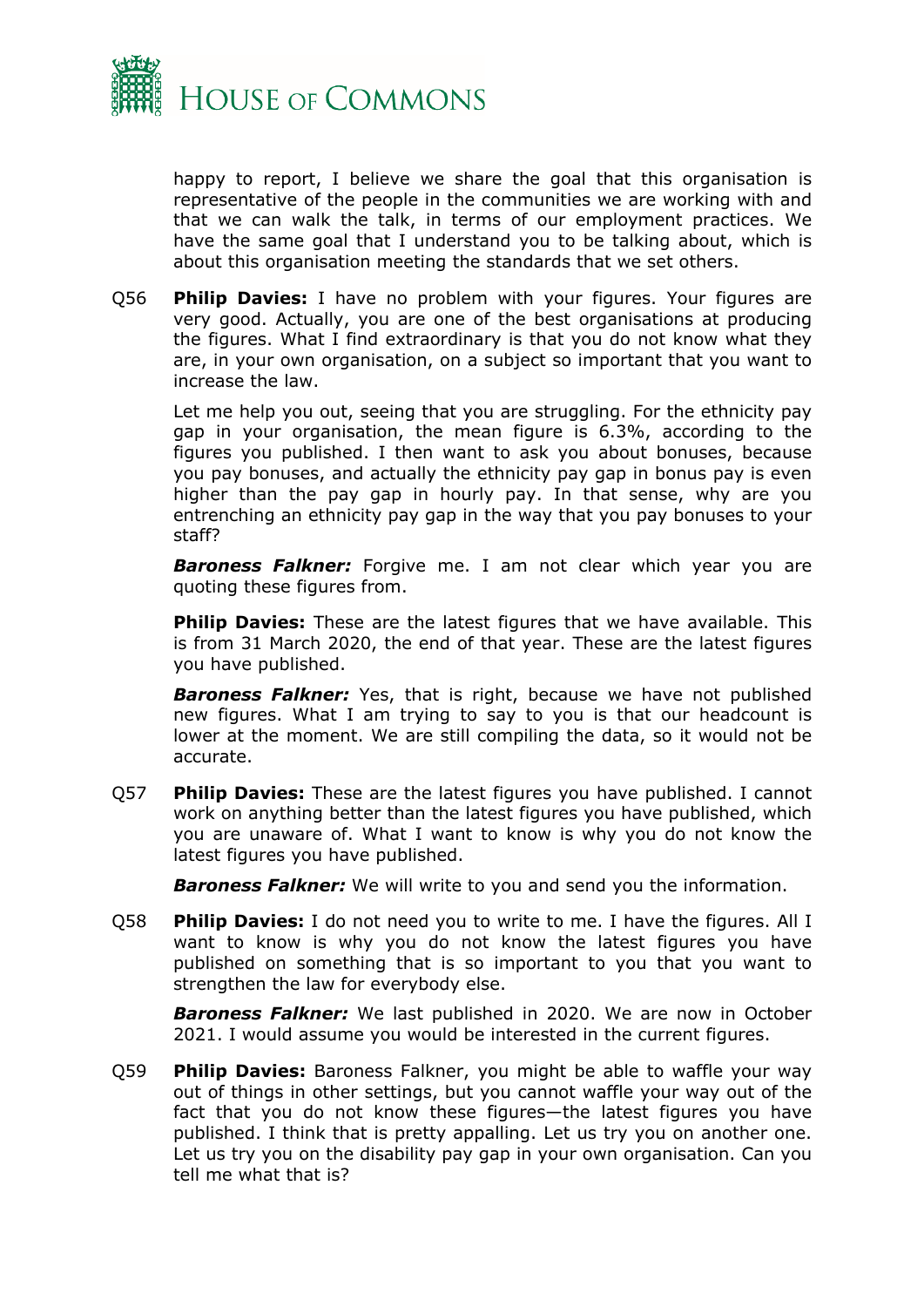

*Marcial Boo:* I am very sorry that I do not have those figures to hand either.

Q60 **Philip Davies:** You should not have to have them to hand. You should be all over them like a rash.

*Marcial Boo:* Yes, I do not disagree with you about that. I do not have the figures to hand, and I apologise for that. That does not take away our aspiration to make sure that this organisation is representative and an exemplar employer. I accept that you have those figures, and quite understandably so. I do not, and I am very sorry about that, but I am trying to respond to the point that I think we are actually in the same place about making sure that the organisation is doing the very best it can to be representative of the communities that we are working within and doing an effective job.

Q61 **Chair:** If your last published figures were March 2020, why was there no publication in March 2021?

*Baroness Falkner:* Our figures were published in our annual report and accounts that were laid before Parliament. The last figures that we had were in that document, and I am sorry I do not have access to it right now.

Q62 **Chair:** What was the date of that document?

*Baroness Falkner:* It was completed in April. I am not sure when it was laid before Parliament, but I think it would have been May, potentially.

Q63 **Chair:** That would have given the figures for March 2021?

*Baroness Falkner:* For the workforce.

**Chair:** The gender pay gap and the ethnicity pay gap.

Q64 **Philip Davies:** Good luck finding them. Obviously you cannot find them because you do not know what they are. The figures you quoted to me for the gender pay gap were absolutely right. They were the figures I have—the latest ones that we have available. You are quoting the figures I have as the latest figures, too—so answers on a postcard. We will look forward to getting them.

The point I am making, and this is what I really want to get across, is that, if you want to go round lecturing everybody else about what they should be doing on pay gaps, I think it is rather important that you should know, not having figures to hand but off the top of your head, what the figures are in your own organisation. That is the point I am making. If you cannot eliminate your pay gaps, how on earth do you expect anyone else to do it? That is the point I am making.

*Baroness Falkner:* You make a fair point. All I would say is, one, that our respective officials had discussions about the areas the Committee would be discussing with us today and that was not highlighted or we would have brought them, naturally. When you ask me why I do not have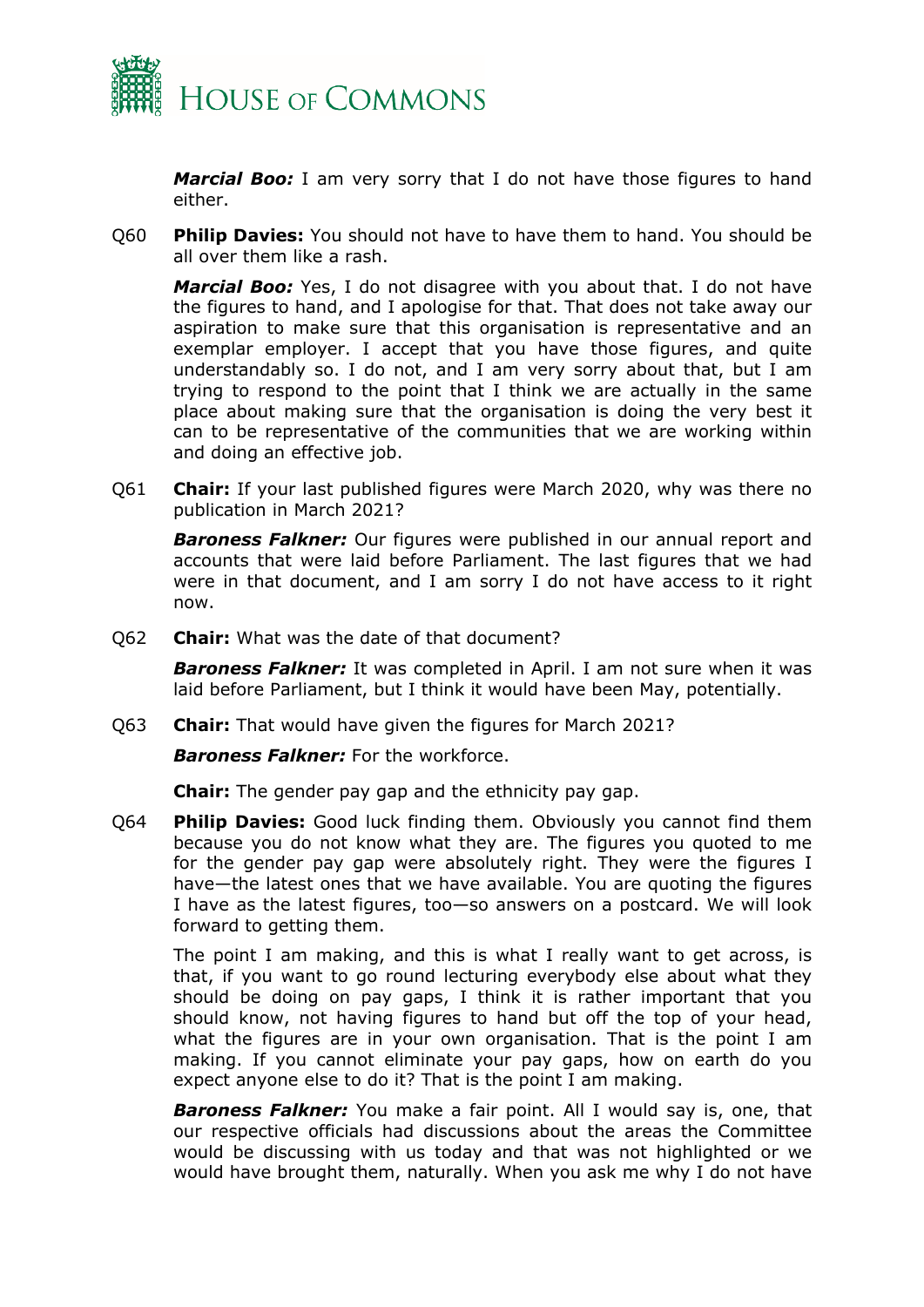

them off the top of my head, it is because I look at the national figure, in the terms of the law, and the law requires organisations that have 250 staff or more, not smaller organisation, and we are a smaller organisation. I thought that the gender pay gap discussion today would be about the application of the law. Forgive me, and I assure you that we will send you the figures as soon as we get back.

Q65 **Philip Davies:** What an extraordinary answer, especially given that you have—correct me if I am wrong—over 200 employees.

*Baroness Falkner:* The legal requirement is 250.

Q66 **Philip Davies:** I know, but it is not as if you have five or 10.

*Baroness Falkner:* Currently we have 178.

Q67 **Philip Davies:** You are almost at the legal limit. To try to say, "Actually, it does not matter what our figures are because we are under 250"—

*Baroness Falkner:* You are putting words into my mouth. I did not say that.

Q68 **Philip Davies:** No, I am not; I am not putting any words into your mouth. "Therefore, I do not really need to know what my figures are in my own organisation because we are under the legal figure." That is one of the most extraordinary answers I have ever heard in this Committee.

*Baroness Falkner:* What I am trying to say is that, first of all, we have 178 staff currently. Secondly, our understanding was that this particular issue would not be discussed today. Therefore, I apologise to you for not having had those figures at the top of my head.

Q69 **Philip Davies:** You are missing the point. I am saying you should know these anyway.

*Baroness Falkner:* That is right—off the top of my head.

Q70 **Philip Davies:** You should not have to do some keenie swotting before a Committee meeting to know these figures.

*Baroness Falkner:* Mr Davies, I am terribly sorry I fall below the standards you expect of me. I will try to do better.

**Philip Davies:** You certainly do fall below the standards I expect, and that I suspect most of your employees expect as well.

*Baroness Falkner:* My apologies.

Q71 **Philip Davies:** How on earth can the employees of the Equality and Human Rights Commission have any confidence that you are going to eliminate those pay gaps in your organisation if you do not even know what they are?

*Marcial Boo:* I would say it is my responsibility to take forward these operational matters. I would not expect every member of our board to have all these figures, because I would take it as my responsibility to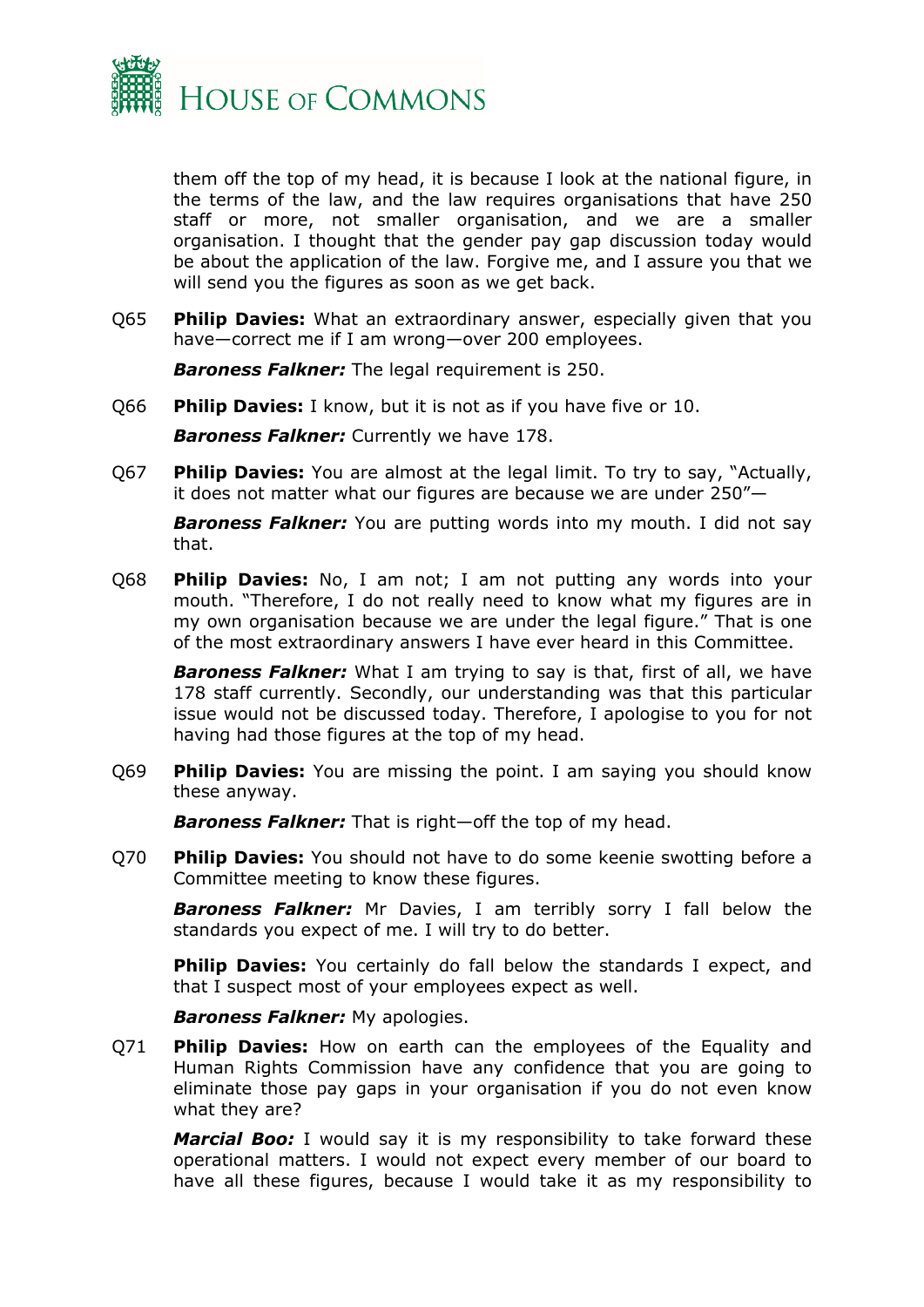

make sure this is in place. I absolutely agree with you that if we, as an organisation, are out there talking to public service providers or employers about how they should comply with the Equality Act, we need to walk the talk. I absolutely expect that of the organisation I am now leading, and I guarantee to you that I will make sure it happens in practice.

Q72 **Chair:** We have heard from Baroness Falkner that you are—I paraphrase—understaffed or light on staff. You normally run at about 210 and you are at about 170. Is there a recruitment programme and, if so, what are you doing as part of that recruitment programme to address your differential pay gaps?

*Marcial Boo:* We have some vacancies at the moment—about 20. I think this is completely normal and in line with many other organisations, in terms of the proportion. There is a lot of talk in the HR press about a lot of people now choosing to change jobs, as we hopefully emerge from the pandemic, and that is no different for us. Some people have left the organisation. We are in the process of recruiting more.

We are making sure that our recruitment practice is inclusive and diverse, that we cast the net wide, that we employ people from different parts of the country, of different backgrounds, and that we find the best people for the jobs. I am confident that our recruitment practices are aligned with the way they should be.

Q73 **Chair:** One factor that impacts salaries of different groups of people is the requirement as part of the application process to reveal what your previous salary was. Does the Equality and Human Rights Commission ask job applicants to indicate what their previous salary was? That can sometimes bake in differential pay gaps.

*Marcial Boo:* I do not know, but I do not believe that is the case.

Q74 **Philip Davies:** Your predecessors abolished the role of the disability commissioner, which Lord Shinkwin, I believe, was about to be appointed to when it was abolished. Given that in your 2021 whistleblowing report the highest proportion of issues relating to the treatment of staff involved disability discrimination, harassment or failure to make reasonable adjustments, can you clarify whether there are any plans to reconsider the decision to abolish the disability commissioner?

*Baroness Falkner:* By law we are required to have one member of the board who has a disability and is certified disabled. We currently do and, as we go forward, we will continue to follow that. In terms of the board recruitment process, in our next round of advertising we will actively be seeking to recruit a disabled commissioner.

Q75 **Philip Davies:** That is not the question I asked, though. I asked whether you were going to appoint a disability commissioner with specific responsibility for disability. That is the question I am asking. That is what Lord Shinkwin was originally appointed as, but 36 hours before the first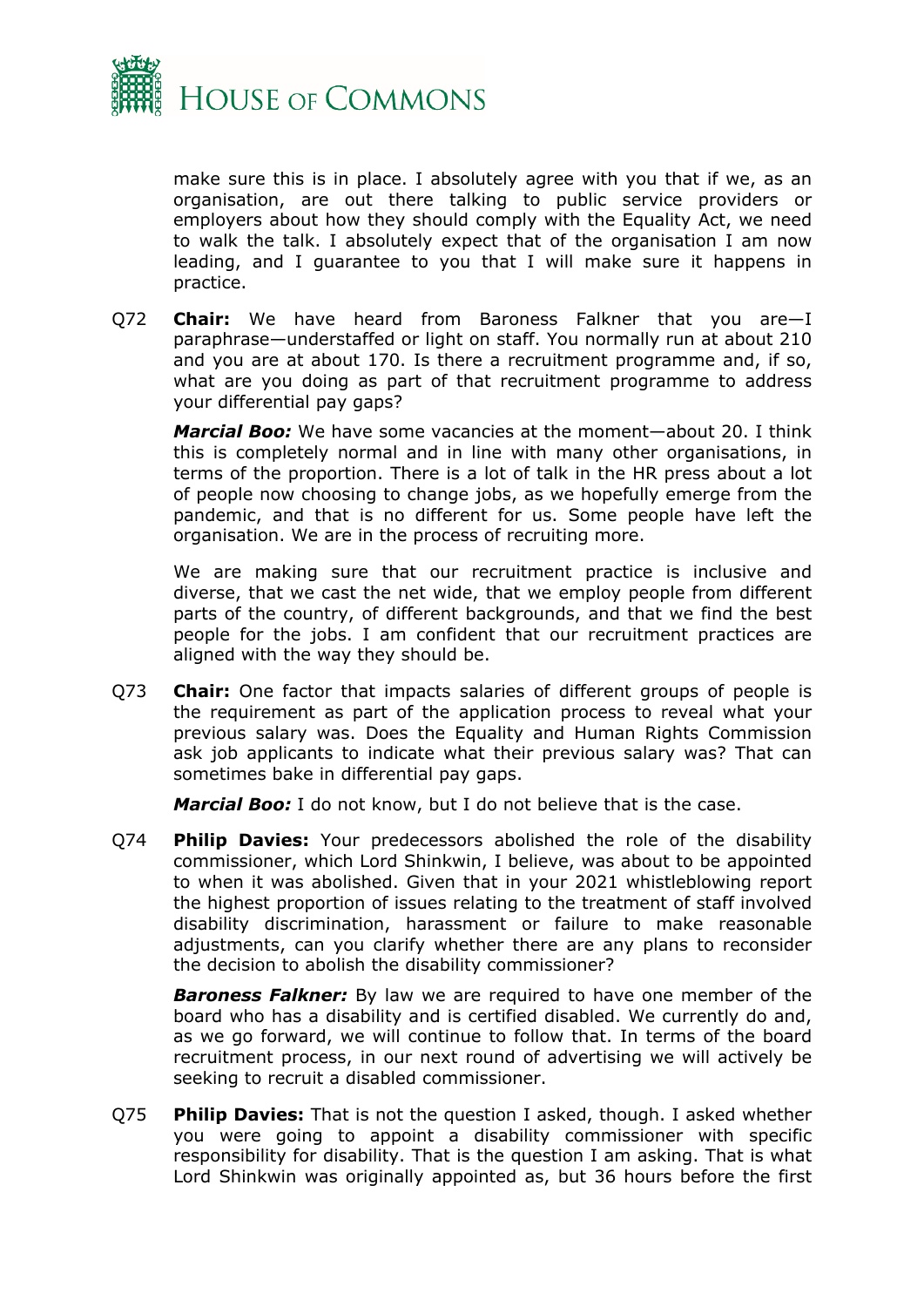

board meeting he was informed that the role he had just been appointed to had been made redundant. My point is this: given that you have, in the whistleblowing report, such a high proportion of complaints related to that, will you review and reverse that decision and once again appoint a commissioner with specific responsibility for disability?

*Baroness Falkner:* This is one I think you need to put to the Secretary of State, because we do not make commissioner appointments. It is the Secretary of State who does.

Q76 **Philip Davies:** Interestingly, when I raised this with the Ministers, they said that the decision was made by the previous board of the Equality and Human Rights Commission. While we get into the niceties of all that, can we at least find out where you stand on this? Would you be supportive of the reintroduction of a commissioner with specific responsibility for disability? We will get your view on it and then we can work out the mechanics of it at a later date. I would like to know whether you are in favour of reintroducing that role.

*Baroness Falkner:* I can see the attraction of doing that, but I can also see the clamour for each protected characteristic to have a commissioner responsible for that. All our commissioners are fairly expert across the range of equality protected characteristics. They all have expertise, sometimes specifically in different areas, but a general, high-level and fairly good grasp of equality law. On the whole, although I can see the pull and importance of having a commissioner specifically for disabilities, I could see the demand for all the other protected characteristics to be covered in the commissioner appointments. In general, I do not think that is a good idea.

Q77 **Philip Davies:** Okay, so you do not want to see that. What are you going to do to tackle this problem of all these complaints you are getting about disability discrimination?

*Baroness Falkner:* As far as I understand, we are not involved in any current litigation at all, in terms of staff, are we?

*Marcial Boo:* We have had no grievances from our own staff, if that is the point. In terms of addressing concerns about disability, that is absolutely core to the work we will be doing over the coming period of time. The next time we appear before this Committee, I expect we will have a draft business plan. We will be able to talk about some of the specifics that we will be doing to address concerns about disability, as we have, I know, over the past few years, particularly in the area of transport, on which many people with disabilities have contacted us and we have taken action on their behalf, including litigating against transport companies.

Q78 **Philip Davies:** I am sorry to have taken up so much time, but I have one final question. This is about the recent report of the University of Sussex professor, Kathleen Stock, being targeted and branded a transphobe, with demands that she resign. Baroness Falkner, you wrote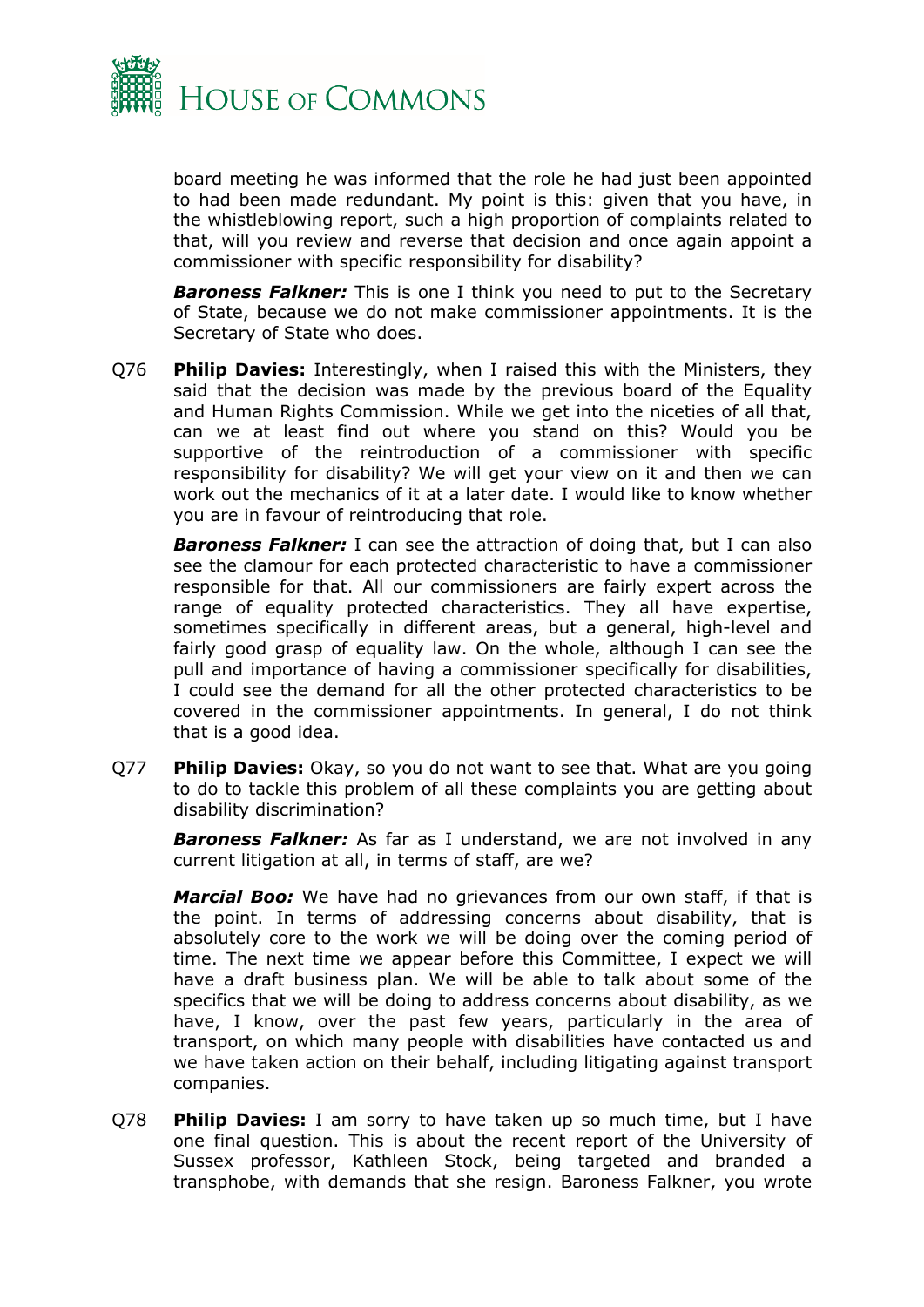

to *The Times* to denounce the bullying behaviour, which I commend you for. Could you share more broadly what work, if any, the EHRC is undertaking to protect independent, lawfully held views and academic freedom of speech?

*Baroness Falkner:* We will challenge suppression of academic freedom of speech wherever we see it and wherever we find it. It was a measure of our agility that we were discussing earlier that I thought it was important to intervene early and in a timely fashion. Marcial also wrote to the vice-chancellor of Sussex University, offering our advice and support should they need it.

Academic freedom is fundamental to the workings of a university, but it is incredibly important for the proper workings of a democracy. We are second to none in defending that, but—I say this advisedly—we are not the principal regulator of this space. I think your questions should be directed to the Office for Students. We came in, as you would expect us to, but I was surprised that we were the only people speaking in that space. As I recall, the Office for Students did not seem to say very much. I hope the Education Select Committee will be looking at the issue of academic freedom. The final point is that we await the forthcoming Bill in that area.

Q79 **Bell Ribeiro-Addy:** Following on from some of the questions we have just heard, just for my curiosity, why do you pay bonuses?

*Marcial Boo:* We have a system of team bonuses at the moment. I am exploring with my colleagues exactly how they will be paid in the financial year that we are now in. I think it is slightly unusual in the public sector context to have bonuses. I do not have chapter and verse, I am afraid, but they are team bonuses, as I understand, rather than individual bonuses.

Q80 **Bell Ribeiro-Addy:** Baroness Falkner, you commented on the level of the workforce currently being at 178 when you have capacity for 250. Does that include the redundancies you are due to make soon? Given those redundancies, what level do you expect staffing to be at?

*Marcial Boo:* Can I just clarify straightaway that we are not intending to make any redundancies? For the record, that is not on the cards. Secondly, our nominal headcount is about 200, rather than 250. When we say 178, we are just slightly under our nominal headcount at the moment. I would say 10% is within normal margins for vacancies.

Q81 **Bell Ribeiro-Addy:** So there are not going to be any redundancies. Will there be any restructuring?

*Marcial Boo:* I have already done a bit of that in the time I have been around, in order to create a regulatory function—a hub or network within the organisation that is focusing on our regulatory activities—so we can make sure that, in line with the strategic plan we have been consulting on, we are focused on enforcing and promoting the Equality Act.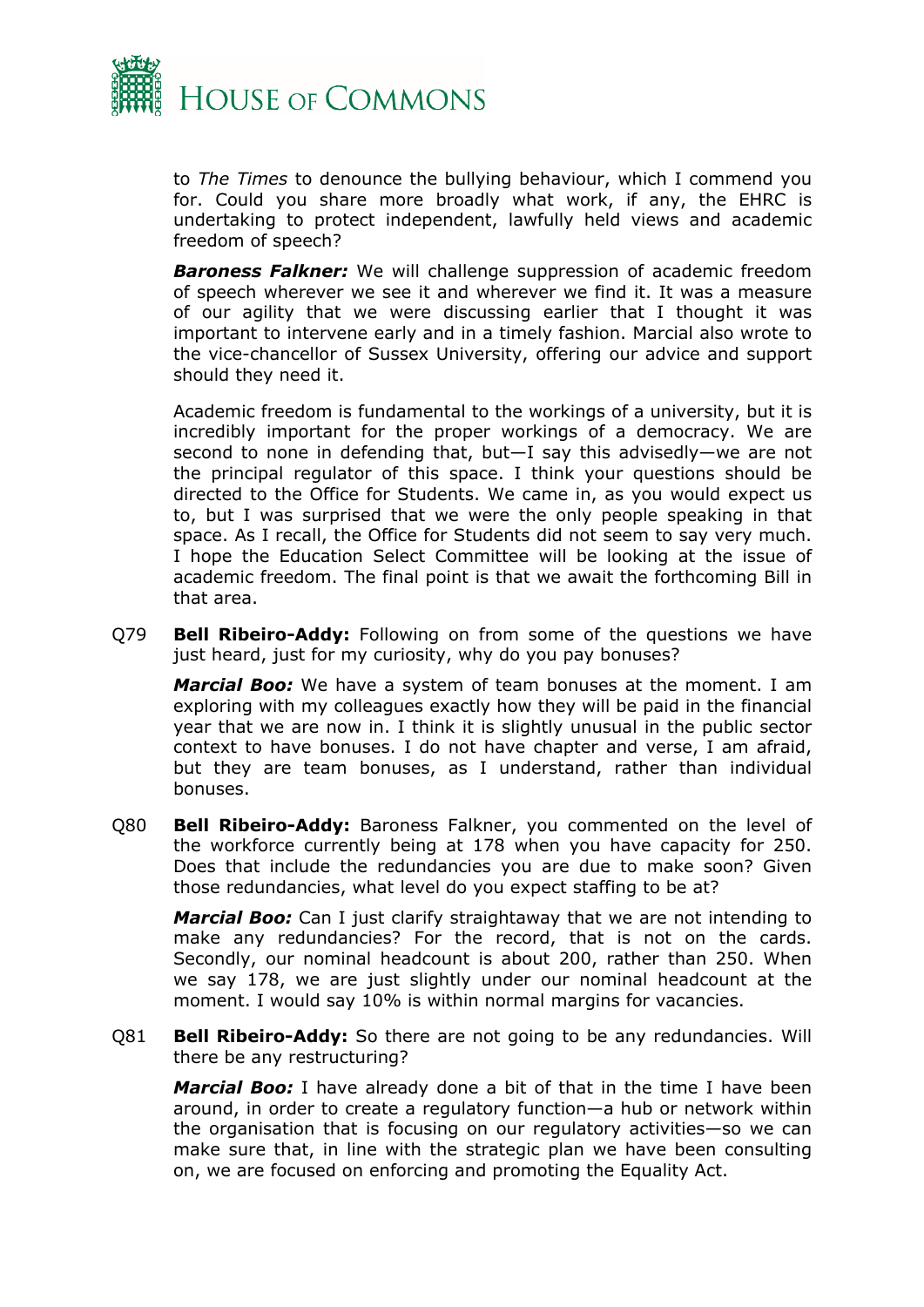

Q82 **Bell Ribeiro-Addy:** I know in the past the EHRC has been accused of targeting both BAME and disabled staff during these restructures. I know that in 2017, when the commission selected 12 staff for compulsory redundancies, two were white British and eight were from a black, Asian or minority ethnic background, four of whom were Muslim and six of whom were disabled. If this restructure goes ahead, there is a concern that there will be more redundancies. What steps are the EHRC going to take to ensure that, given what happened before, BAME and disabled people have a semblance of job security?

*Marcial Boo:* Can I just reiterate that there will not be redundancies, to put that on record again? Staff at our organisation may well see this session, and I want to reassure them that we value them all. Obviously I was not around for what happened in 2017, so I cannot comment on that, but I can absolutely say that I value every single member of my team. We have established networks of people from a Caribbean or African background and of people who are LGBT, so that we have, in addition to other staff groups and our contact with the union, all kinds of ways in which we can get feedback from everybody in the organisation so people feel included and can participate in the work of the organisation and its success.

Q83 **Bell Ribeiro-Addy:** While I have your attention, Mr Boo, I know that in your first week you were reported as having spoken to staff more generally and concluded that you do not see any issues regarding staff opinions on handling of internal race relations, and that you felt staff were able to raise these concerns of race. However, if some staff have expressed uncertainty in airing their concerns, how confident are you in the efficacy of that investigation?

*Marcial Boo:* I am not entirely sure what you are referring to. In the time that I have been in post, I have been to all the offices of the commission. I have spoken to a whole range of staff. Some people are still working from home, and I have not met everybody in person, but I have spoken online to everybody who wants to participate in these meetings. I am very, very keen to talk to people from all kinds of backgrounds, including those from ethnic minority backgrounds, to make sure that any concerns they have about the way we work as an organisation are heard and that, as appropriate, we can address the concerns they are raising.

We are conducting our annual staff survey next month. We are expecting the findings in January. I will be setting up an action plan on the back of that, depending on what colleagues tell me. All of this is completely in line with good employment practice and I am very, very happy in due course, as we go through, to talk to you about specifics.

Q84 **Bell Ribeiro-Addy:** I refer to things that have been reported by whistle blowers and such, and others who have perhaps had disputes within the organisation. More specifically, a direct quote from one is that the EHRC has created a "toxic space" when it comes to race. Some staff members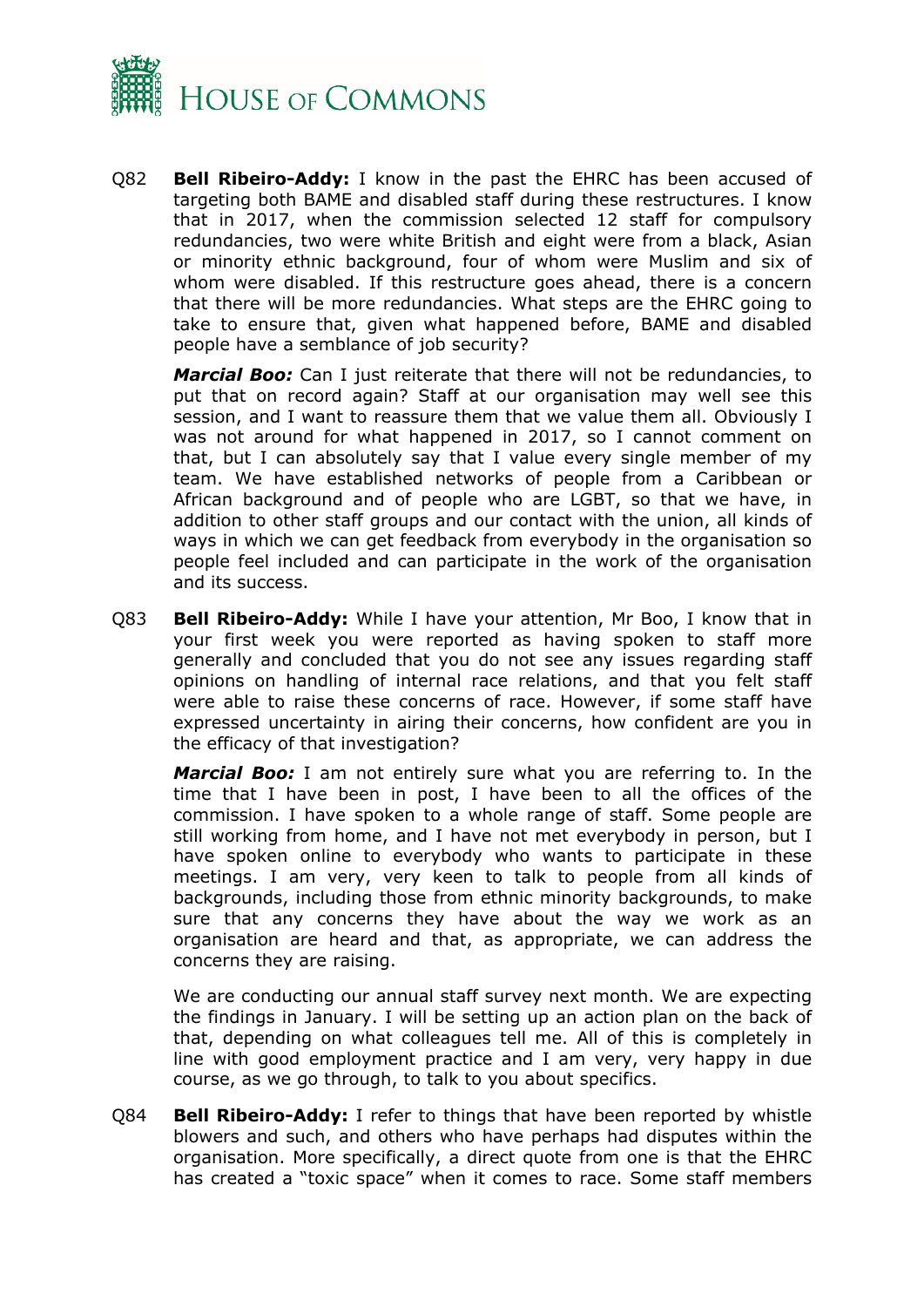

or former staff members have said that dissent towards the commission's attitudes towards race, both internally and externally, is widespread. For some of the staff, they felt the only option available to them was to leave. What do you make of this accusation? Do you think that questions about the commission's attitude towards internal race relations make it difficult for you to fulfil your aims within law?

*Baroness Falkner:* You are probably referring to some reporting in *The Guardian* about a former employee.

**Bell Ribeiro-Addy:** Yes, and past employees. There was particularly one who had her name published, but I will come to that. I will let you answer the question.

*Baroness Falkner:* I am not aware of anything general. I am very happy to talk about the particular issue that was recently reported in *The Guardian*. Is that the one you are referring to?

**Bell Ribeiro-Addy:** That is the one I am referring to.

*Baroness Falkner:* Naturally, we are sorry to see a staff member leave in unhappy circumstances. Generally, they leave for career progression and build on the work they have done in the commission, and that is why they get progressed, in terms of their career. It is extremely unfortunate.

It is not appropriate for us to comment on a single employee, so I will pick up the broad points. The general allegation was that we were not prioritising the protected characteristic of race. We strongly rebut that. That is simply wrong. It is not true. Race is one of our significant workstreams currently and in our next strategic plan.

This particular complaint was about political ideology. It is not our role, and this goes back to the impartiality training, to develop or promote particular political theories on racism. We are a regulator, tasked by statute with enforcing and upholding the law of the land. We necessarily work through concepts that have legal meaning, rather than concepts that are not defined in law. For example, I think she was referring to systemic, structural and institutional racism and critical race theory. These are not defined in law.

Our mandate is to concentrate on eliminating race discrimination through using our powers of compliance, enforcement and litigation. That is where our current work is focused. I cannot divulge it to the Committee today, but we are doing a particular stream of work on litigation and race that we will be announcing shortly.

Q85 **Bell Ribeiro-Addy:** Just to be clear, you are saying that the commission does not look into systemic racism because you do not believe it exists within a legal framework.

*Baroness Falkner:* It is not that we do not believe it exists within a legal framework. As you know, despite the Macpherson report's important work on institutional racism, which is a concept we understand, explore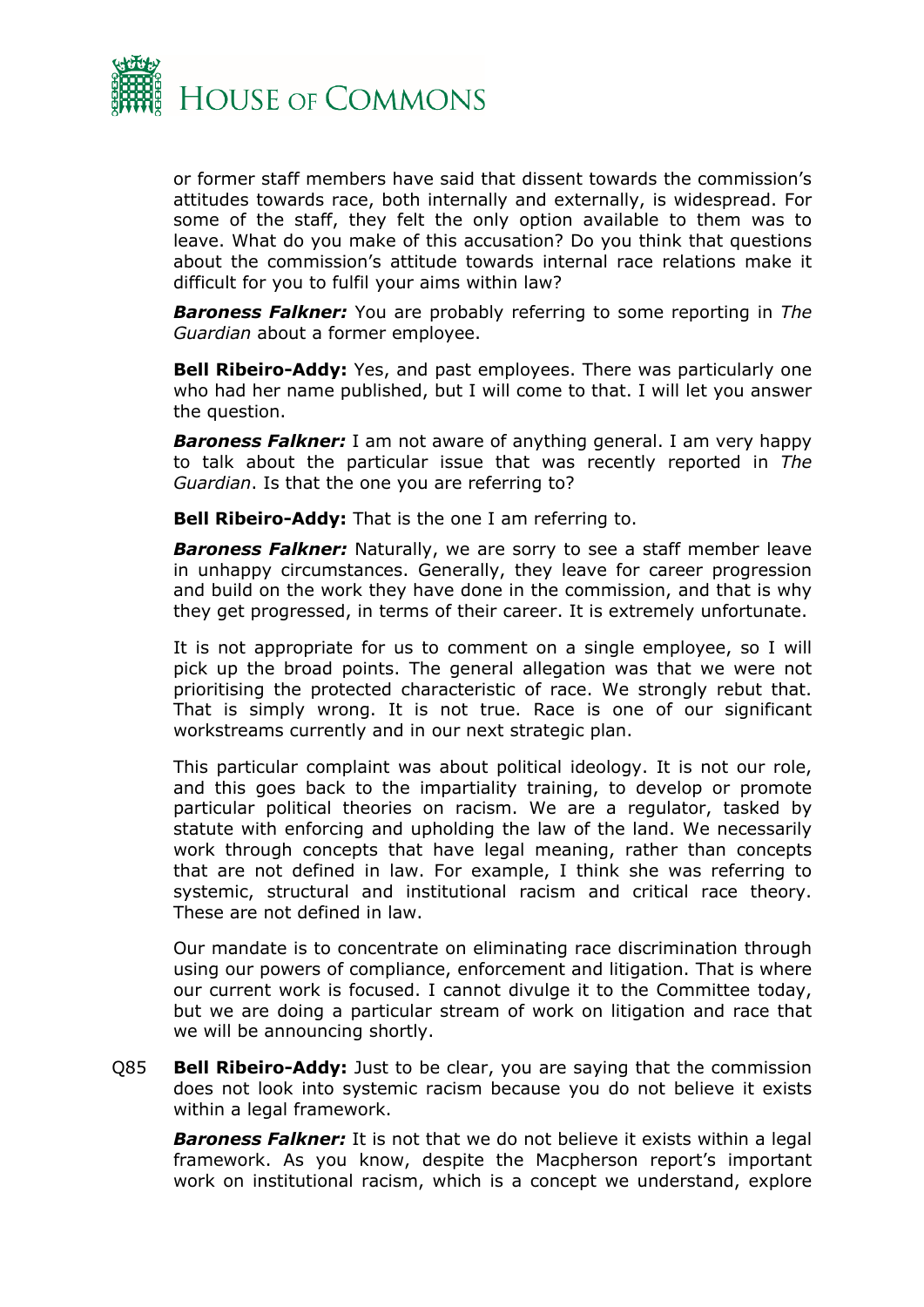

and work with, it is not defined in law. It is not a legal concept. All I am trying to say is that political theory is extremely interesting, but it is not our role to interpret political theories.

Q86 **Bell Ribeiro-Addy:** By that definition alone, do other forms of discrimination also not have a basis in law?

*Baroness Falkner:* The Equality Act sets our remit, and it is contained in the Act and it is contained in judicial judgments and precedents set by the courts.

Q87 **Bell Ribeiro-Addy:** Going back to this particular incident, I know that the former employee's email was leaked to *The Guardian*, and her name and markers that identified her were omitted, but the following day a blog, Guido Fawkes, published a story identifying the author of the email, clearly putting her name out there. It is our understanding that the EHRC is carrying out an investigation into the leaking of the letter but there is no commitment to investigate how the leak got to the blog, despite an ongoing police investigation. Given the commission's stance on whistleblowing, even though this was against you in some way, could you explain why the commission is not going to investigate the leak of an employee's—past or present—details to an online blog?

*Marcial Boo:* We conducted an investigation into the leak of the email. We spoke to all members of staff who had forwarded the email to people outside the commission. The first publication was in *The Guardian*, as you rightly said. We suspect the blog picked it up from that source, rather than from us, because there is no evidence whatsoever that any of our current members of staff sent the email to anybody outside their own family members. We have no evidence to pursue that any further.

We have, of course, reminded staff of their professional responsibilities. It is important that people behave professionally, in line with our code of conduct; that is absolutely essential. That is the process we have undergone. Key, obviously, is making sure that, in the organisation as a whole, those staff who are currently employed feel it is an inclusive, supportive and respectful place to work. I will do everything within my power to make sure they feel that and that that is the case.

Q88 **Bell Ribeiro-Addy:** Baroness Falkner, how regularly do you meet with the Minster for Women and Equalities?

*Baroness Falkner:* The framework document requires us to have quarterly meetings.

Q89 **Bell Ribeiro-Addy:** So you meet with her quarterly. Are there no additional meetings?

*Baroness Falkner:* I do not believe we have additional meetings, but I suspect that if I wished to have an additional meeting with her I would be able to obtain it. I find quarterly meetings are adequate at this point in time because we build up to an agenda of outstanding matters. We cover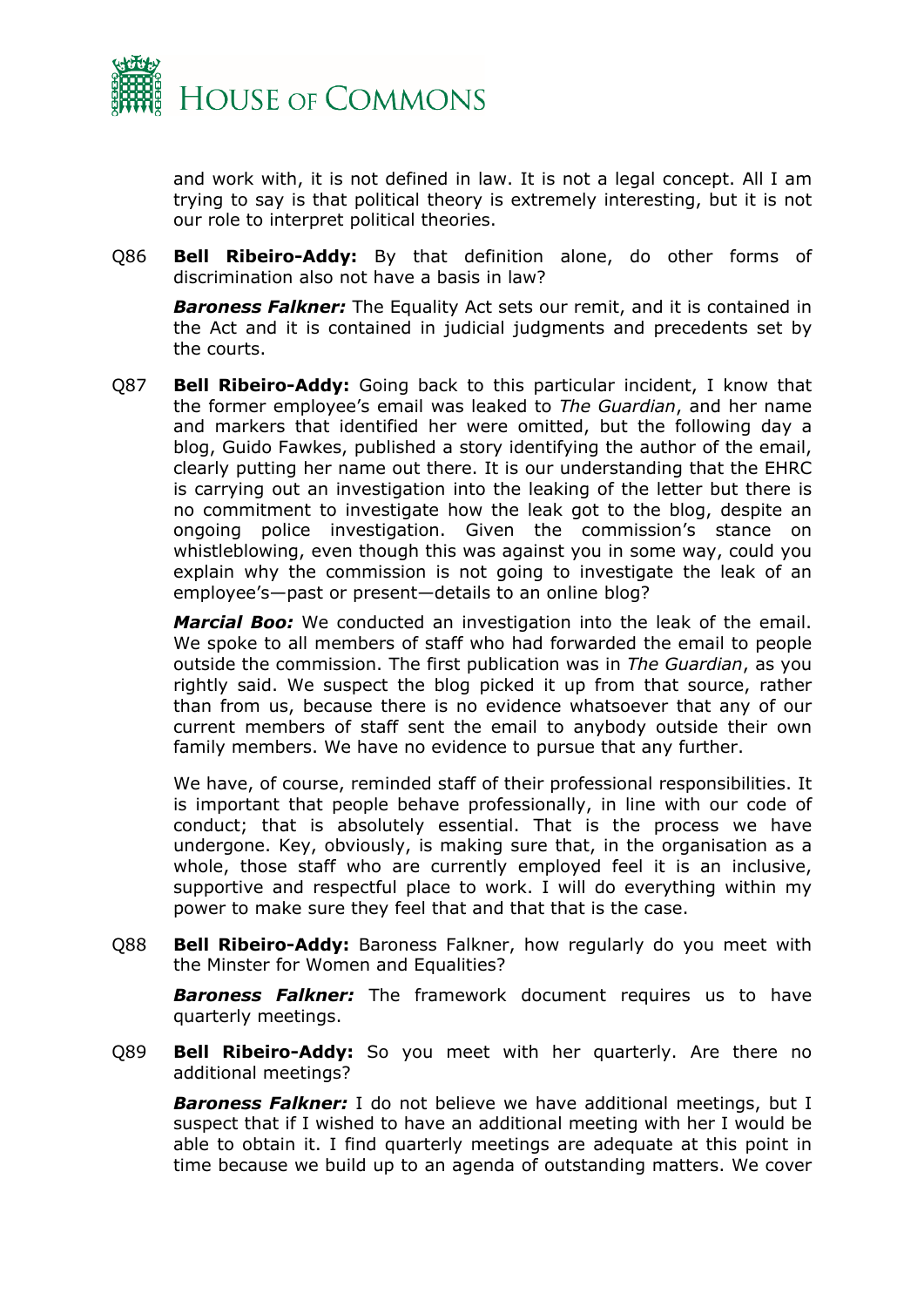

the ground over the previous 90 days fairly comprehensively and look forward.

Q90 **Bell Ribeiro-Addy:** The commission was criticised by race and equality campaigners and experts earlier this year for your quite positive response to the Commission on Race and Ethnic Disparities report. Do you think there are lessons you could learn about that? Were staff within the EHRC actually consulted on the commission's response?

*Baroness Falkner:* The commission did not really respond. We have not responded. We are awaiting the Government response, which I understand is forthcoming, and we will respond once we see the Government's response. We are hopeful that the recommendations of the Commission on Race and Ethnic Disparities will be taken forward and that the EHRC will be tasked with further work in that area.

Q91 **Bell Ribeiro-Addy:** You offered no response to it at all—no welcome, no comment on it?

*Baroness Falkner:* We commented on it. We did not do a response. I wrote a brief blog, saying that these were important areas, that the disparities highlighted were extremely important and gave us further information and data on where things are still continuing to go wrong, and that we noted that we would be one of the bodies that would be involved in taking the work forward.

Q92 **Bell Ribeiro-Addy:** Coming from the head of the organisation, it was considered a response, although I understand it is not a formal response. The question is how you feel about the negative response to your response. Do you think there are any lessons to be learned? Did you consult any staff in the EHRC before making such a response?

*Baroness Falkner:* As chair of the organisation, I would not dream of making a response without consulting staff, so I did. My answer is straightforward and it is yes, I did. I do not think it is for me to comment on criticism of a Government report of the criticism of me commenting on a Government report. That takes us back to Alice and rabbit holes, and other distractions that are not particularly pertinent to the important work that will need to be done to take forward the recommendations of the CRED report.

Q93 **Bell Ribeiro-Addy:** Your very clear guidance is that equality impact assessments should be published on every piece of legislation, whereas the Government say they should not routinely be made public. What conversations have you had with Ministers about this? Do you agree that, by not publishing such equality impact assessments, they are in fact circumventing the law? If they continue not to publish equality impact assessments, what action do you intend to take?

**Baroness Falkner:** I am going to ask Marcial to answer that.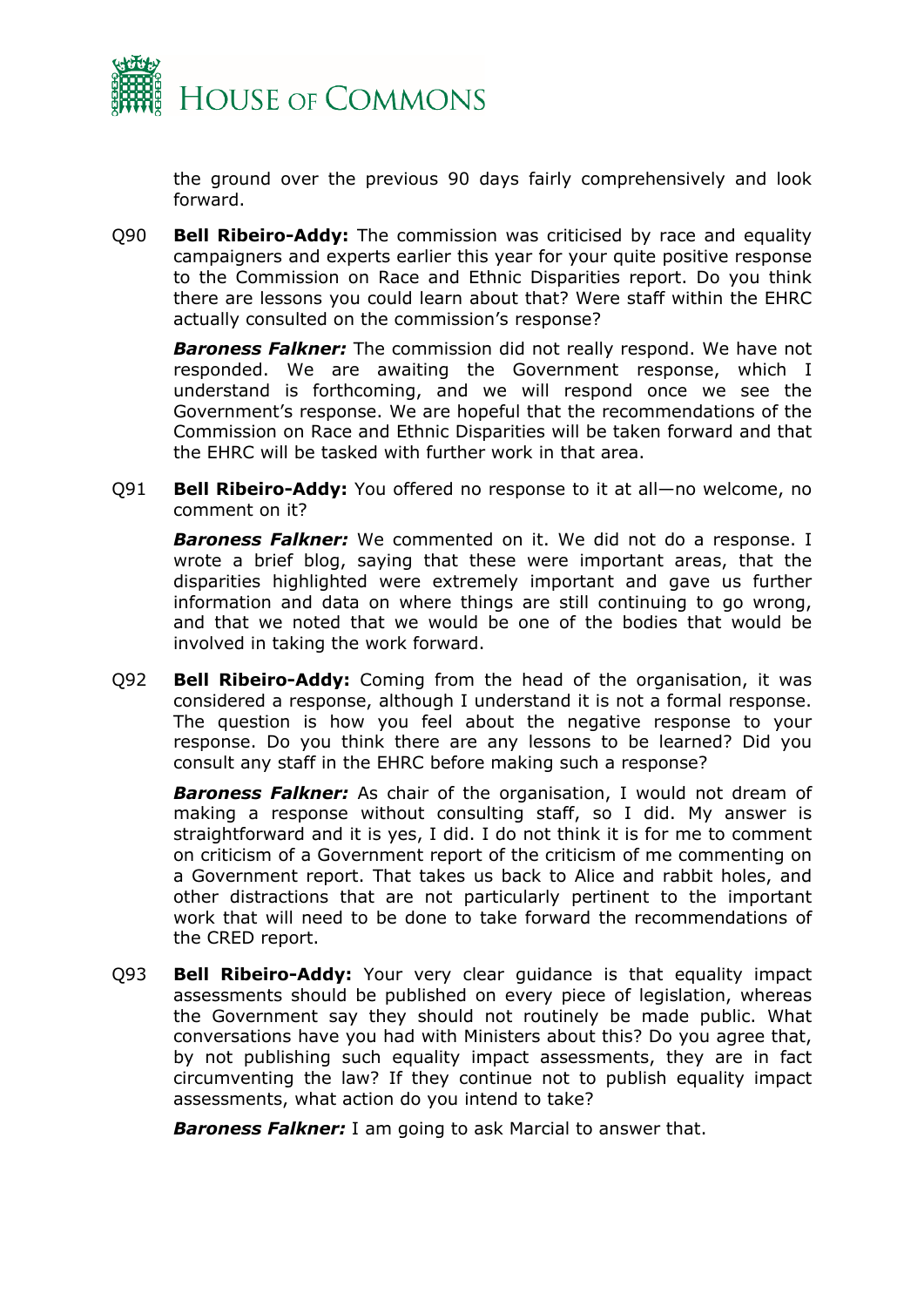

*Marcial Boo:* It is the right thing to do, to ask Government Departments to publish equality impact assessments. It is an important tool that we use and want to use, to make sure that every policymaker considers the Equality Act and the protected characteristics when they are coming up with new proposals, whether it is in a Green Paper or in draft legislation. We want to make sure that is the case.

As you are aware, some Government Departments do it better than others. I will look to make contact with Government Departments where we feel they have not produced or published equality impact assessments, and make sure that they have taken into consideration equality and human rights issues in the proposals they are drafting. That will need to happen case by case but, in general, it is an important tool.

*Baroness Falkner:* The important thing, to me, about equality impact assessments is not so much that they are published, but that the relevant Government Department takes their findings seriously, and adapts and adjusts its proposed policy to take into account whatever they are finding in the equality impact assessments. I see that as the principle that underlies equality impact assessments.

Q94 **Bell Ribeiro-Addy:** Do you agree that they should be carried out?

#### *Baroness Falkner:* Yes.

Q95 **Bell Ribeiro-Addy:** And you agree that it has been put down in law that they should carry them out. What powers do you have to take action against Departments that do not carry them out and do not publish them? Do you have no powers or would you not use those powers?

*Baroness Falkner:* We do not have any powers.

Q96 **Bell Ribeiro-Addy:** How exactly would you hold the Government to account on whether or not they do this? I understand what you are saying about it being more important that they actually do it and consider, but how on earth do we hold them to account if we cannot see their working out?

*Baroness Falkner:* There are several ways in which we interact with Government. If you are talking specifically about legislation, which is what is in consideration here, we attempt to work upstream with Government in the development of legislation. We meet when a Bill is being drafted. We continue to engage with the civil service in the drafting of that Bill. We are aware, generally, before a Bill is published as to what is in it, and we point out the equality implications of that on a regular basis.

Should the Government of the day decide not to take on board our assessments, we brief parliamentarians and publish parliamentary briefings to tell you of our concerns in that regard, and we hope that you will be able to take that forward through amendments to legislation, in both Houses.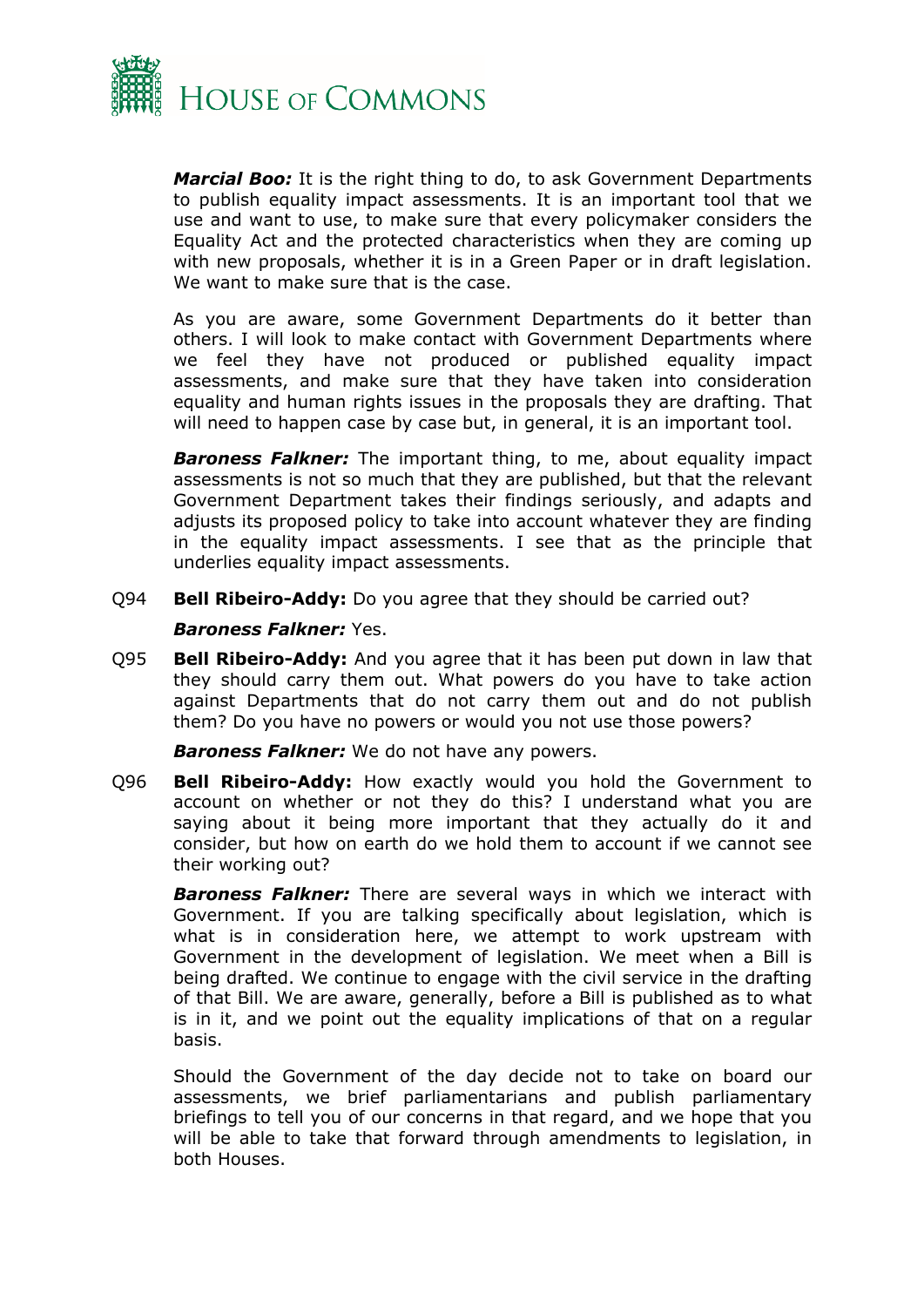

Q97 **Bell Ribeiro-Addy:** At no point in time could you actually take action on any Government Department? I suppose this comes down to whether you are there to advise the Government or to hold the Government to account. It was my belief that the Equality and Human Rights Commission is actually meant to hold the Government to account, but in order to do that you would have to have some power to—I do not want to use the word "sanction".

*Baroness Falkner:* Indeed, the powers that we have at the moment are when a Bill becomes an Act and is then implemented. That is the stage at which we can do litigation.

Q98 **Bell Ribeiro-Addy:** Do you consider that you might do that in a case where it is clear that the equality impact assessment either has not been correctly carried out or does not meet the needs of equalities legislation as it stands? Is that something you would be willing to do? I have never seen that action taken, and it is clear to me that there are many different pieces of legislation that do not meet equalities standards.

*Baroness Falkner:* We have enforcement against Government Departments on a regular basis. We undertake enforcement on a regular basis: Windrush and the Home Office, the Department of Health and Social Care. There are a host of Government Departments that we take action against, and we will continue to do that. That is part of our powers to so do. In advance of a policy proposal becoming an Act of Parliament, all we can do is advise. Our accountability does not come in at that stage. It comes in post the law of the land being developed.

Q99 **Bell Ribeiro-Addy:** The examples you just gave were on Windrush, which was not a piece of legalisation, and health and social care more generally—so action against Departments in that respect. I was wondering what actions you could actually take on Acts, in the way you said you can, whether or not you will be able to do that, and whether or not you have, or should or would, in the event that a piece of legislation is passed that clearly does not meet our equalities laws.

*Baroness Falkner:* My understanding in 18 years of being a parliamentarian is that Parliament is sovereign.

Q100 **Bell Ribeiro-Addy:** So the Equality and Human Rights Commission cannot hold the Government to account on an Act?

*Baroness Falkner:* We hold the Government to account all the time. I do not think we could challenge a Bill in its entirety, as law passed by Parliament. We could challenge the workings of an Act, which is where the discrimination happened against the Windrush generation.

Q101 **Chair:** Which Act did you challenge?

*Baroness Falkner:* It is the Equality Act.

Q102 **Chair:** No, you said you challenged the Act, so it would have been a specific immigration Act that you were challenging.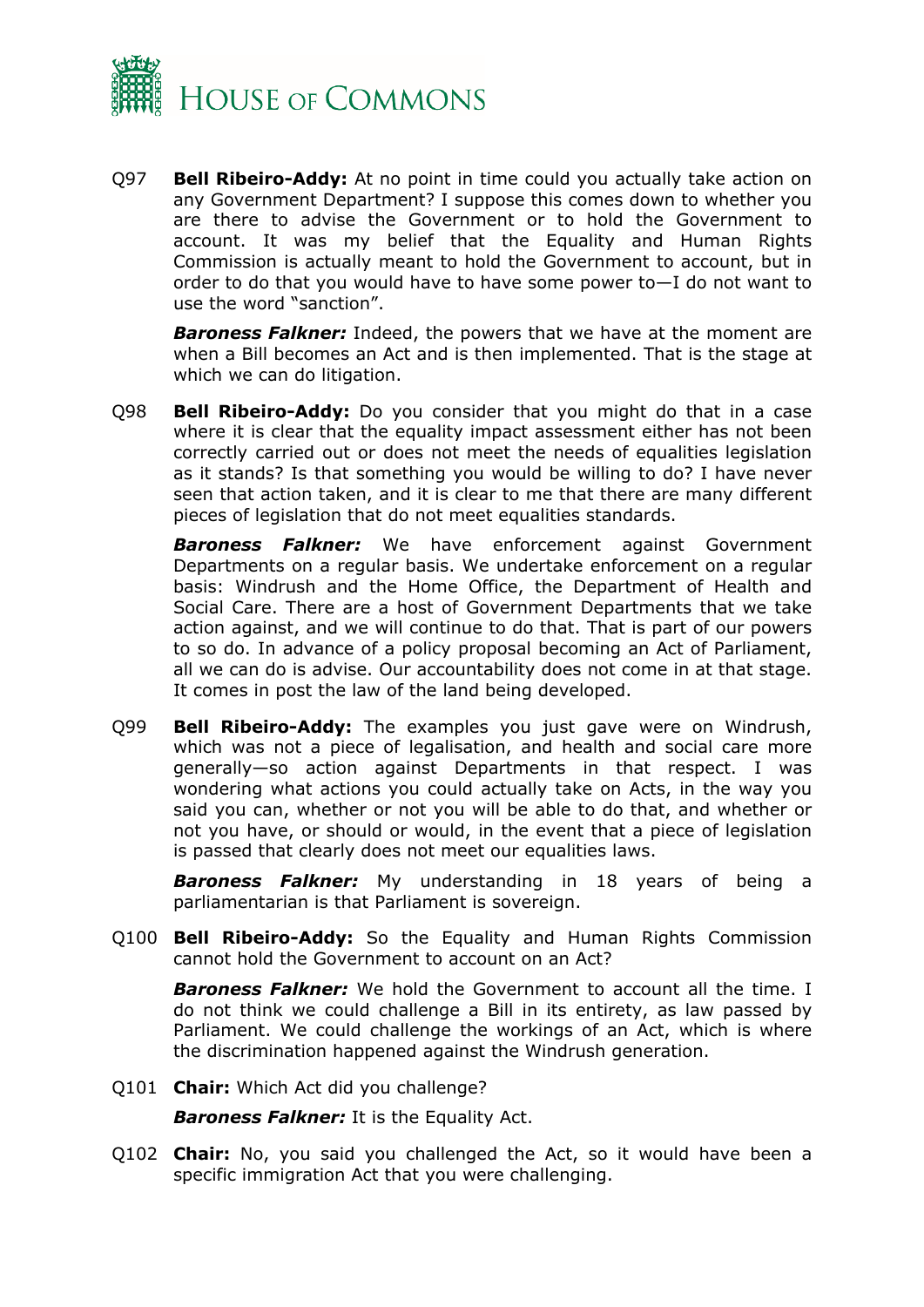

*Baroness Falkner:* We were using the Equality Act to say that this group of people had been discriminated against. We do not challenge Acts in their entirety. We cannot do that. If the policy implementation of a particular Act does not comply with equality and human rights, we use equality and human rights legislation to challenge it.

Q103 **Bell Ribeiro-Addy:** I understand. Again, going back to your example of Windrush and the victims of that particular scandal, the Equality and Human Rights Commission did not necessarily speak out about that until the scandal had been exposed, so it was not the Equality and Human Rights Commission doing the tackling in that case. I am just trying to understand the mechanism and the extent to which you are willing to go to hold the Government to account on Acts as they pass, before they actually have an effect on people.

For example, today we have had the Budget. I have not seen the equality impact assessments on the Budget, but say you saw that and you saw that there were issues. What action could and would you take to prevent people's equality needs being trampled on as a result of this particular piece of legislation?

*Marcial Boo:* I want to make sure that the Equality and Human Rights Commission is doing its job effectively to uphold the Equality Act. As new proposals come forward, whether in Parliament here or in the Governments of Scotland and Wales, we need to take a view about whether there is a risk that any of the measures in the Bill may impact on equality in one way or another. If we judge that might be the case, we have a choice about how we engage with policymakers and parliamentarians to make sure our concerns are addressed. That may be, at that stage of the process, in having conversations at official or ministerial level, with people in Government Departments. It may be in providing briefings to this House so that those concerns can be addressed in debate. That is at that stage in the process.

Once the UK Parliament has passed legislation, we move into a different phase of potential enforcement activity, if we judge that there are risks in the legislation that might manifest. If they do, again, we will take action, whether with a Government Department or with service providers, as we judge appropriate, case by case. The key thing for us is to remain focused on the Equality Act, making sure that we are upholding all the measures that we have been tasked by Parliament to uphold.

Q104 **Chair:** There seems to be a bit of a difference of opinion between you. Would your life be made easier if equality impact assessments were made available to you, yes or no?

*Baroness Falkner:* Indeed, yes.

Q105 **Chair:** So they should be published?

*Baroness Falkner:* Yes, they should be. Transparency is always—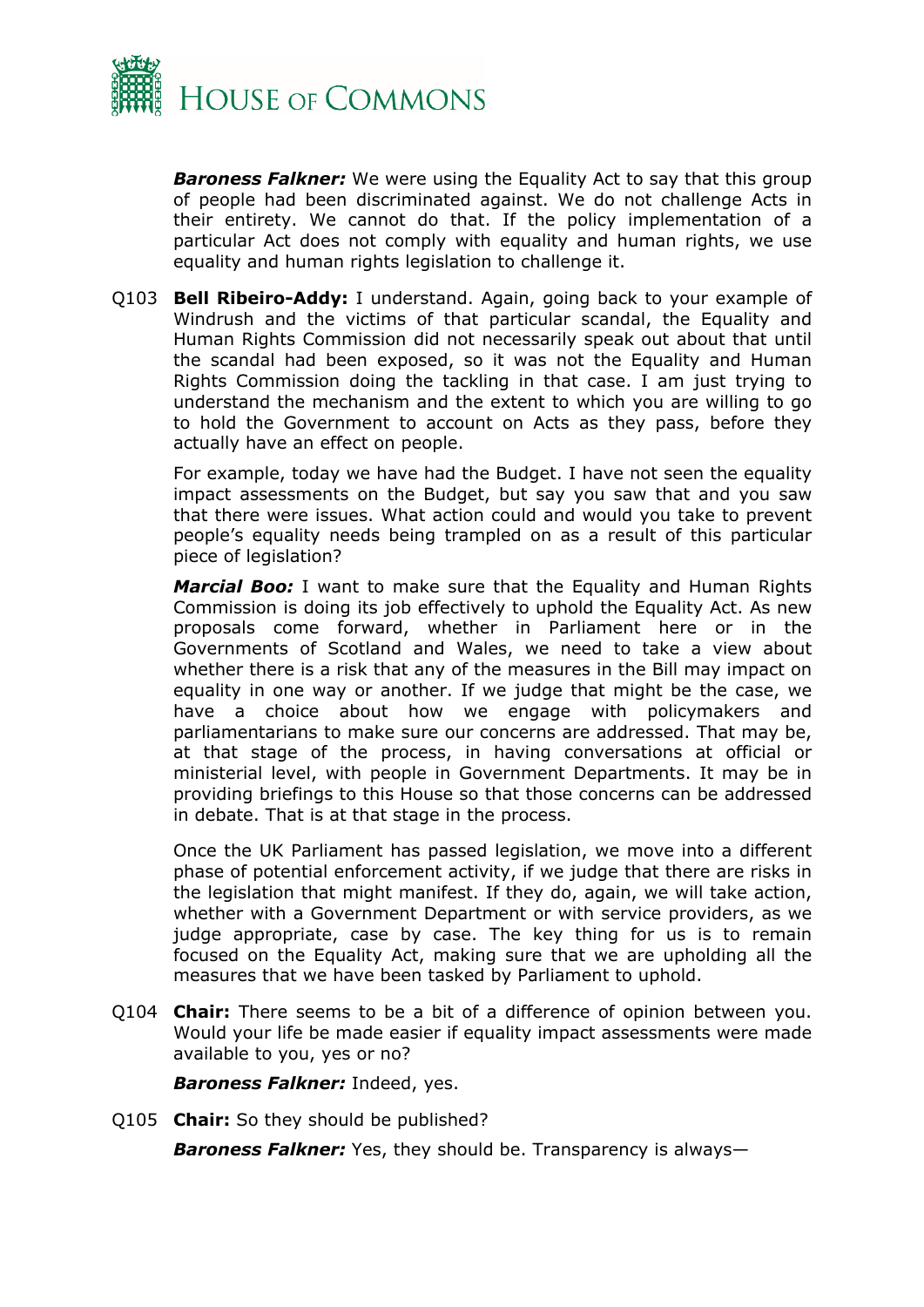

Q106 **Chair:** I feel that might be slightly different from an answer you gave earlier.

*Baroness Falkner:* The point I was making is that, in our understanding, the Government are not legally obliged to publish them.

Q107 **Chair:** We are back to the legal question. Fine, but you would like to see them published. It would make the commission's life easier if they were published, because you would not then have to carry out a mini-EIA of your own to establish whether there is an equality impact.

*Baroness Falkner:* Yes, that is right. It is just that we cannot force the Government to publish them.

**Chair:** No, none of us can force them. We try very hard and eventually FOI them, and then they have to.

Q108 **Bell Ribeiro-Addy:** It was just nailing down that question, because I think Mr Boo explained quite well what you could do at the final stage. At the final stage, once it has come into force, what can you actually do? What powers does the Equality and Human Rights Commission have once the Act has been passed—I would not say "to hold the Government to account"—I suppose in the same way that you have at times with other organisations, if you have felt the need to? What is the extent of what you can do to the Government to make them comply?

*Baroness Falkner:* To use the judicial process.

Q109 **Bell Ribeiro-Addy:** I was going to say, "have you ever," but of course you have not. Would you ever?

*Baroness Falkner:* Use the Equality Act to get legal clarity on discrimination, yes. We do that as routine.

Q110 **Bell Ribeiro-Addy:** You take enforcement action against the Government.

*Baroness Falkner:* Different Government Departments, yes.

Q111 **Chair:** I am very briefly going to take you back to one of Mr Davies's questions about workforce. Please correct me if I misinterpreted this, Baroness Falkner, but I got the impression that in your response to Mr Davies you said you are more interested in religion than gender. That was the general gist of something you said. I wondered how that balance played out.

*Baroness Falkner:* Forgive me, I do not believe I said that.

Q112 **Chair:** Okay, we might check the transcript. I will take it at face value that you are equally interested in religion as you are in gender.

*Baroness Falkner:* All the nine protected characteristics.

**Chair:** Equal balance.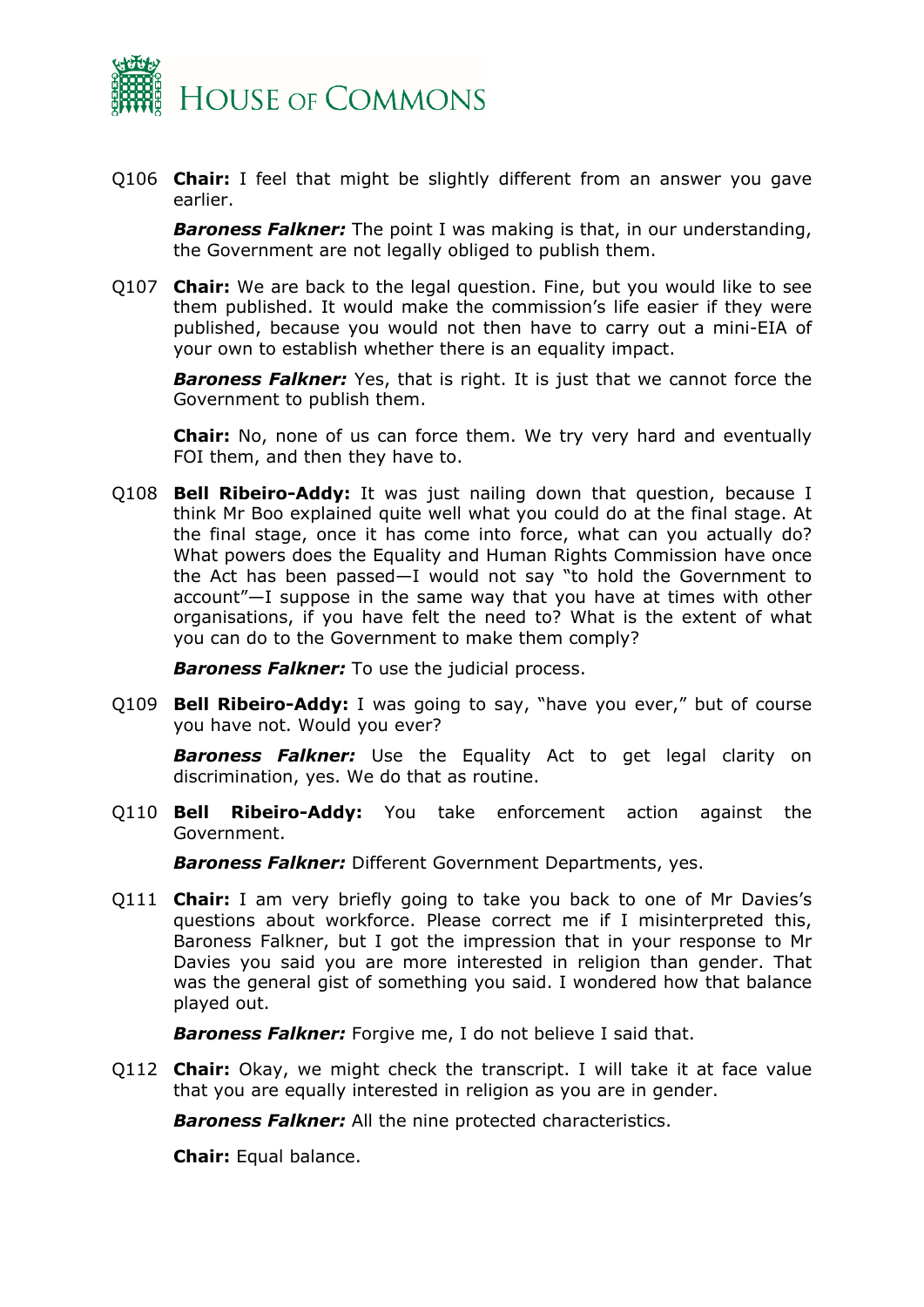

*Baroness Falkner:* Through our complaints system and through people who write to us, we get a feel for people's preoccupations of the moment. For example, in response to our consultation, we have three standout things that the public are most concerned about. Sex was the No. 1 priority, disability was the No. 2 priority, and age discrimination was the third priority.

Q113 **Chair:** Are people's preoccupations, which is your word, the same as priorities?

*Baroness Falkner:* Do they impact our priorities?

**Chair:** No, are they the same as priorities? Let us use the example of Kathleen Stock, where people might become very preoccupied with issues around gender, but is that necessarily the same as a priority?

*Baroness Falkner:* In all those three areas, our new strategic plan is right on the button. It is sex rather than gender in this case.

Q114 **Chair:** I was deliberately saying "gender" to give you an example.

*Baroness Falkner:* They are our priorities, yes. All three are part of our strategic plan and strategic priorities.

Q115 **Chair:** When you are considering which civil society groups you engage with, do you look at what you described as people's preoccupations—the things that they have brought to your attention? Do you look to be informed by those when choosing which groups you are going to engage with?

*Baroness Falkner:* We have a statutory duty to foster good relations between people who share protected characteristics, and we take that duty extremely seriously. It is part of our new strategic plan.

**Chair:** That was not the question.

*Baroness Falkner:* I was just going to come to give you the answer. We engage with all civil society groups that operate in the space of protected characteristics.

Q116 **Chair:** Do you engage with them equally?

*Baroness Falkner:* Certainly, yes.

Q117 **Chair:** Would you engage as regularly and as in depth with groups that were perhaps campaigning around age discrimination as you would with those that were engaging with you about gender—very specifically gender, not sex? Would you give them equal priority?

**Baroness Falkner:** We would certainly expect to do that, and that is exactly what Marcial has been doing since he came into post.

*Marcial Boo***:** I have certainly been meeting representatives of civil society from all kinds of protected characteristics. Just as with this Committee, where, from time to time, you focus on different issues, so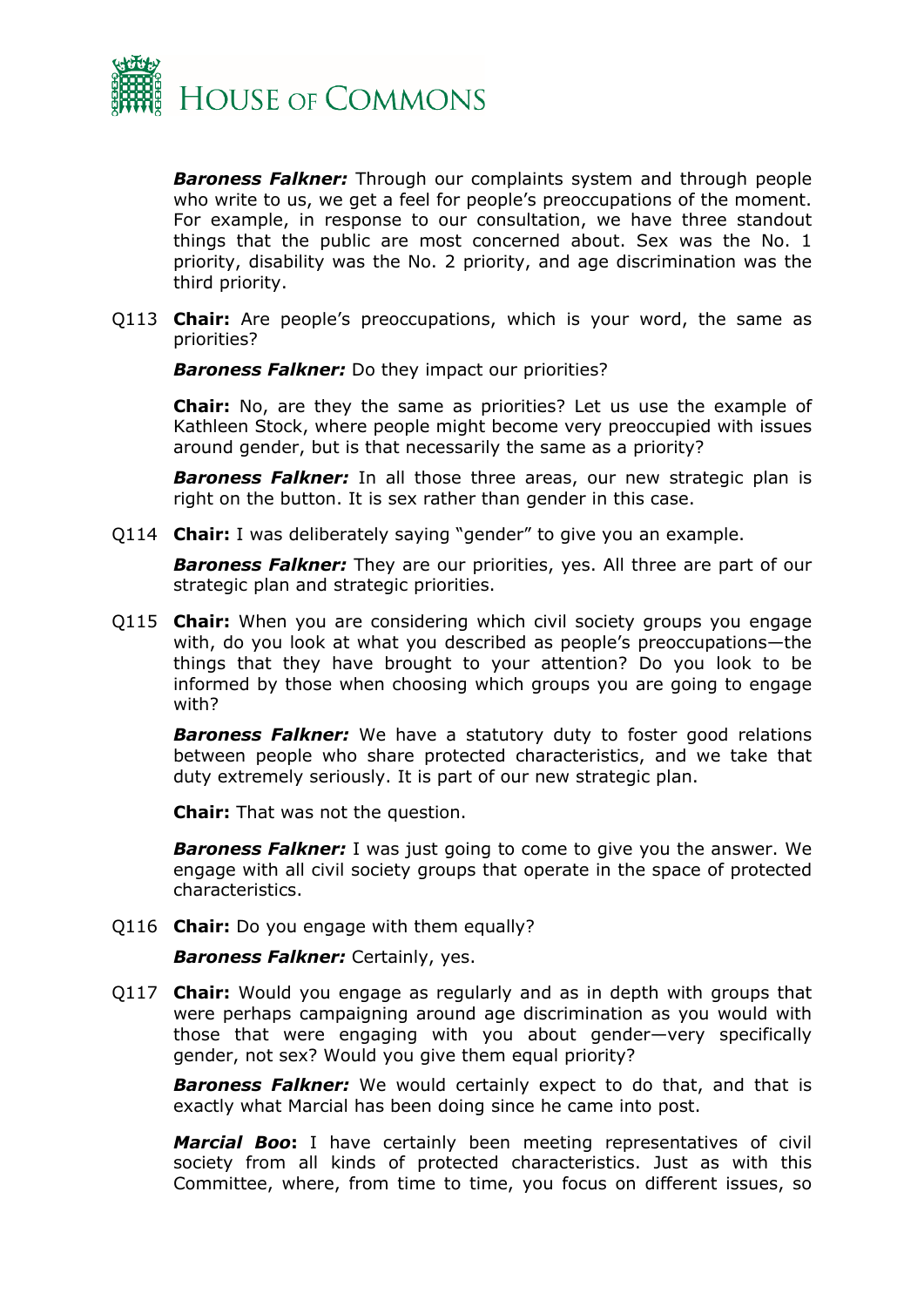

will we, because there are sometimes issues that are particularly important for us to address. It might be on race; it might be on gender. I am absolutely sure it will ebb and flow, but within a broad framework of wanting to engage with civil society from all kinds of backgrounds and interests.

Q118 **Chair:** Baroness Falkner, to address the question I asked specifically of you, how are you working, or are you working, to engage with those preoccupations about which the public are writing to you in a more intense way than those issues that perhaps people are not engaging with you on?

*Baroness Falkner:* We are guided by our strategic areas of focus. We identify strategic areas of focus. We do not rule out taking action beyond those six areas, but on the whole our annual business plan and our threeyear strategic plan determine our priorities.

Q119 **Chair:** Your priorities could well be different from the priorities that were evidenced to you by perhaps a letter writing campaign, an email campaign or some sort of clicktivism that suddenly became the No. 1 priority of the public to contact you about. Would that knock your strategic plan off course?

*Baroness Falkner:* I do not think it would knock it off course because our strategic plan, and our particular one this time, is extremely wide and capable of being adapted. The headings, if I can just share them with you, are extremely wide.

**Chair:** I am more interested in asking about the groups that you are engaging with than listening to the strategic plan again.

*Baroness Falkner:* Most policy areas that come in fit into one or other area of the strategic plan.

Q120 **Chair:** What civil society groups are you funding?

*Marcial Boo***:** I do not have the list to hand, but it will be a range of organisations. Each one will be tasked with a specific job, to support the activities of an organisation that is objective, impartial and neutral.

Q121 **Chair:** How do you choose them? How do you select them?

*Marcial Boo***:** There is a procurement process that is in line with *Managing Public Money*.

Q122 **Chair:** How do you choose the balance of issue groups—civil society groups? How would you decide that you wished to fund and support a group perhaps working with religious minorities as opposed to one that is working on ageism?

*Marcial Boo***:** Again, as we have said, it would have to align with our strategy. In this case, we are focusing on children and young people, health and social care. If there are specific civil society organisations that we believe have expertise, which can help us to understand the issues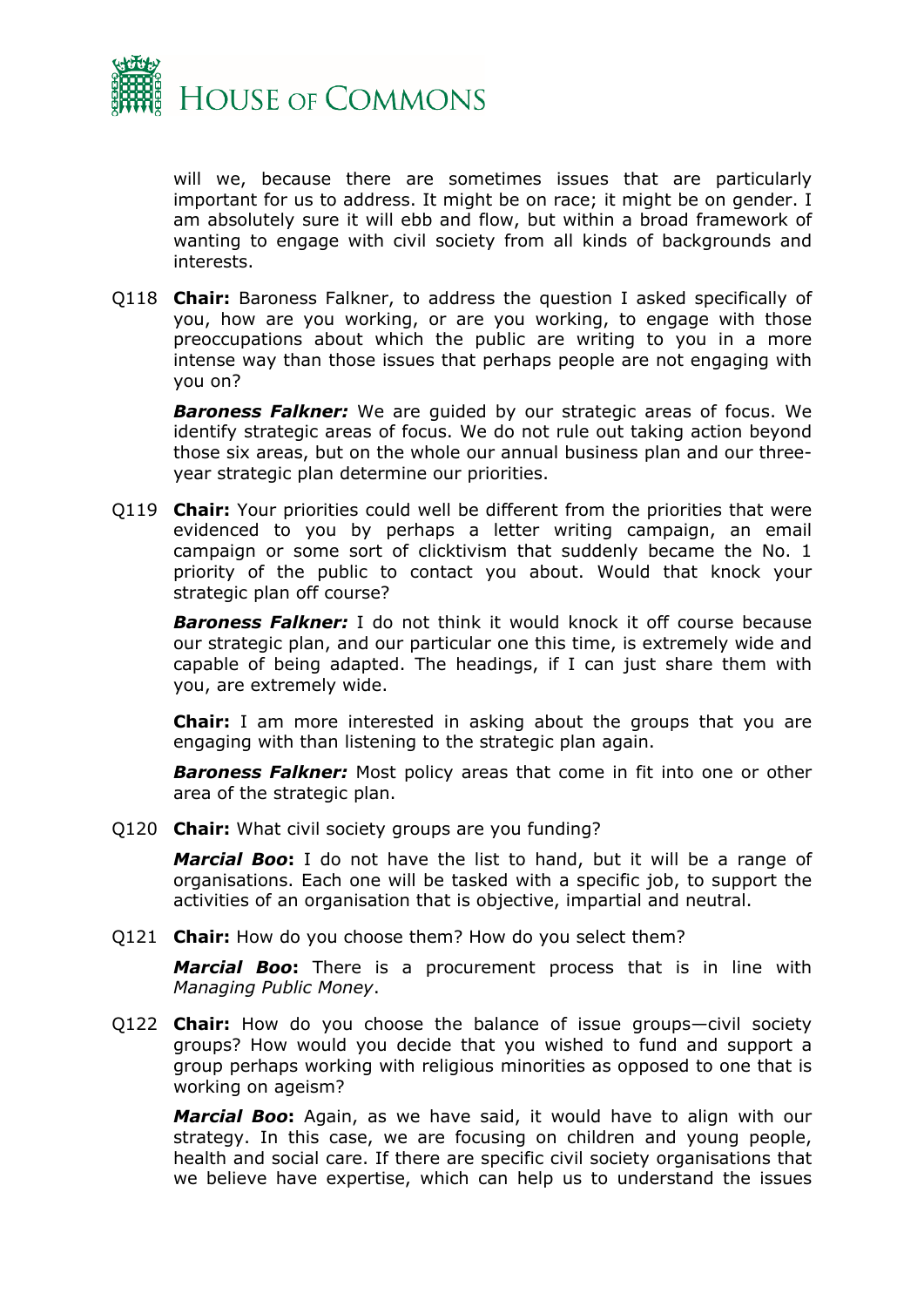

that are at play and to do something to enforce the Equality Act, that is what we will do, but it will only be in order for us to deliver our objectives as an organisation.

Q123 **Chair:** How do you strike a balance when there are particularly contentious areas? For example, how would you strike a balance between those groups working to support the rights of women as opposed to groups campaigning around issues related to gender? Do you ever have to make that choice?

*Baroness Falkner:* We do not make the choice. We see people as and when an issue comes up, and we see all sides of that debate.

- Q124 **Chair:** Do you meet groups equally? *Baroness Falkner:* Yes.
- Q125 **Chair:** Are you prepared to publish the groups you have met over the last year?

*Baroness Falkner:* As a general principle, we would not be publishing meetings we have with groups, no.

Q126 **Chair:** That does not appear in your annual report?

#### *Baroness Falkner:* No.

Q127 **Chair:** If we wished to scrutinise that balance, to understand which groups you were meeting with as a priority, how would we access that information if you are not prepared to publish it?

**Baroness Falkner:** We would need to know a little more about your interest in that. All we can say to you at this point is that, in the two examples you have given, we meet both sides of that debate. In fact, Marcial had a recent meeting with one side of the debate, and before Marcial came on board I had a meeting with another side of that debate. It is exactly 50:50.

Q128 **Chair:** It is exactly 50:50, but not both of you meeting both?

*Marcial Boo***:** I have only been in post for a few weeks.

**Chair:** I do get that.

*Marcial Boo***:** I apologise that I have not yet met all stakeholder groups. The important thing, from my point of view, is that the organisation is respected and authoritative on the issues that we are here to regulate. That means we play fair with organisations, whatever their campaigning approach and whatever issues they are most concerned about; that we are open to discuss issues with them as appropriate; and that we are seen to be fair-minded.

Q129 **Chair:** How can you be seen to be fair-minded if you are not publishing which groups you are meeting with?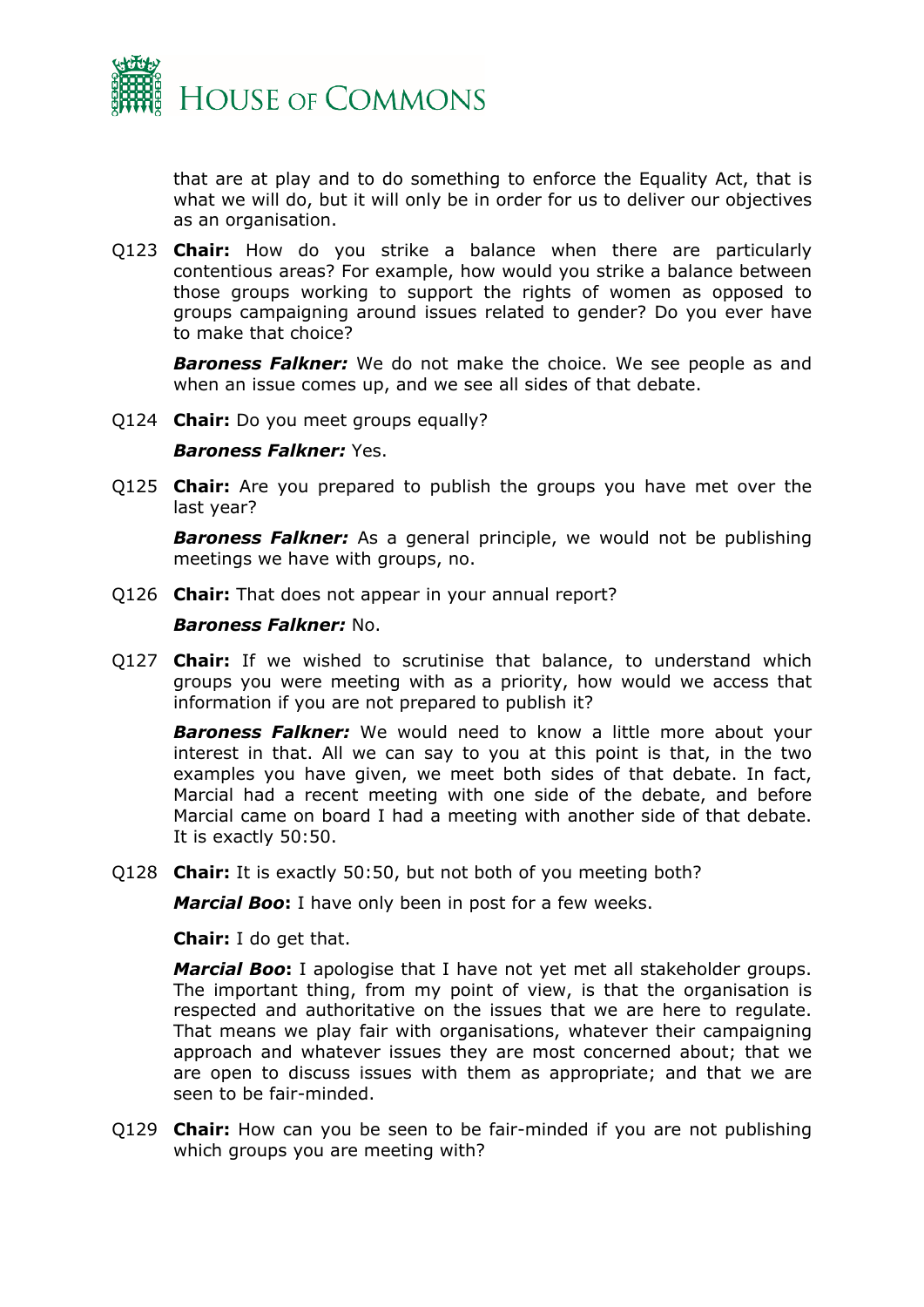

*Baroness Falkner:* The ultimate judgment rests with the board. I do not want to explain what Marcial meant by "seen to be fair," but my terminology would be that we are fair.

**Chair:** But not transparent.

*Baroness Falkner:* I do not believe transparency is enhanced by tickboxing which organisation we have met, irrespective of whether it was or was not a substantive meeting or whether anything was or was not achieved. We could spend our entire time in meetings but just going through it for form. We prefer substance to form, as an organisation, because the point of meetings is to be more informed about the policy implications. That is the point of the meeting. There is no point in meeting people to have a cup of tea.

If we are going to be informed about the policy implications of what we are doing, the board needs to be assured that we have all points of view before us on those policy implications. The board ultimately owns the final judgment in that regard.

Q130 **Chair:** The board decides who you will meet?

*Baroness Falkner:* No, the board decides what the policy implications are of the various points of view that are put to us.

Q131 **Chair:** Do the board get informed about the meetings you have not had, those you have rejected?

*Baroness Falkner:* The board is not particularly interested in meetings where there was no substance. I cannot see where you are going with the meetings per se. We can have meetings per se. In fact, in that case, I meet, not least in my other roles, many other organisations that operate in the same space. The point of meetings is to inform us of the policy implications that the particular advocacy group promotes.

Q132 **Chair:** How do you make a decision on whether an advocacy group is worthy of a meeting?

*Baroness Falkner:* By evaluating the space in which they work, the positions they are taking, whether, as Marcial pointed out, they are credible, authoritative and operate on the basis of research that holds up, and their understanding of the law.

Q133 **Chair:** How are the decisions about who is credible and authoritative, and who is not, communicated to the board?

*Marcial Boo***:** I report to the board all the meetings I have had with stakeholders. I am not inclined to say no to anybody who wants to have a meeting with the EHRC because I am very keen to learn about the perspectives of all kinds of people who are campaigning in all kinds of areas of the protected characteristics.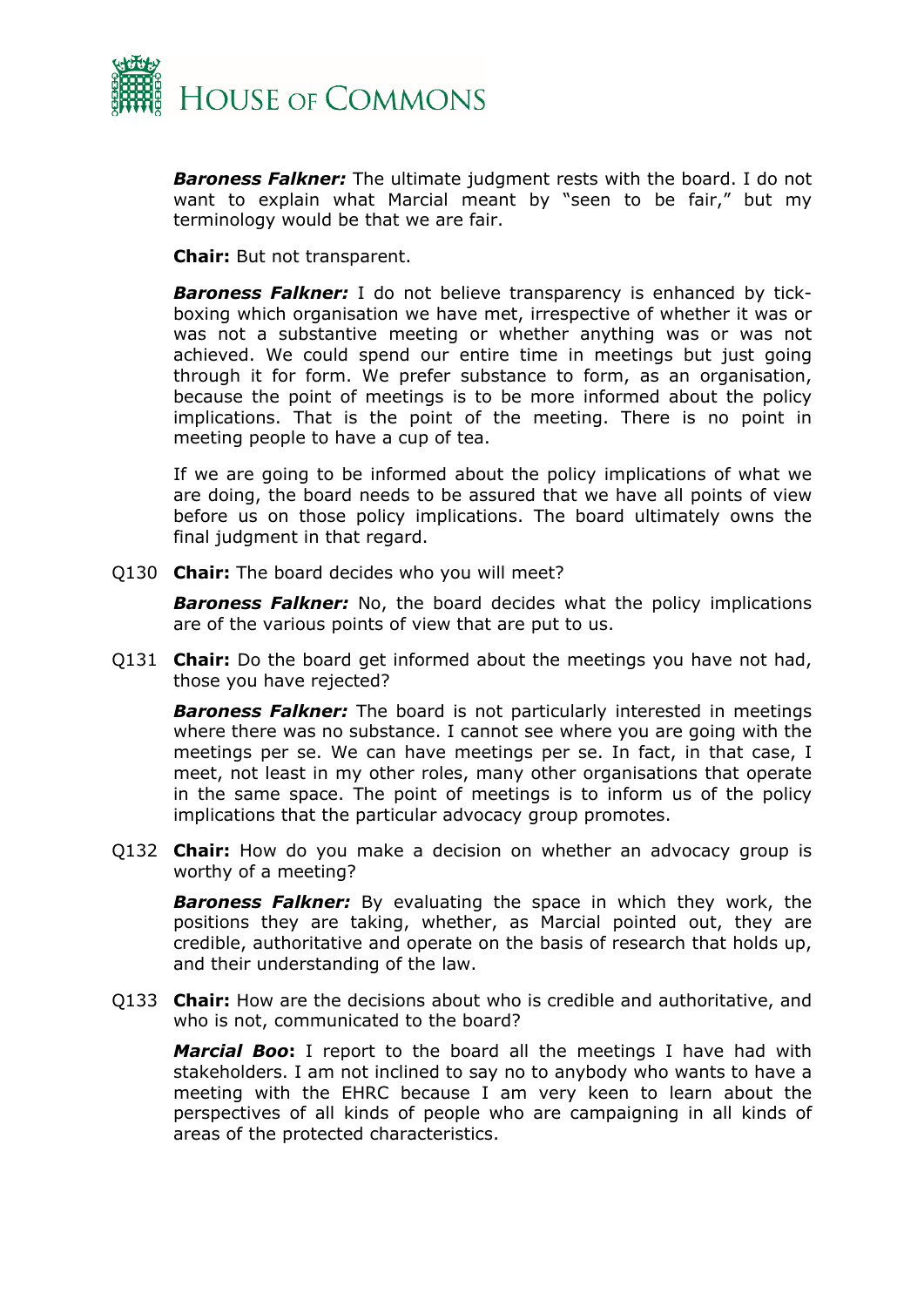

Clearly, there will be some longstanding, high-profile organisations that have credibility in civil society. I have met some of those organisations already. There will be other, smaller organisations campaigning on specific areas that I am sure I will meet in due course. I will report all those meetings to the board.

Q134 **Chair:** It is basically done on reputation, longstanding and size?

*Marcial Boo***:** I am sure you also make assessments when you meet organisations in this capacity and in others. You know some of them will have a lot of value to add to a particular policy issue, and you want to hear their views. I am in exactly the same position. There are other organisations that may or may not. We all make a judgment about how important those meetings might be and whether they should be scheduled immediately or in a month's time.

Q135 **Chair:** Ministers are required to be transparent about their meetings. Should you be?

*Baroness Falkner:* Alas, we are not Ministers.

Q136 **Chair:** That was not the question. Should you be more transparent?

*Baroness Falkner:* About who we are meeting?

**Chair:** Yes, absolutely.

**Baroness Falkner:** No, because it will become a box-ticking exercise.

**Chair:** That is a very sad attitude.

Q137 **Alex Davies-Jones:** Just on that final point, you do not publish a list of organisations or people with whom you have met. If those people or organisations wanted to advertise or promote that they had met with you, do you tell them not to do so?

*Baroness Falkner:* No, I do not think we would ever suggest to organisations that they could not say that they had met us. That would be quite extraordinary.

Q138 **Alex Davies-Jones:** In your eminent role as the EHRC do you think that by being transparent, publishing meetings with organisations and individuals, and saying that you are meeting with those people, you could help remove some of the toxicity and discourse that exists at the moment, especially around sex and gender?

*Baroness Falkner:* We meet organisations and, in that example, we meet organisations on both sides of that debate. There are organisations beyond the principal ones in that debate. There are secondary organisations, smaller organisations, organisations that might lie generally in that camp but are not completely committed to the advocacy that another organisation might be doing.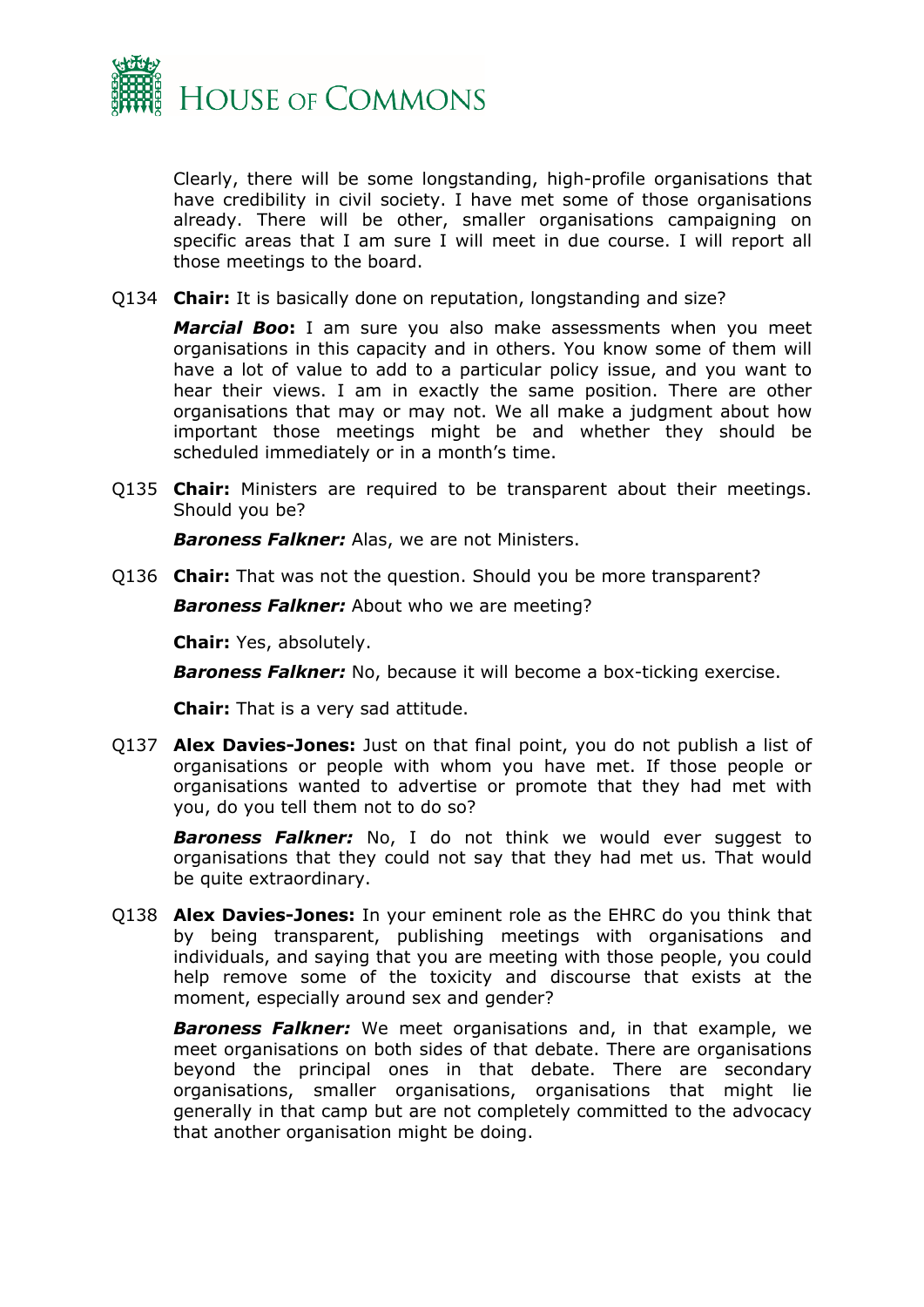

It is a matter of judgment, but there will always be organisations that would look at a published list and say, "I was not represented there"; "This is my point of view, and it was not evident in the people they met"; or, "That organisation does not speak for me". You would run that risk endlessly because there would be people saying, "They do not speak for me. She does not speak for me. He does not speak for me."

That is what I mean about it becoming a meaningless box-ticking exercise. Ministers have far greater resources at their disposal to determine whom they meet, and they are advised as to whom they meet. We have to make that judgment ourselves. We apply the basic principle of fairness and listen to all sides of the debate. We apply that constantly in the judgments we make.

Q139 **Alex Davies-Jones:** Baroness Falkner, with all due respect, it does not become just a tick-box exercise because you are listening to everybody's view, and are being open and transparent by inviting those views, which you, having the eminent role in all this, should be hearing.

*Baroness Falkner:* What I am trying to say is that we will never achieve 100% satisfaction. One could have meetings for form. You have to think of resources, time and whether you have the capability to be properly briefed across the entire spectrum. In some areas of policy, there are larger players with policy positions that are fairly well known, and in other areas there are very disparate positions.

The better way for us to understand what civil society is doing is to use our convening powers to bring people together. We attempt to do that on a regular basis. One thing we are gleaning from our consultation is how to advance our interactions.

Q140 **Alex Davies-Jones:** In 2019, this Committee recommended that you reduce the burden away from individual complainants having to take a case. Your legal caseload suggests, however, that most of your cases are still legal assistance. Does this mean that the burden has not yet shifted from individual complainants?

*Baroness Falkner:* Strategic litigation is essentially about potentially taking an organisation or a single complainant, but seeing whether it will have a sector-wide impact, or whether it will clarify the law across a theme that has been contested or where the law is not very clear. We make a judgment on whether it is appropriate to take forward the case of a single complainant, an entire organisation or a group of people. It really depends on the merits of the case, but we prefer to do strategic litigation.

In one area—and I said there is going to be a forthcoming announcement—we are looking to do more ligation. We will be defining how we do that.

*Marcial Boo***:** This is a really important question, which I welcome. As an organisation, we are fortunate to have quite strong regulatory powers, including our power to litigate. We clearly need to be judicious in the way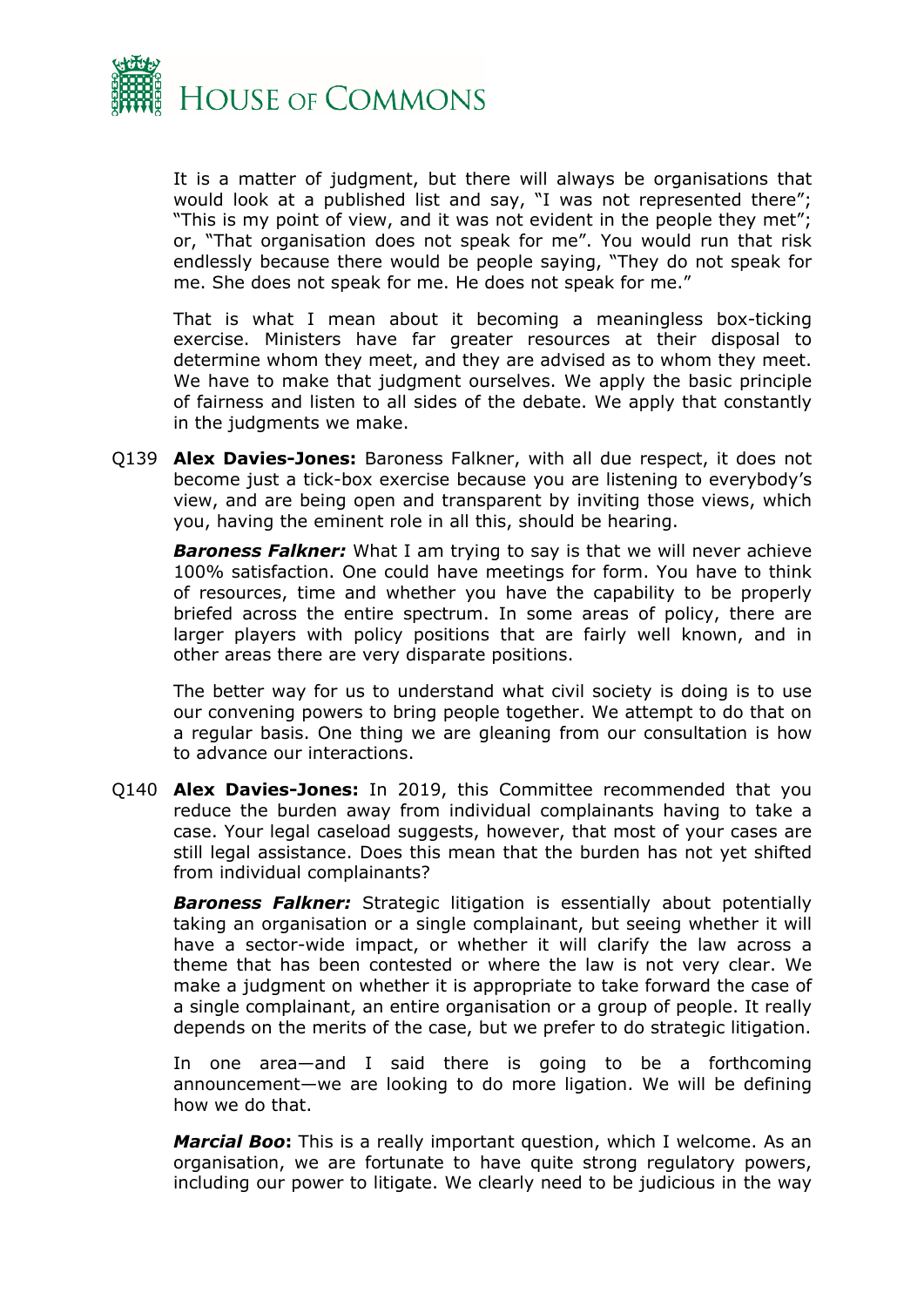

we exercise that power, exactly as the chair has just said, and that is why we tend to choose issues of a strategic nature where we can have the most impact with the resources we have.

We clearly want to work well with the legal profession so that we are aware of cases and can exercise that power really effectively. Those in the legal profession, after all, are likely to be the frontline, so they will hear of cases of potential discrimination. If we are working effectively with them, we can join quickly in order to take action where we judge that there may be a risk of discrimination. It is clearly an area where we want to invest more of our time to make sure that our powers are used effectively.

Q141 **Alex Davies-Jones:** What is your assessment of overall compliance with the public sector equality duty at the moment?

*Marcial Boo***:** I am afraid I have not yet reached a view on that, but it is clearly another important tool that we have as a regulator to make sure that public services are compliant with equality law. We will absolutely make sure, as part of our work programme for the next year and beyond, that the public sector equality duty is used effectively in practice, so that public organisations are mindful of their responsibilities under the Equality Act and are actually demonstrating how they are putting it into practice.

*Baroness Falkner:* One of the problems is that the objectives are often based on tacit knowledge of inequalities rather than robust data. It is sometimes easier in the public sector to go for the low-hanging fruit rather than tackle the deeply problematic areas. We are trying to push public bodies to have evidence-based, strategic and, most importantly, outcome-focused objectives.

Q142 **Alex Davies-Jones:** You said you were going to push them. How will you use enforcement action to ensure it happens?

*Marcial Boo***:** It comes back to the answer we gave to an earlier question. We have a range of tools and we will intervene at different stages, depending on our judgment about how we can be most effective. It could be upstream action, as the chair has mentioned, or it could be enforcement action downstream. We have a range of tools and will use all of them to make sure that we are taking forward our responsibilities.

*Baroness Falkner:* We believe that these bodies should define objectives and set up action plans, and then we can monitor the progress as we go along. That would strengthen the impact in terms of the outcomes that I mentioned earlier.

Q143 **Alex Davies-Jones:** Will you be evaluating the usefulness of the range of tools at your disposal? One of the concerns of this Committee, which we have raised before, is that you do not use your teeth enough, necessarily, when it comes to enforcement action. Far be it from me to reduce the impact of a letter, but sometimes more is needed. Will you be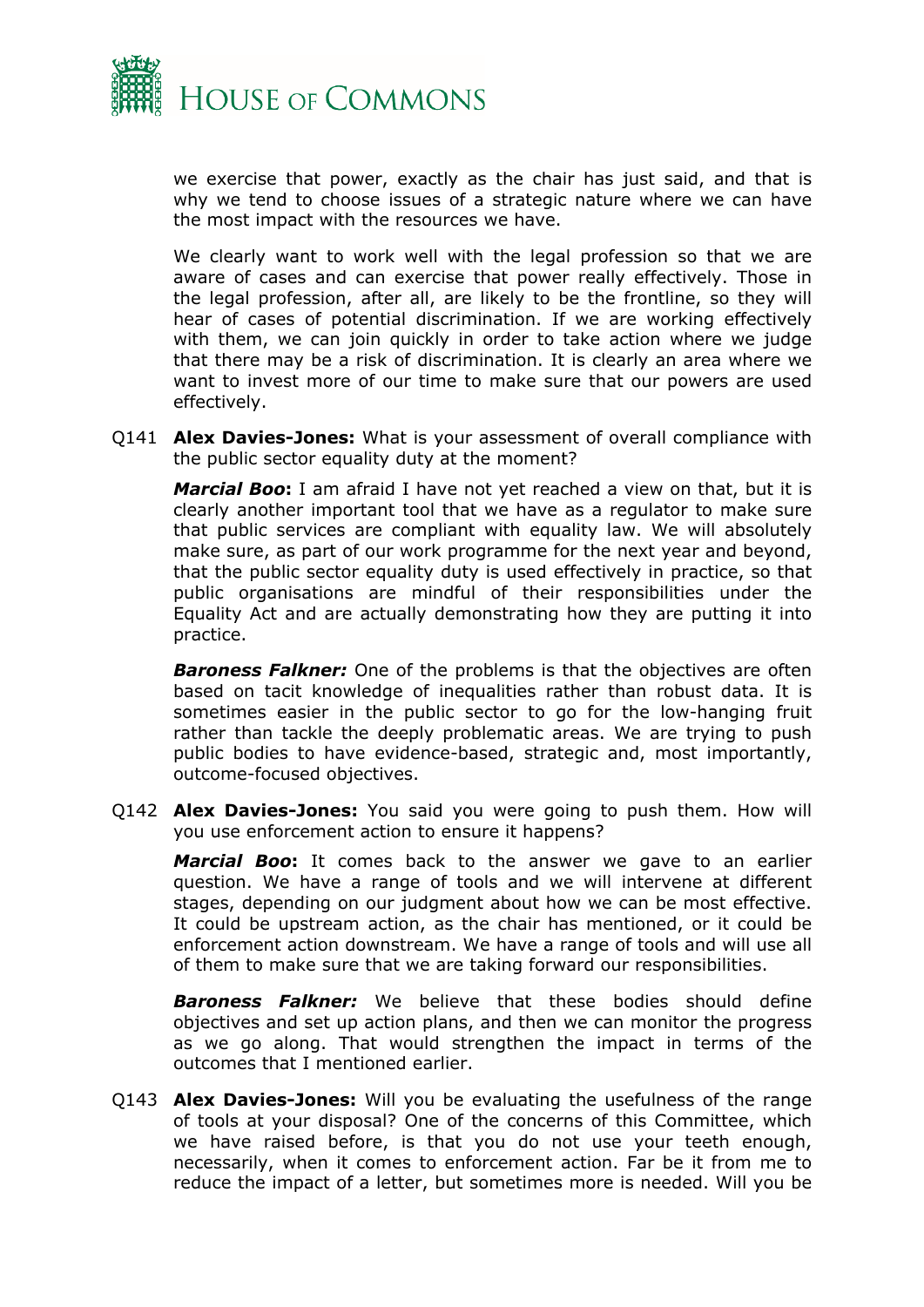

evaluating that?

*Baroness Falkner:* Yes, it is constantly under review. The board gets a report on it every quarter.

Q144 **Alex Davies-Jones:** Would you be willing to share that report with the Committee?

*Marcial Boo***:** I am very happy to inform this Committee on how we are enforcing the Equality Act, yes. At this moment, I would just like to say how much I enjoyed reading the 2019 report from this Committee on enforcing the Equality Act. I thought it was absolutely spot on. I, with the chair and the board, will be making sure that we take that forward.

Q145 **Alex Davies-Jones:** Thank you, both. You told the Committee, again in 2019, that you would be providing guidance to service providers on the operation of single-sex exemptions under the Equality Act. You have recently told the media that this will now be published in January. Can you give any update on this and any indication to the Committee?

#### *Baroness Falkner:* Now?

#### **Alex Davies-Jones:** Yes.

*Baroness Falkner:* Our target is to publish this in January 2022.

Q146 **Alex Davies-Jones:** You cannot give us any indication of what the guidance will entail?

*Baroness Falkner:* No, I am afraid not. Not at this stage.

Q147 **Alex Davies-Jones:** Do you think the delay in producing the guidance has contributed to the confusion among service providers and some of the negative discourse that we are seeing around this issue?

*Baroness Falkner:* I am not sure it was the delay, necessarily. I am not sure the delay was in our hands. As you know, your report came out. We were looking at it. We were looking to do it, and then we were caught in the middle of the pandemic. We changed our annual business plan to focus on health inequalities in the health and social care sector and the impact of Covid. We submitted three pieces of evidence to your sub-Committee alone, on three of your reports, and so on.

Our workstream was quite interrupted, but now we are back to business as usual, to some extent, we are moving with haste. We are going to publish this in terms of the normal timescale that we take to do this stuff. It is a priority and we are doing it as a priority.

Q148 **Alex Davies-Jones:** Will it be done in January? Can you commit to that timeframe?

#### *Baroness Falkner:* Yes.

Q149 **Kim Johnson:** Picking up on the public sector equality duty, there have been some issues with schools excluding kids because of afro hair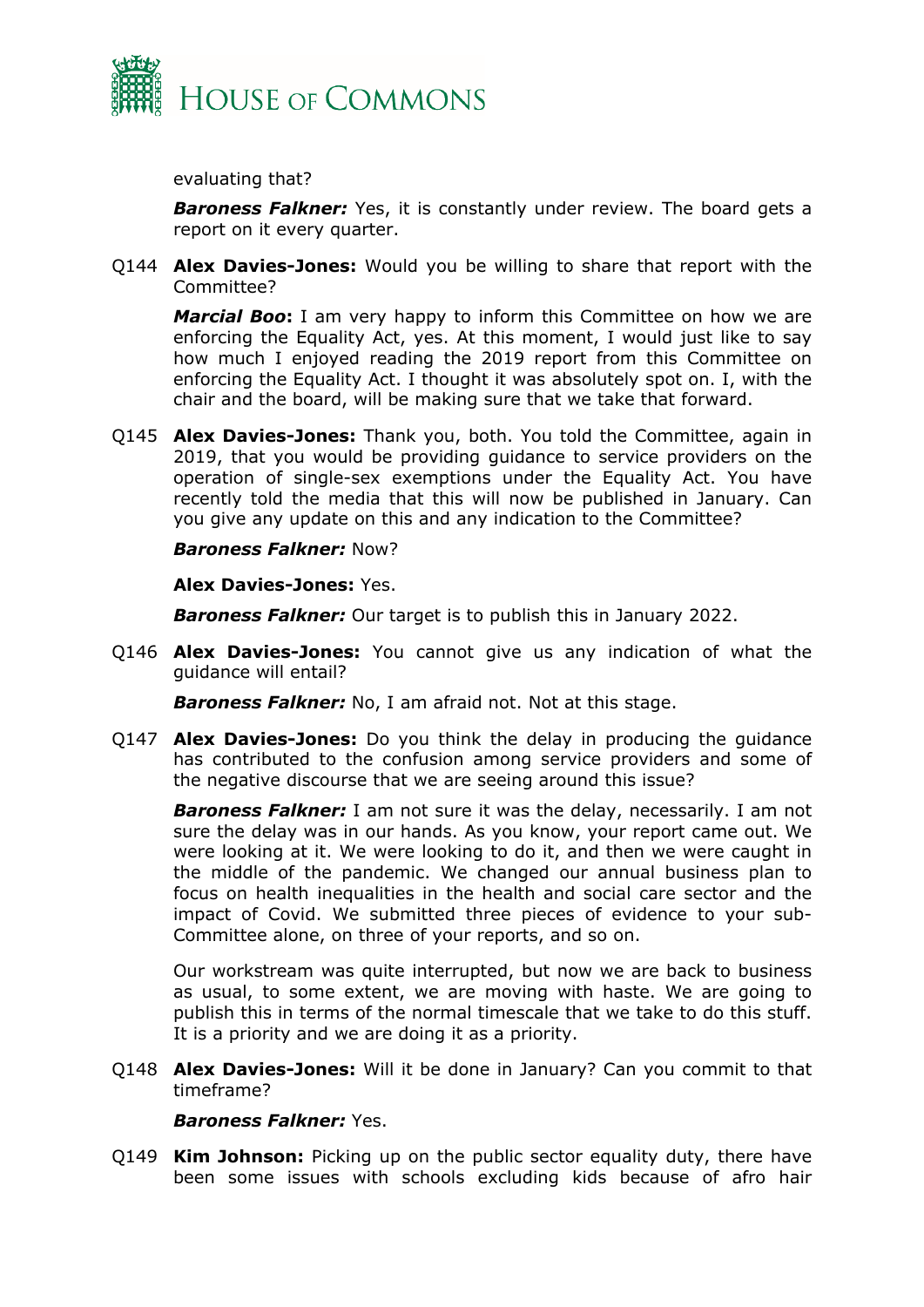

discrimination. Do you think schools are not complying with the public sector equality duty while undertaking these kinds of actions? What needs to happen?

*Marcial Boo***:** Thank you very much for your letter drawing this to our attention. As I wrote to you yesterday, we have taken action against schools in support of pupils who have felt discriminated against, or have actually been discriminated against, due to the hair policies in their school. We have published guidance, as I have shared with you, to encourage schools and, indeed, all employers, because there is an example of a case that we took against an airline, to make sure that they do not discriminate against anybody because of their hair or other issues that could be protected. We will absolutely take action.

Q150 **Kim Johnson:** The EHRC is a national human rights institution and it reports on seven UN treaties. Can you tell us how you prioritise your work monitoring multiple international treaties?

*Baroness Falkner:* Most international treaties, particularly UN treaties, have periodic reviews. In that sense, we can anticipate quintennial reviews. We can anticipate when it is likely to happen, but the UN, like other bodies, has been delayed in carrying out its reviews due to the global pandemic. There is a bit of uncertainty at the moment about where we are on that.

In the last six months, in other words this financial year, we have had one response to an Office of the United Nations High Commissioner for Human Rights consultation and five submissions on the 47th and 48th session of the United Nations Human Rights Council.

Q151 **Kim Johnson:** What are your thoughts on the Government's proposals to remove key human rights protections?

**Baroness Falkner:** We await the Government's formal response with interest. The United Kingdom is seen in the vanguard of defending human rights and it would be extremely concerning if they resiled from their high standards to date.

Q152 **Kim Johnson:** What strategies can you use to encourage the Government to comply with its international obligations in the absence of being able to use court action?

*Baroness Falkner:* Are we still referring to United Nations treaties?

**Kim Johnson:** International treaties, yes.

*Baroness Falkner:* We raise them with Government when we have our discussions with Government.

*Marcial Boo***:** We also publish a human rights tracker on our website, which assesses human rights obligations by the UK Government and the Welsh Government. We are very open and transparent about our assessment of these matters.